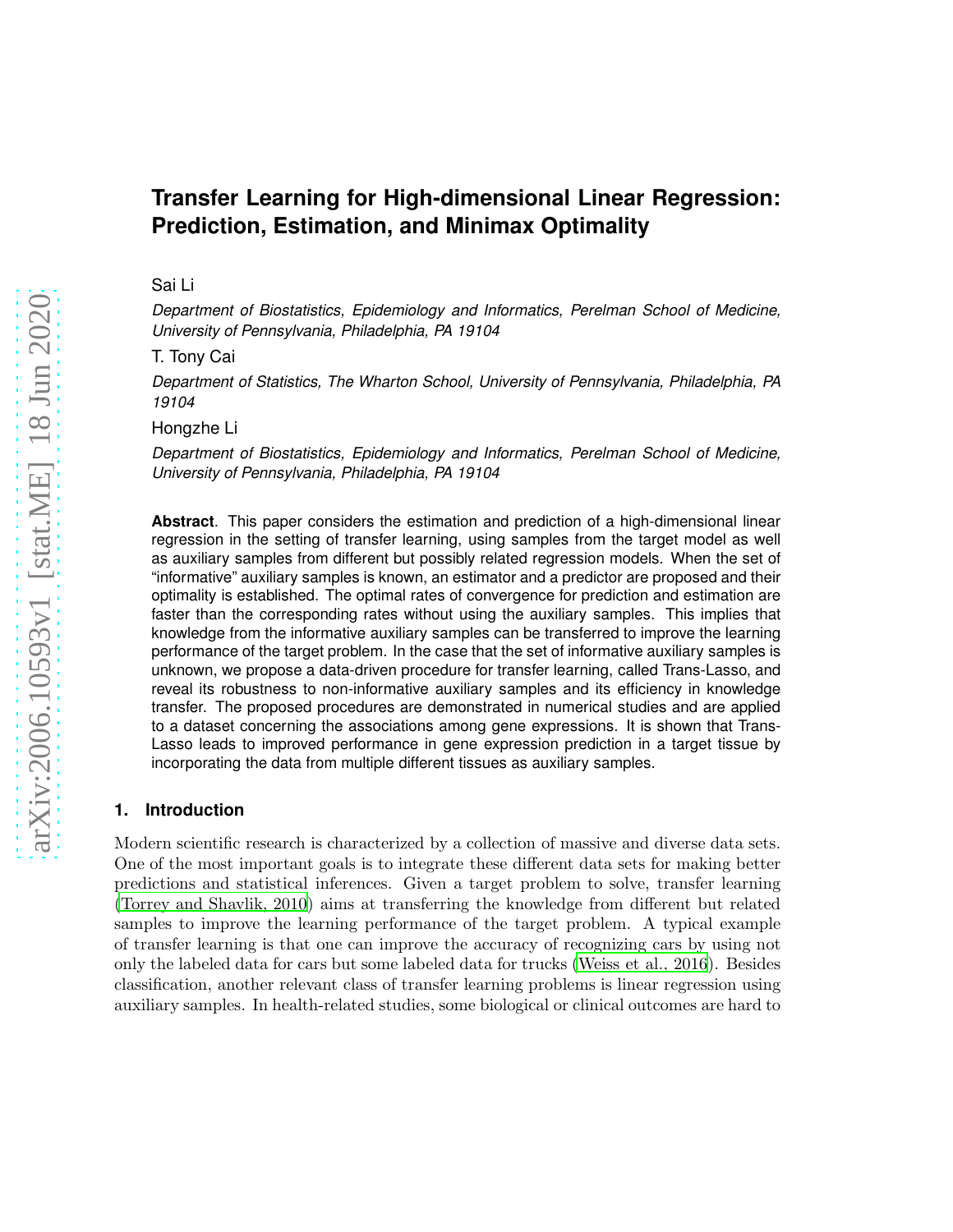obtain due to ethical or cost issues, in which case transfer learning can be leveraged to boost the prediction and estimation performance of these outcomes by gathering information from different but related biological outcomes.

Transfer learning has been applied to problems in medical and biological applications, including predictions of protein localization [\(Mei et al.,](#page-27-0) 2011), biological imaging diagnosis [\(Shin et al., 2016](#page-27-1)), drug sensitivity prediction [\(Turki et al., 2017](#page-28-2)) and integrative analysis of"multi-omics" data, see, for instance, [Sun and Hu \(2016](#page-27-2)), [Hu et al. \(2019](#page-27-3)), and Wang et al.  $(2019)$ . It has also been applied to natural language processing (Daumé III, 2007) and recommendation systems [\(Pan and Yang, 2013](#page-27-4)) in machine learning literature. The application that motivated the research in this paper is to integrate gene expression data sets measured in different issues to understand the gene regulations using the Genotype-Tissue Expression (GTEx) data (<https://gtexportal.org/>). These datasets are always high-dimensional with relatively small sample sizes. When studying the gene regulation relationships of a specific tissue or cell-type, it is possible to borrow information from other issues in order to enhance the learning accuracy. This motivates us to consider transfer learning in high-dimensional linear regression.

### *1.1. Transfer Learning in High-dimensional Linear Regression*

Regression analysis is one of the most widely used statistical methods to understand the association of an outcome with a set of covariates. In many modern applications, the dimension of the covariates is usually very high as compared to the sample size. Typical examples include the genome-wide association and gene expression studies. In this paper, we consider transfer learning in high-dimensional linear regression models. Formally, our target model can be written as

<span id="page-1-0"></span>
$$
y_i^{(0)} = (x_i^{(0)})^\mathsf{T} \beta + \epsilon_i^{(0)}, \ i = 1, \dots, n_0,\tag{1}
$$

where  $(x_i^{(0)}$  $\binom{(0)}{i}$ Т,  $y_i^{(0)}$  $i^{(0)}$ ,  $i = 1, ..., n_0$ , are independent samples,  $\beta \in \mathbb{R}^p$  is the regression coefficient of interest, and  $\epsilon_i^{(0)}$  $i^{(0)}$  are independently distributed random noises such that  $\mathbb{E}[\epsilon_i^{(0)}]$  $\binom{0}{i} x_i^{(0)}$  $\mathcal{L}^{(0)}_i$  = 0. In the high-dimensional regime, where p can be larger and much larger than  $n_0$ ,  $\beta$  is often assumed to be sparse such that the number of nonzero elements of  $\beta$ , denoted by  $s$ , is much smaller than  $p$ .

In the context of transfer learning, we observe additional samples from  $K$  auxiliary studies, That is, we observe  $((x_i^{(k)})$  $\binom(k){{i}}$ т,  $y_i^{(k)}$  $i^{(k)}$ ) generated from the auxiliary model

$$
y_i^{(k)} = (x_i^{(k)})^{\mathsf{T}} w^{(k)} + \epsilon_i^{(k)}, \ i = 1, \dots, n_k, \ k = 1, \dots, K,
$$
 (2)

where  $w^{(k)} \in \mathbb{R}^p$  is the true coefficient vector for the k-th study, and  $\epsilon_i^{(k)}$  $i^{(k)}$  are the random noises such that  $\mathbb{E}[\epsilon_i^{(k)}]$  $\binom{k}{i}$   $x_i^{(k)}$  $\binom{k}{i}$  = 0. The regression coefficients  $w^{(k)}$  are unknown and different from our target  $\beta$  in general. The number of auxiliary studies, K, is allowed to grow but practically K may not be too large. We will study the estimation and prediction of target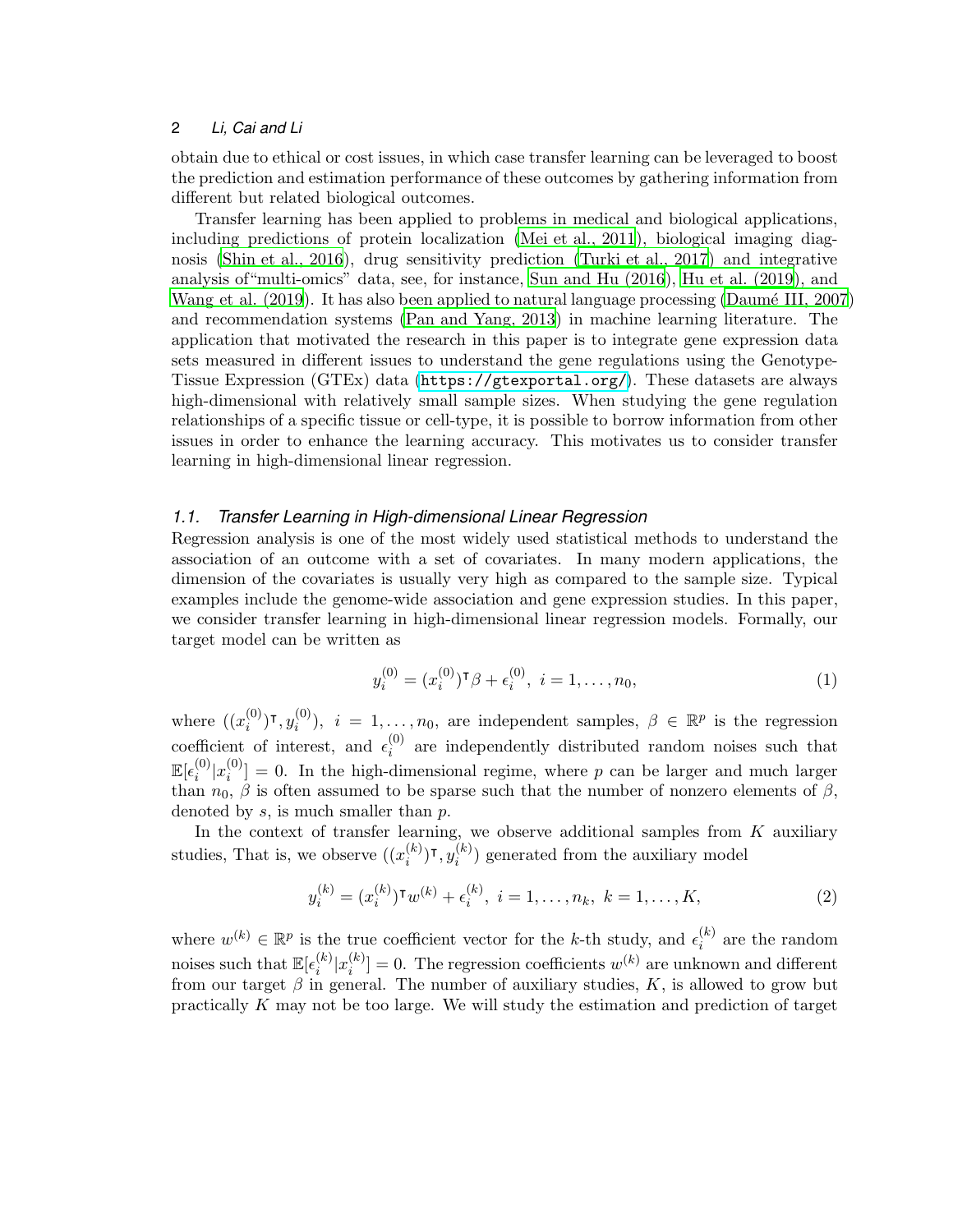# *Transfer learning in High-dimensional Regression* 3

model [\(1\)](#page-1-0) utilizing the primary data  $((x_i^{(0)})$  $\binom{(0)}{i}$ Т,  $y_i^{(0)}$  $i^{(0)}$ ,  $i = 1, \ldots, n_0$ , as well as the data from K auxiliary studies  $((x_i^{(k)})$  $\binom(k){{i}}$ т,  $y_i^{(k)}$  $i_i^{(k)}$ ,  $i = 1, \ldots, n_k, k = 1, \ldots, K.$ 

If useful information can be borrowed from the auxiliary samples, the target model and some of the auxiliary models need to possess a certain level of similarity. If an auxiliary model is "similar" to the target model, we say that this auxiliary sample/study is informative. In this work, we characterize the informative level of the k-th auxiliary study using the sparsity of the difference between  $w^{(k)}$  and  $\beta$ . Let  $\delta^{(k)} = \beta - w^{(k)}$  denote the contrast between  $w^{(k)}$  and  $\beta$ . The set of informative auxiliary samples are those whose contrasts are sufficiently sparse:

<span id="page-2-0"></span>
$$
\mathcal{A}_q = \{ 1 \le k \le K : \|\delta^{(k)}\|_q \le h \},\tag{3}
$$

for some  $q \in [0,1]$ . That is, the set  $\mathcal{A}_q$ , which contains the auxiliary studies whose contrast vectors have  $\ell_q$ -sparsity at most h, is called the *informative set*. It will be seen later that as long as h is relatively small to the sparsity of  $\beta$ , the studies in  $\mathcal{A}_q$  can be useful in improving the prediction and estimation of  $\beta$ . In the case of  $q=0$ , the set  $\mathcal{A}_q$  corresponds to the auxiliary samples whose contrast vectors have at most  $h$  nonzero elements. We also consider approximate sparsity constraints  $(q \in (0, 1])$ , which allows all of the coefficients to be nonzero but their absolute magnitude decays at a relatively rapid rate. For any  $q \in [0,1]$ , smaller h implies that the auxiliary samples in  $A<sub>q</sub>$  are more informative; larger cardinality of  $\mathcal{A}_q$  ( $|\mathcal{A}_q|$ ) implies that a larger number of informative auxiliary samples. Therefore, smaller h and larger  $|\mathcal{A}_q|$  should be favorable. We allow  $\mathcal{A}_q$  to be empty in which case none of the auxiliary samples are informative. For the auxiliary samples outside of  $A<sub>q</sub>$ , we do not assume sparse  $\delta^{(k)}$  and hence  $w^{(k)}$  can be very different from  $\beta$  for  $k \notin \mathcal{A}_q$ .

There is a paucity of methods and fundamental theoretical results for high-dimensional linear regression in the transfer learning setting. In the case where the set of informative auxiliary samples  $A_q$  is known, there is a lack of rate optimal estimation and prediction methods. A closely related topic is multi-task learning [\(Ando and Zhang, 2005;](#page-26-1) [Lounici et al., 2009](#page-27-5)), where the goal is to simultaneously estimate multiple models using multiple response data. The multi-task learning considered in [Lounici et al. \(2009](#page-27-5)) estimates multiple high-dimensional sparse linear models under the assumption that the support of all the regression coefficients are the same. The goal of transfer learning is however different, as one is only interested in estimating the target model and this remains to be a largely unsolved problem. [Cai and Wei \(2019\)](#page-26-2) studied the minimax and adaptive methods for nonparametric classification in the transfer learning setting under similarity assumptions on all the auxiliary samples to the target distribution [\(Cai and Wei, 2019,](#page-26-2) Definition 5). In the more challenging setting where the set  $\mathcal{A}_q$  is unknown as is typical in real applications, it is unclear how to avoid the effects of adversarial auxiliary samples. Additional challenges include the heterogeneity among the design matrices, which does not arise in the conventional high-dimensional regression problems and hence requires novel proposals.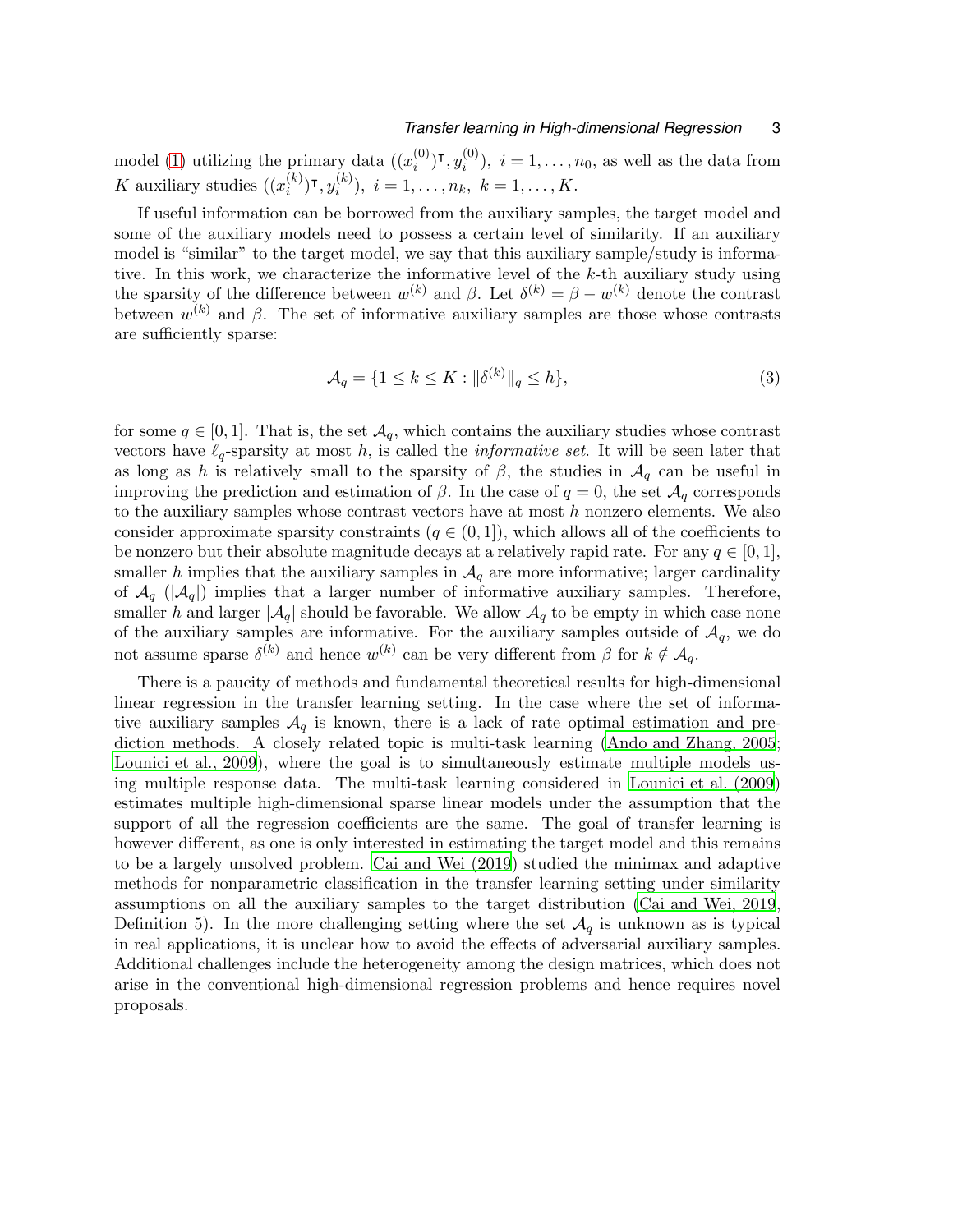#### *1.2. Our Contributions*

In the setting where the informative set  $\mathcal{A}_q$  is known, we propose a transfer learning algorithm, called Oracle Trans-Lasso, for estimation and prediction of the target regression vector and prove its minimax optimality under mild conditions. The result demonstrates a faster rate of convergence when  $\mathcal{A}_q$  is non-empty and h is sufficiently smaller than s, in which case the knowledge from the informative auxiliary samples can be optimally transferred to substantially help solve the regression problem under the target model.

In the more challenging setting where  $A_q$  is unknown a priori, we introduce a data-driven algorithm, called Trans-Lasso, to adapt to the unknown  $A<sub>q</sub>$ . The adaption is achieved by aggregating a number of candidate estimators. The desirable properties of the aggregation method guarantee that the Trans-Lasso is not much worse than the best one among the candidate estimators. We carefully construct the candidate estimators and, leveraging the properties of aggregation, demonstrate the robustness and the efficiency of Trans-Lasso under mild conditions. In terms of robustness, the Trans-Lasso is guaranteed to be not much worse than the Lasso estimator using only the primary samples no matter how adversarial the auxiliary samples are. In terms of efficiency, the knowledge from a subset of the informative auxiliary samples can be transferred to the target problem under proper conditions. Furthermore, If the contrast vectors in the informative samples are sufficiently sparse, the Trans-Lasso estimator performs as if the informative set  $\mathcal{A}_q$  is known.

When the distributions of the designs are distinct in different samples, the effects of heterogeneous designs are studied. The performance of the proposed algorithms is justified theoretically and numerically in various settings.

# *1.3. Related Literature*

Methods for incorporating auxiliary information into statistical inference have received much recent interest. In this context, [Cai et al. \(2019](#page-26-3)) and [Xia et al. \(2020\)](#page-28-4) studied the two-sample larges-scale multiple testing problems. [Banerjee et al. \(2018](#page-26-4)) considered the high-dimensional sparse estimation and [Mao et al. \(2019](#page-27-6)) focused on matrix completion. The auxiliary information in the aforementioned papers is given as some extra covariates while we have some additional raw data, which are high-dimensional, and it is not trivial to find the best way to summarize the information. [Bastani \(2018](#page-26-5)) studied estimation and prediction in high-dimensional linear models with one informative auxiliary study, where the sample size of the auxiliary study is larger than the number of covariates. This work considers more general scenarios under weaker assumptions. Specifically, the sample size of auxiliary samples can be smaller than the number of covariates and some auxiliary studies can be non-informative, which is more practical in applications.

The problem we study here is certainly related to the high-dimensional prediction and estimation in the conventional settings where only samples from the target model are available. Several  $\ell_1$  penalized or constrained minimization methods have been proposed for prediction and estimation for high-dimensional linear regression; see, for example, [Tibshirani \(1996\)](#page-27-7); [Fan and Li \(2001](#page-26-6)); [Zou \(2006\)](#page-28-5); [Candes and](#page-26-7) Tao (2007); [Zhang \(2010](#page-28-6)). The minimax optimal rates for estimation and prediction are studied in [Raskutti et al. \(2011\)](#page-27-8)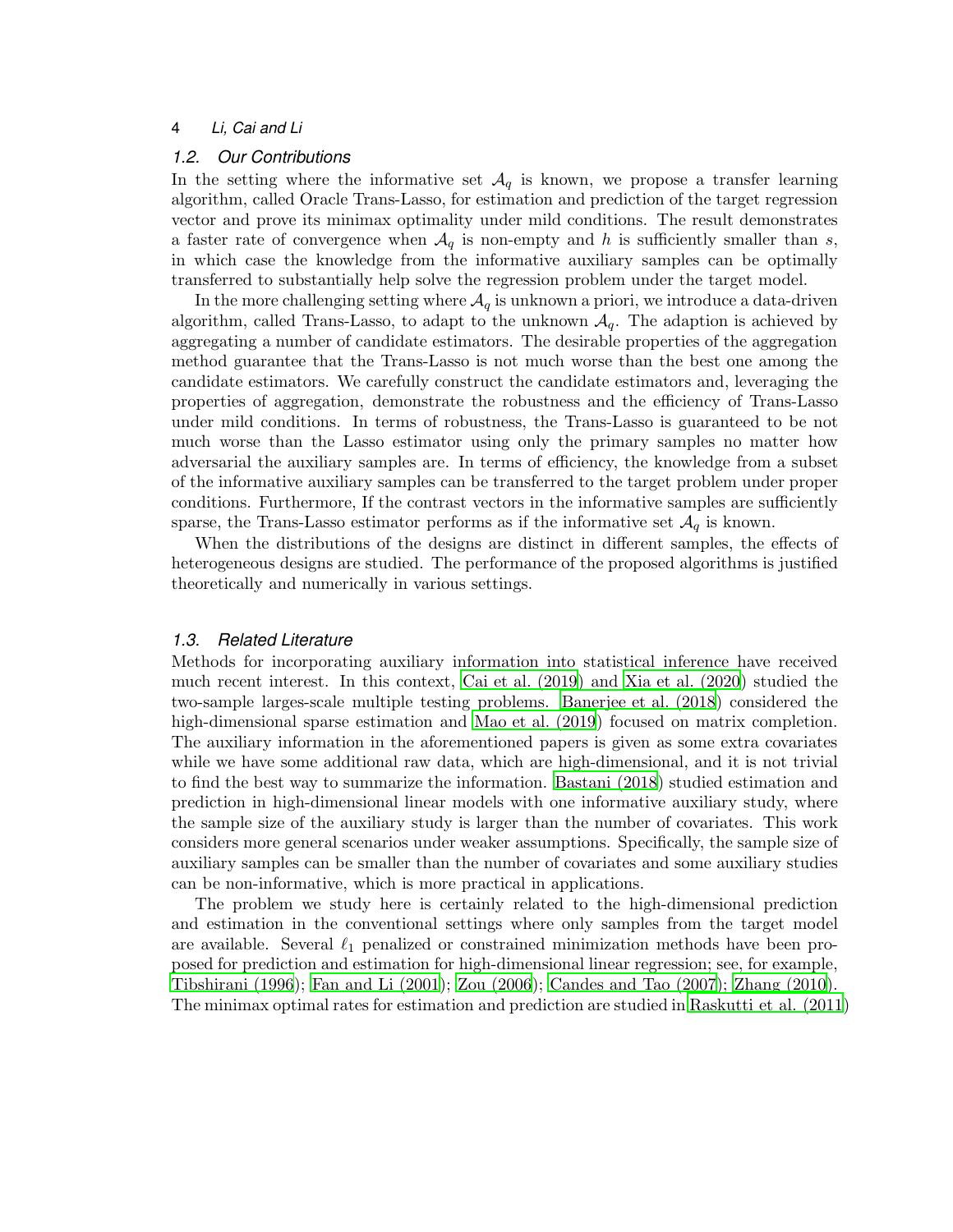and [Verzelen \(2012](#page-28-7)).

#### *1.4. Organization and Notation*

The rest of this paper is organized as follows. Section [2](#page-4-0) focuses on the setting where the informative set  $\mathcal{A}_q$  is known and with the sparsity in [\(3\)](#page-2-0) measured in  $\ell_1$ -norm. A transfer learning algorithm is proposed for estimation and prediction of the target regression vector and its minimax optimality is established. In Section [3,](#page-7-0) we study the estimation and prediction of the target model when  $\mathcal{A}_q$  is unknown for  $q = 1$ . In Section [4,](#page-14-0) we justify the theoretical performance of our proposals under heterogeneous designs and extend our main algorithms to deal with  $\ell_q$ -sparse contrasts for  $q \in [0,1)$ . In Section [5,](#page-18-0) the numerical performance of the proposed methods is studied in various settings. In Section [6,](#page-22-0) the proposed algorithms are applied to an analysis of a Genotype-Tissue Expression (GTEx) dataset to investigate the association of gene expression of one gene with other genes in a target tissue by leveraging data measured on other related tissues or cell types.

We finish this section with notation. Let  $X^{(0)} \in \mathbb{R}^{n_0 \times p}$  and  $y^{(0)} \in \mathbb{R}^{n_0}$  denote the design matrix and the response vector for the primary data, respectively. Let  $X^{(k)} \in \mathbb{R}^{n_k \times p}$ and  $y^{(k)} \in \mathbb{R}^{n_k}$  denote the design matrix and the response vector for the k-th sample, respectively. For a class of matrices  $R_l \in \mathbb{R}^{n_l \times p_0}$ ,  $l \in \mathcal{L}$ , we use  $\{R_l\}_{l \in \mathcal{L}}$  to denote  $R_l$ ,  $l \in \mathcal{L}$ . Let  $n_{\mathcal{A}_q} = \sum_{k \in \mathcal{A}_q} n_k$ . For a generic semi-positive definite matrix  $\Sigma \in \mathbb{R}^{m \times m}$ , let  $\Lambda_{\text{max}}(\Sigma)$  and  $\Lambda_{\text{min}}(\Sigma)$  denote the largest and smallest eigenvalues of  $\Sigma$ , respectively. Let Tr( $\Sigma$ ) denote the trace of  $\Sigma$ . Let  $e_j$  be such that its j-th element is 1 and all other elements are zero. Let  $a \vee b$  denote  $\max\{a, b\}$  and  $a \wedge b$  denote  $\min\{a, b\}$ . We use  $c, c_0, c_1, \ldots$  to denote generic constants which can be different in different statements. Let  $a_n = O(b_n)$ and  $a_n \leq b_n$  denote  $|a_n/b_n| \leq c < \infty$  for some constant c when n is large enough. Let  $a_n \approx b_n$  denote  $a_n/b_n \to c$  for some positive constant c as  $n \to \infty$ . Let  $a_n = O_P(b_n)$  and  $a_n \lesssim_{\mathbb{P}} b_n$  denote  $\mathbb{P}(|a_n/b_n| \leq c) \to 1$  for some constant  $c < \infty$ . Let  $a_n = o_P(b_n)$  denote  $\mathbb{P}(|a_n/b_n| > c) \to 0$  for any constant  $c > 0$ .

# <span id="page-4-0"></span>**2. Estimation with Known Informative Auxiliary Samples**

In this section, we consider transfer learning for high-dimensional linear regression when the informative set  $\mathcal{A}_q$  is known. We focus on the  $\ell_1$ -sparse characterization of the contrast vectors and leave the  $\ell_q$ -sparsity,  $q \in [0,1)$ , to Section [4.](#page-14-0) The notation  $\mathcal{A}_1$  will be abbreviated as  $A$  in the sequel without special emphasis.

#### <span id="page-4-1"></span>*2.1. Oracle Trans-Lasso Algorithm*

We propose a transfer learning algorithm, called *Oracle Trans-Lasso*, for estimation and prediction when  $A$  is known. As an overview, we first compute an initial estimator using the primary sample and all the informative auxiliary samples. However, its probabilistic limit is biased from  $\beta$  as  $w^{(k)} \neq \beta$  in general. We then correct its bias using the primary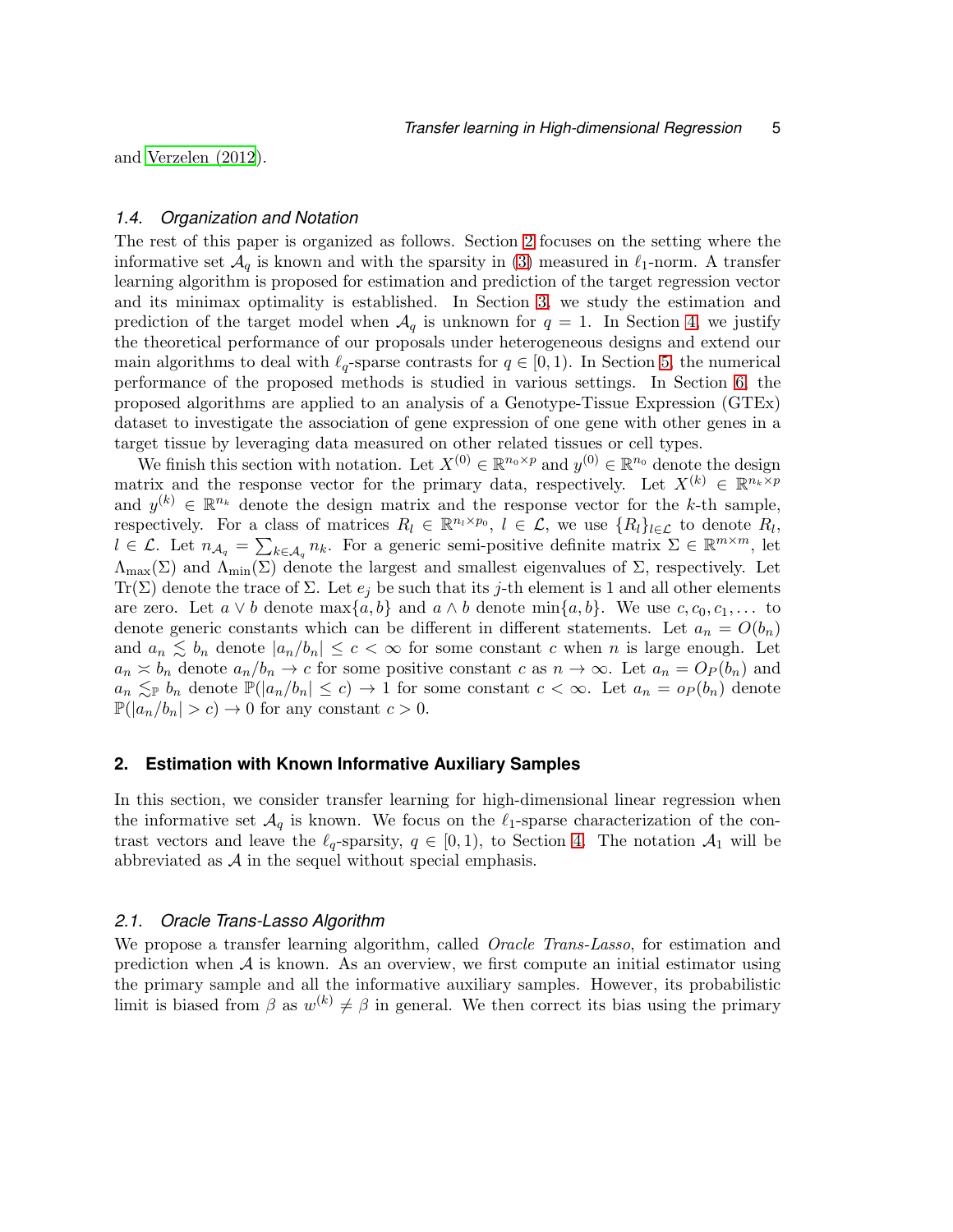data in the second step. Algorithm [1](#page-5-0) formally presents our proposed Oracle Trans-Lasso algorithm.

# Algorithm 1: Oracle Trans-Lasso algorithm

**Input** : Primary data  $(X^{(0)}, y^{(0)})$  and informative auxiliary samples  $\{X^{(k)}, y^{(k)}\}_{k\in\mathcal{A}}$ Output:  $\hat{\beta}$ 

Step 1. Compute

$$
\hat{w}^{\mathcal{A}} = \underset{w \in \mathbb{R}^p}{\arg \min} \left\{ \frac{1}{2(n_{\mathcal{A}} + n_0)} \sum_{k \in \mathcal{A} \cup \{0\}} \|y^{(k)} - X^{(k)}w\|_2^2 + \lambda_w \|w\|_1 \right\} \tag{4}
$$

for  $\lambda_w = c_1 \sqrt{\log p/(n_0 + n_{\mathcal{A}})}$  with some constant  $c_1$ . Step 2. Let

<span id="page-5-0"></span>
$$
\hat{\beta} = \hat{w}^{\mathcal{A}} + \hat{\delta}^{\mathcal{A}},\tag{5}
$$

where

$$
\hat{\delta}^{\mathcal{A}} = \underset{\delta \in \mathbb{R}^p}{\arg \min} \left\{ \frac{1}{2n_0} \|y^{(0)} - X^{(0)}(\hat{w}^{\mathcal{A}} + \delta)\|_2^2 + \lambda_{\delta} \|\delta\|_1 \right\}
$$
(6)

for 
$$
\lambda_{\delta} = c_2 \sqrt{\log p/n_0}
$$
 with some constant  $c_2$ .

In Step 1,  $\hat{w}^{\mathcal{A}}$  is realized based on the Lasso [\(Tibshirani, 1996\)](#page-27-7) using the primary sample and all the informative auxiliary samples. Its probabilistic limit is  $w^{\mathcal{A}}$ , which can be defined via the following moment condition

$$
\mathbb{E}\left[\sum_{k\in\mathcal{A}\cup\{0\}}(X^{(k)})^\intercal(y^{(k)}-X^{(k)}w^{\mathcal{A}})\right]=0.
$$

Denoting  $\mathbb{E}[x_i^{(k)}]$  $i^{(k)}(x_i^{(k)}$  $\binom{k}{i}$ <sup>T</sup> $] = \sum^{(k)}$ ,  $w^{\mathcal{A}}$  has the following explicit form:

<span id="page-5-1"></span>
$$
w^{\mathcal{A}} = \beta + \delta^{\mathcal{A}} \tag{7}
$$

for  $\delta^{\mathcal{A}} = \sum_{k \in \mathcal{A}} \alpha_k \delta^{(k)}$  and  $\alpha_k = n_k/(n_{\mathcal{A}}+n_0)$ , if  $\Sigma^{(k)} = \Sigma^{(0)}$  for all  $k \in \mathcal{A}$ . That is, the probabilistic limit of  $\hat{w}^{\mathcal{A}}, w^{\mathcal{A}},$  has bias  $\delta^{\mathcal{A}},$  which is a weighted average of  $\delta^{(k)}$ . Step 1 is related to the approach for high-dimensional misspecified models (Bühlmann and van de Geer, 2015) and moment estimators. The estimator  $\hat{w}^{\mathcal{A}}$  converges relatively fast as the sample size used in Step 1 is relatively large. Step 2 corrects the bias,  $\delta^{\mathcal{A}}$ , using the primary samples. In fact,  $\delta^{\mathcal{A}}$  is a sparse high-dimensional vector whose  $\ell_1$ -norm is no larger than h. Hence, the error of step 2 is under control for a relatively small  $h$ . The choice of the tuning parameters  $\lambda_w$  and  $\lambda_\delta$  will be further specified in Theorem [1.](#page-6-0)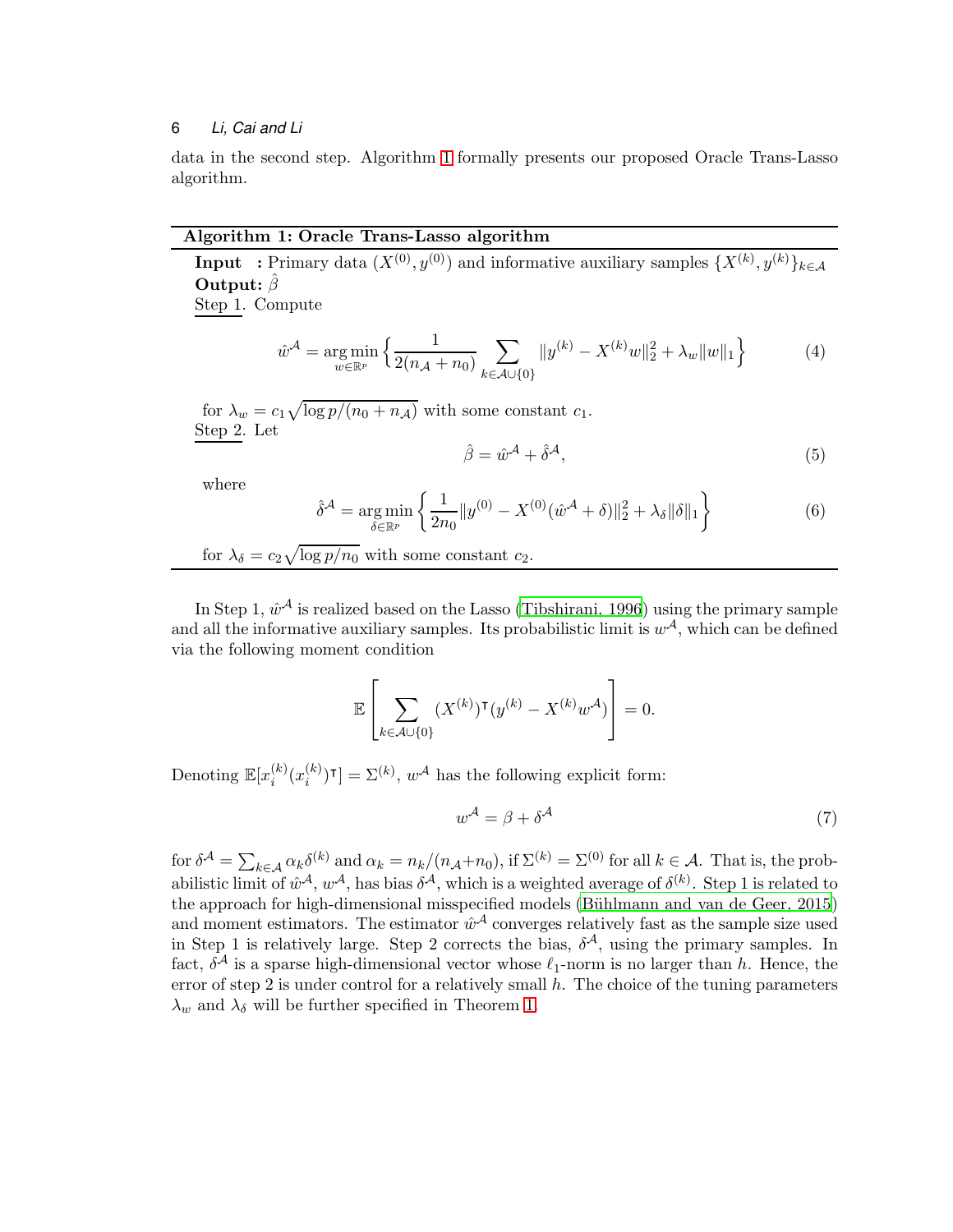# *2.2. Theoretical Properties of Oracle Trans-Lasso*

Formally, the parameter space we consider can be written as

<span id="page-6-1"></span>
$$
\Theta_q(s, h) = \left\{ (\beta, \delta^{(1)}, \dots, \delta^{(K)}) : ||\beta||_0 \le s, \ \max_{k \in \mathcal{A}_q} ||\delta^{(k)}||_q \le h \right\}
$$
(8)

for  $A_q \subseteq \{1, ..., K\}$  and  $q \in [0, 1]$ . We study the rate of convergence for the Oracle Trans-Lasso algorithm under the following two conditions.

CONDITION 1. For each  $k \in \mathcal{A} \cup \{0\}$ , each row of  $X^{(k)}$  is *i.i.d.* Gaussian distributed with mean zero and covariance matrix  $\Sigma$ . The smallest and largest eigenvalues of  $\Sigma$  are bounded away from zero and infinity, respectively.

<span id="page-6-2"></span>CONDITION 2. For each  $k \in \mathcal{A} \cup \{0\}$ , the random noises  $\epsilon_i^{(k)}$  $i^{(k)}$  are *i.i.d.* sub-Gaussian distributed mean zero and variance  $\sigma_k^2$ . For some constant  $C_0$ , it holds that  $\max_{\mathcal{A} \cup \{0\}} \mathbb{E}[\exp\{t\epsilon_i^{(k)}\}] \leq$  $\exp\{t^2 C_0\}$  for all  $t \in \mathbb{R}$  and  $\max_{0 \le k \le K} \mathbb{E}[(y_i^{(k)})$  $\binom{k}{i}^2$  is bounded away from infinity.

Condition [1](#page-6-1) assumes random designs with Gaussian distribution. The Gaussian assumption provides convenience for bounding the restricted eigenvalues of sample Gram matrices. Moreover, the designs are identically distributed for  $k \in \mathcal{A} \cup \{0\}$ . This assumption is for simplifying some technical conditions and will be relaxed in Section [4.](#page-14-0) Without loss of generality, we also assume the design matrices are normalized such that  $||X_{.,j}^{(k)}||_2^2 = n_k$  and  $\Sigma_{j,j} = 1$  for all  $1 \leq j \leq p$ ,  $k \in \mathcal{A} \cup \{0\}$ . Condition [2](#page-6-2) assumes sub-Gaussian random noises for primary and informative auxiliary samples and the second moment of the response vector is finite. Conditions [1](#page-6-1) and [2](#page-6-2) put no assumptions on the non-informative auxiliary samples as they are not used in the Oracle Trans-Lasso algorithm. In the next theorem, we prove the convergence rate of the Oracle Trans-Lasso.

<span id="page-6-0"></span>THEOREM 1 (CONVERGENCE RATE OF ORACLE TRANS-LASSO). Assume that Con-dition [1](#page-6-1) and Condition [2](#page-6-2) hold true. We take  $\lambda_w = \max_{k \in \mathcal{A} \cup \{0\}} c_1$  $\sqrt{\mathbb{E}[(y_i^{(k)})]}$  $\binom{k}{i}^2 \log p/(n_{\mathcal{A}} + n_0)$ and  $\lambda_{\delta} = c_2 \sqrt{\log p/n_0}$  for some sufficiently large constants  $c_1$  and  $c_2$  only depending on C<sub>0</sub>. If  $s \log p/(n_{A} + n_{0}) + h(\log p/n_{0})^{1/2} = o((\log p/n_{0})^{1/4})$ , then it holds that

<span id="page-6-3"></span>
$$
\sup_{\beta \in \Theta_1(s,h)} \frac{1}{n_0} \|X^{(0)}(\hat{\beta} - \beta)\|_2^2 \vee \|\hat{\beta} - \beta\|_2^2
$$
  
= 
$$
O_P\left(\frac{s \log p}{n_A + n_0} + \frac{s \log p}{n_0} \wedge h\sqrt{\frac{\log p}{n_0}} \wedge h^2\right).
$$
 (9)

Theorem [1](#page-6-0) provides the convergence rate of  $\hat{\beta}$  for any  $\beta \in \Theta_1(s,h)$ . In the trivial case where A is empty, the right-hand side in [\(9\)](#page-6-3) is  $O_P(s \log p/n_0)$ , which is the convergence rate for the Lasso only using primary samples. When  $A$  is non-empty, the right-hand side of [\(9\)](#page-6-3) is sharper than  $s \log p/n_0$  if  $h \sqrt{\log p/n_0} \ll s$  and  $n_A \gg n_0$ . That is, if the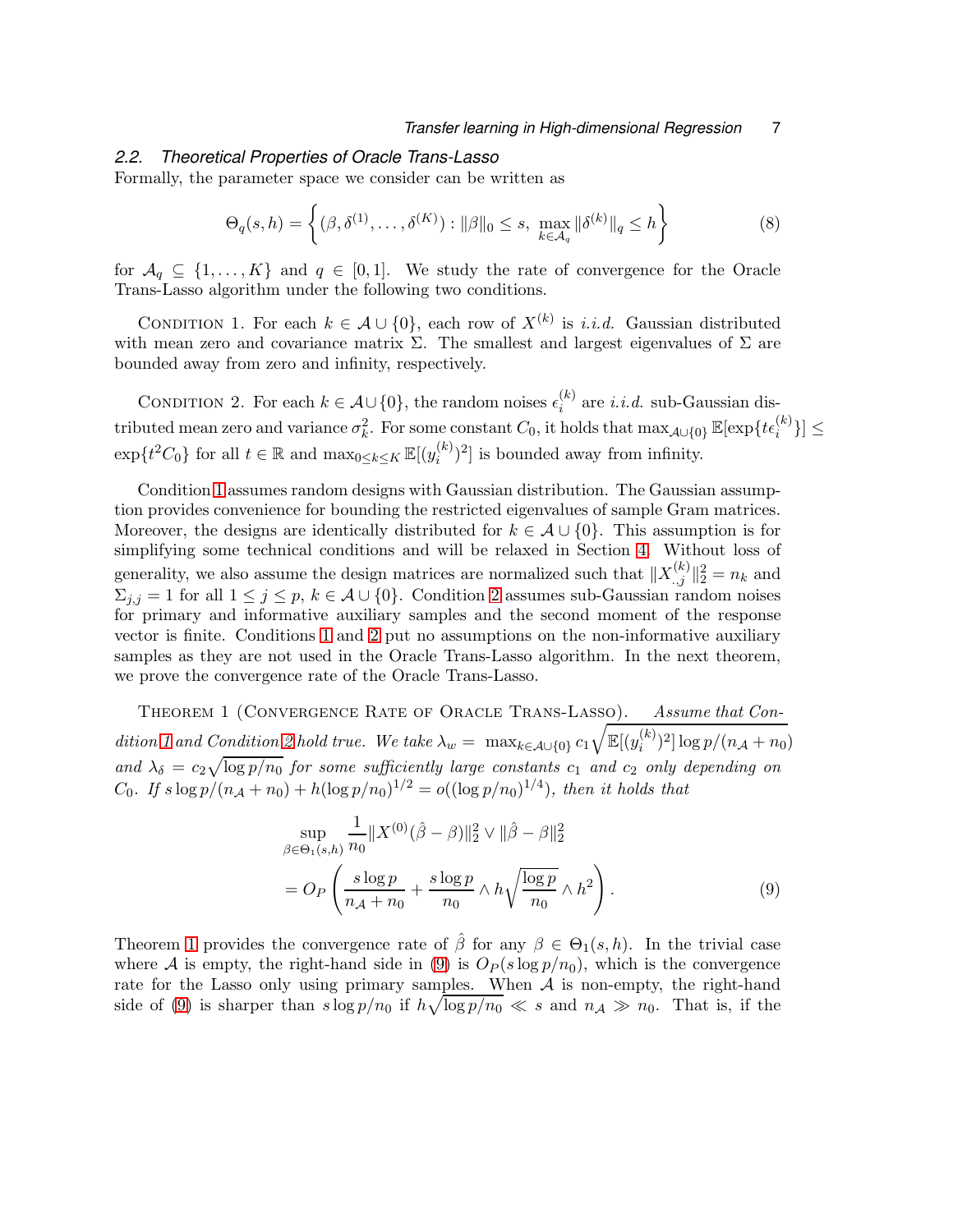informative auxiliary samples have contrast vectors sufficiently sparser than  $\beta$  and the total sample size is significantly larger than the primary sample size, then the knowledge from the auxiliary samples can significantly improve the learning performance of the target model. In practice, even if  $n_A$  is comparable to  $n_0$ , the Oracle Trans-Lasso can still improve the empirical performance as shown by some numerical experiments provided in Section [5.](#page-18-0)

The sample size requirement in Theorem [1](#page-6-0) guarantees the lower restricted eigenvalues of the sample Gram matrices in Step 1 and Step 2 are bounded away from zero with high probability. The proof of Theorem [1](#page-6-0) involves an error analysis of  $\hat{w}^{\mathcal{A}}$  and that of  $\hat{\delta}^{\mathcal{A}}$ . While  $w^{\mathcal{A}}$  may be neither  $\ell_0$ - nor  $\ell_1$ -sparse, it can be decomposed into an  $\ell_0$ -sparse component plus an  $\ell_1$ -sparse component as illustrated in [\(7\)](#page-5-1). Exploiting this sparse structure is a key step in proving Theorem [1.](#page-6-0) Regarding the choice of tuning parameters,  $\lambda_w$  depends on the second moment of  $y_i^{(k)}$  $\binom{k}{i}$ , which can be consistently estimated by  $||y^{(k)}||_2^2/n_k$ . The other tuning parameter  $\lambda_{\delta}$  depends on the noise levels, which can be estimated by the scaled Lasso [\(Sun and Zhang, 2012](#page-27-9)). In practice, cross validation can be performed for selecting tuning parameters.

We now establish the minimax lower bound for estimating  $\beta$  in the transfer learning setup, which shows the minimax optimality of the Oracle Trans-Lasso algorithm in  $\Theta_1(s, h)$ .

THEOREM 2 (MINIMAX LOWER BOUND FOR  $q = 1$  $q = 1$ ). Assume Condition 1 and Condi-tion [2.](#page-6-2) If  $\max\{s \log p/(n_{\mathcal{A}} + n_0), h(\log p/n_0)^{1/2}\} = o(1)$ , then

<span id="page-7-1"></span>
$$
\mathbb{P}\left(\inf_{\hat{\beta}}\sup_{\beta\in\Theta_1(s,h)}\|\hat{\beta}-\beta\|_2^2\geq c_1\frac{s\log p}{n_{\mathcal{A}}+n_0}+c_2\frac{s\log p}{n_0}\wedge h\left(\frac{\log p}{n_0}\right)^{1/2}\wedge h^2\right)\geq\frac{1}{2}
$$

for some positive constants  $c_1$  and  $c_2$ .

Theorem [2](#page-7-1) implies that  $\hat{\beta}$  obtained by the Oracle Trans-Lasso algorithm is minimax rate optimal in  $\Theta_1(s, h)$  under the conditions of Theorem [1.](#page-6-0) To understand the lower bound, the term  $s \log p/(n_{\mathcal{A}} + n_0)$  is the optimal convergence rate when  $w^{(k)} = \beta$  for all  $k \in \mathcal{A}$ . This is an extremely ideal case where we have  $n_A + n_0$  *i.i.d.* samples from the target model. The second term in the lower bound is the optimal convergence rate when  $w^{(k)} = 0$  for all  $k \in \mathcal{A}$ , i.e., the auxiliary samples are not helpful at all. Let  $\mathcal{B}_q(r) = \{u \in \mathbb{R}^p : ||u||_q \leq r\}$  denote the  $\ell_q$ -ball with radius r centered at zero. In this case, the definition of  $\Theta_1(s,h)$  implies that  $\beta \in \mathcal{B}_0(s) \cap \mathcal{B}_1(h)$  and the second term in the lower bound is indeed the minimax optimal rate for estimation when  $\beta \in \mathcal{B}_0(s) \cap \mathcal{B}_1(h)$  with  $n_0$  *i.i.d.* samples [\(Tsybakov, 2014](#page-28-8)).

# <span id="page-7-0"></span>**3. Unknown Set of Informative Auxiliary Samples**

The Oracle Trans-Lasso algorithm is based on the knowledge of the informative set  $A$ . In some applications, the informative set  $A$  is not given, which makes the transfer learning problem more challenging. In this section, we propose a data-driven method for estimation and prediction when  $\mathcal A$  is unknown. The proposed algorithm is described in detail in Section [3.1](#page-8-0) and [3.2.](#page-9-0) Its theoretical properties are studied in Section [3.3.](#page-11-0)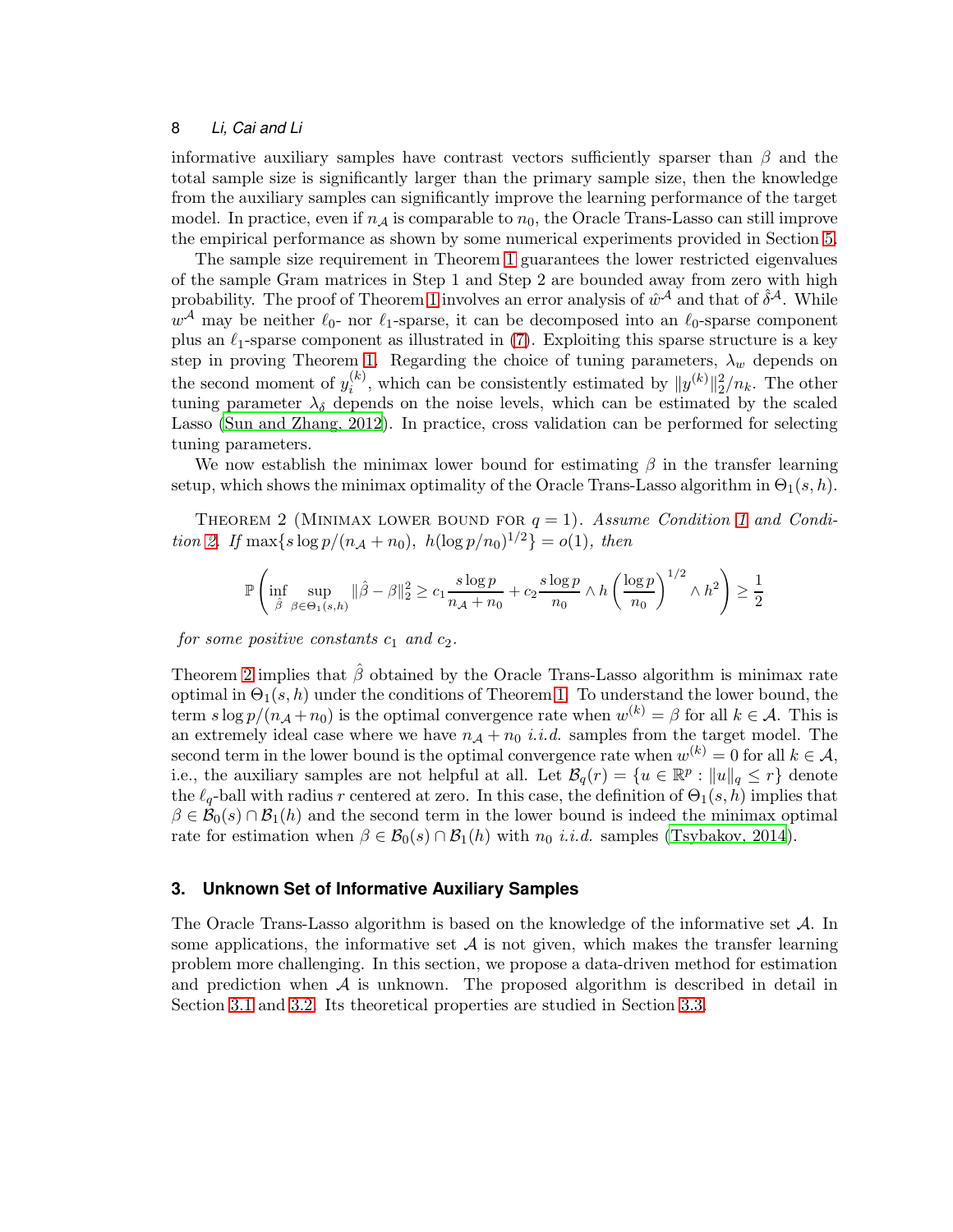# <span id="page-8-0"></span>*3.1. The Trans-Lasso Algorithm*

Our proposed algorithm, called Trans-Lasso, consists of two main steps. First, we construct a collection of candidate estimators, where each of them is based on an estimate of A. Second, we perform an aggregation step [\(Rigollet and Tsybakov, 2011](#page-27-10); [Dai et al., 2012,](#page-26-9) [2018](#page-26-10)) on these candidate estimators. Under proper conditions, the aggregated estimator is guaranteed to be not much worse than the best candidate estimator under consideration in terms of prediction. For technical reasons, we need the candidate estimators and the sample for aggregation to be independent. Hence, we start with sample splitting. We need some more notation. For a generic estimate of  $\beta$ , b, denote its sum of squared prediction error as

$$
\widehat{Q}(\mathcal{I}, b) = \sum_{i \in \mathcal{I}} \|y_i^{(0)} - (x_i^{(0)})^\mathsf{T} b\|_2^2,
$$

where *I* is a subset of  $\{1, \ldots, n_0\}$ . Let  $\Lambda^{L+1} = \{ \nu \in \mathbb{R}^{L+1} : \nu_l \geq 0, \sum_{l=0}^L \nu_l = 1 \}$  denote an L-dimensional simplex. The Trans-Lasso algorithm is presented in Algorithm [2.](#page-8-1)

# Algorithm 2: Trans-Lasso Algorithm

**Input** : Primary data  $(X^{(0)}, y^{(0)})$  and samples from K auxiliary studies  $\{X^{(k)}, y^{(k)}\}_{k=1}^K$ . Output:  $\hat{\beta}^{\hat{\theta}}$ . Step 1. Let  $\mathcal I$  be a random subset of  $\{1,\ldots,n_0\}$  such that  $|\mathcal I|\approx n_0/2$ . Let  $\overline{\mathcal{I}^c} = \{1, \ldots, n_0\} \setminus \mathcal{I}.$ Step 2. Construct  $L+1$  candidate sets of  $\mathcal{A}, \{\widehat{G}_0, \widehat{G}_1, \ldots, \widehat{G}_L\}$  such that  $\widehat{G}_0 = \emptyset$  and  $\overline{\hat{G}_1,\ldots,\hat{G}_L}$  are based on [\(14\)](#page-10-0) using  $\left(X_{\mathcal{I},\ldots}^{(0)}\right)$  $\overset{(0)}{\mathcal{I},\cdot} , y_{\mathcal{I}}^{(0)}$ I ) and  $\{X^{(k)}, y^{(k)}\}_{k=1}^M$ . Step 3. For each  $0 \leq l \leq L$ , run the Oracle Trans-Lasso algorithm with primary sample  $(X_{\tau}^{(0)}$  $\chi^{(0)}_{\mathcal{I},.}, y^{(0)}_{\mathcal{I}}$  $\mathcal{I}^{(0)}$  and auxiliary samples  $\{X^{(k)}, y^{(k)}\}_{k \in \widehat{G}_l}$ . Denote the output as  $\beta(G_l)$  for  $0 \leq l \leq L$ . Step 4. Compute  $\hat{\theta} =$  (10)

$$
\underset{\theta \in \Lambda^{L+1}}{\arg \min} \left\{ \widehat{Q}(\mathcal{I}^c, \sum_{l=0}^L \widehat{\beta}(\widehat{G}_l)\theta_l) + \sum_{l=0}^L \theta_l \widehat{Q}(\mathcal{I}^c, \widehat{\beta}(\widehat{G}_l)) + \frac{2\lambda_{\theta} \log(L+1)}{n_0} \|\theta\|_1 \right\}
$$

for some  $\lambda_{\theta} > 0$ . Output

$$
\hat{\beta}^{\hat{\theta}} = \sum_{l=0}^{L} \hat{\theta}_l \hat{\beta}(\hat{G}_l). \tag{11}
$$

<span id="page-8-1"></span>As an illustration, steps 2 and 3 of the Trans-Lasso algorithm are devoted to constructing some initial estimates of  $\beta$ ,  $\hat{\beta}(\hat{G}_l)$ . They are computed using the Oracle Trans-Lasso algorithm by treating each  $\hat{G}_l$  as the set of informative auxiliary samples. We construct  $\hat{G}_l$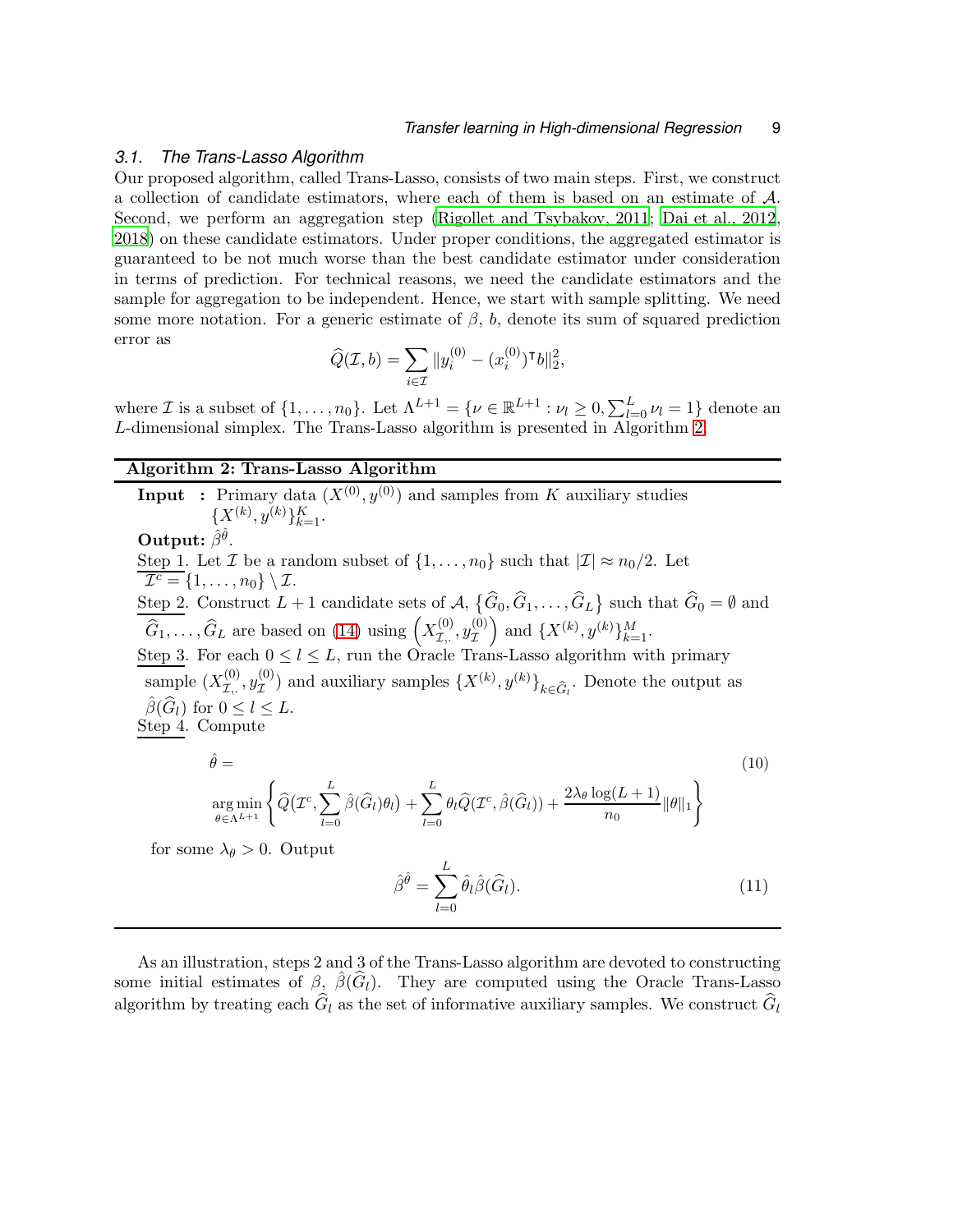to be a class of estimates of  $A$  and the detailed procedure is provided in Section [3.2.](#page-9-0) Step 4 is based on the Q-aggregation proposed in [Dai et al. \(2012\)](#page-26-9) with a uniform prior and a simplified tuning parameter. The Q-aggregation can be viewed as a weighted version of least square aggregation and exponential aggregation [\(Rigollet and Tsybakov, 2011](#page-27-10)) and it has been shown to be rate optimal both in expectation and with high probability for model selection aggregation problems.

The framework of model selection aggregation is a good fit for the transfer learning task under consideration. On one hand, it guarantees the robustness of Trans-Lasso in the following sense. Notice that  $\beta(G_0)$  corresponds to the Lasso estimator only using the primary samples and it is always included in our dictionary. The purpose is that, invoking the property of model selection aggregation, the performance of  $\hat{\beta}^{\hat{\theta}}$  is guaranteed to be not much worse than the performance of the original Lasso estimator under mild conditions. This shows the performance of Trans-Lasso will not be ruined by adversarial auxiliary samples. Formal statements are provided in Section [3.3.](#page-11-0) On the other hand, the gain of Trans-Lasso relates to the qualities of  $\widehat{G}_1, \ldots, \widehat{G}_L$ . If

<span id="page-9-1"></span>
$$
\mathbb{P}\left(\widehat{G}_l \subseteq \mathcal{A}, \text{ for some } 1 \le l \le L\right) \to 1,\tag{12}
$$

i.e.,  $G_l$  is a nonempty subset of the informative set  $\mathcal{A}$ , then the model selection aggregation property implies that the performance of  $\hat{\beta}^{\hat{\theta}}$  is not much worse than the performance of the Oracle Trans-Lasso with  $\sum_{k \in \hat{G}_l} n_k$  informative auxiliary samples. Ideally, one would like to achieve  $\hat{G}_l = A$  for some  $1 \leq l \leq L$  with high probability. However, it can rely on strong assumptions that may not be guaranteed in practical situations.

To motivate our constructions of  $G_l$ , let us first point out a naive construction of candidate sets, which consists of  $2^K$  candidates. These candidates are all different combinations of  $\{1, \ldots, K\}$ , denoted by  $G_1, \ldots, G_{2^K}$ . It is obvious that A is an element of this candidate sets. However, the number of candidates is too large and it can be computationally burdensome. Furthermore, the cost of aggregation can be significantly high, which is of order  $K/n_0$  as will be seen in Lemma [1.](#page-11-1) In contrast, we would like to pursue a much smaller number of candidate sets such that the cost of aggregation is almost negligible and [\(12\)](#page-9-1) can be achieved under mild conditions. We introduce our proposed construction of candidate sets in the next subsection.

# <span id="page-9-0"></span>*3.2. Constructing the Candidate Sets for Aggregation*

As illustrated in Section [3.1,](#page-8-0) the goal of Step 2 is to have a class of candidate sets,  $\{G_0, \ldots, G_L\}$ , that satisfy [\(12\)](#page-9-1) under certain conditions. Our idea is to exploit the sparsity patterns of the contrast vectors. Specifically, recall that the definition of  $A$  implies that  $\{\delta^{(k)}\}_{k\in\mathcal{A}}$  are sparser than  $\{\delta^{(k)}\}_{k\in\mathcal{A}^c}$ , where  $\mathcal{A}^c = \{1,\ldots,K\}\setminus\mathcal{A}$ . This property motivates us to find a sparsity index  $R^{(k)}$  and its estimator  $\widehat{R}^{(k)}$  for each  $1 \leq k \leq K$  such that

<span id="page-9-2"></span>
$$
\max_{k \in \mathcal{A}^o} R^{(k)} < \min_{k \in \mathcal{A}^c} R^{(k)} \quad \text{and} \quad \mathbb{P}\left(\max_{k \in \mathcal{A}^o} \widehat{R}^{(k)} < \min_{k \in \mathcal{A}^c} \widehat{R}^{(k)}\right) \to 1,\tag{13}
$$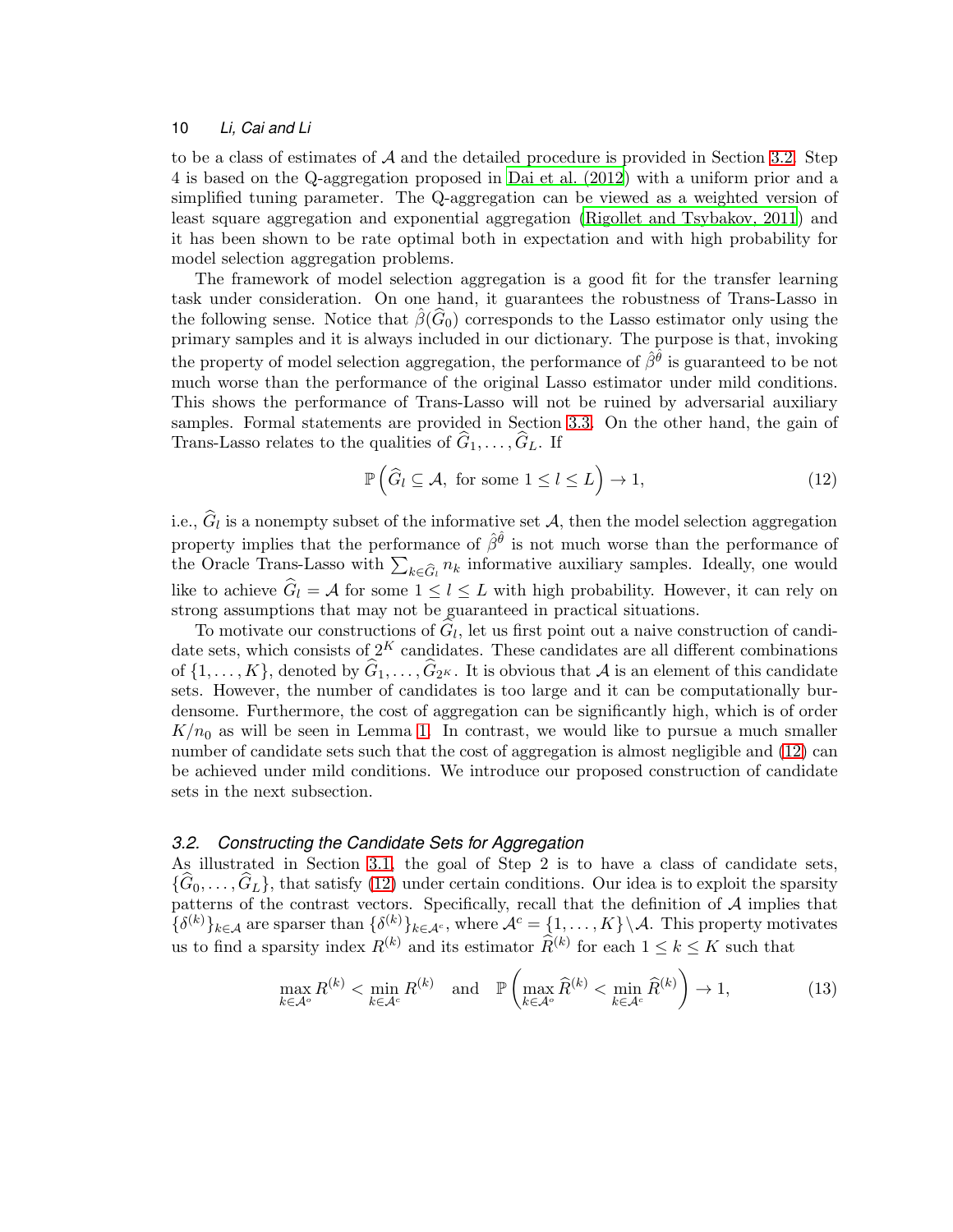where  $\mathcal{A}^o$  is some subset of  $\mathcal{A}$ . In words, the sparsity indices in  $\mathcal{A}^o$  are no larger than the sparsity indices in  $\mathcal{A}^c$  and so are their estimators with high probability. To utilize [\(13\)](#page-9-2), we can define the candidate sets as

<span id="page-10-0"></span>
$$
\widehat{G}_l = \left\{ 1 \le k \le K : \widehat{R}^{(k)} \text{ is among the first } l \text{ smallest of all} \right\} \tag{14}
$$

for  $1 \leq l \leq K$ . That is,  $G_l$  is the set of auxiliary samples whose estimated sparsity indices are among the first  $l$  smallest. A direct consequence of [\(13\)](#page-9-2) and [\(14\)](#page-10-0) is that  $\mathbb{P}(\widehat{G}_{|\mathcal{A}^o|} = \mathcal{A}^o) \to 1$  and hence the desirable property [\(12\)](#page-9-1) is satisfied. To achieve the largest gain in transfer learning, we would like to find proper sparsity indices such that [\(13\)](#page-9-2) holds for  $|\mathcal{A}^o|$  as large as possible. Notice that  $\widehat{G}_{K+1} = \{1, ..., K\}$  is always included as candidates according to [\(14\)](#page-10-0). Hence, in the special cases where all the auxiliary samples are informative or none of the auxiliary samples are informative, it holds that  $G_{|\mathcal{A}|} = \mathcal{A}$ and the Trans-Lasso is not much worse than the Oracle Trans-Lasso. The more challenging cases are  $0 < |\mathcal{A}| < K$ .

As  $\{\delta^{(k)}\}_{k\in\mathcal{A}^c}$  are not necessarily sparse, the estimation of  $\delta^{(k)}$  or functions of  $\delta^{(k)}$ ,  $1 \leq k \leq K$ , is not trivial. We consider using  $R^{(k)} = ||\Sigma \delta^{(k)}||_2^2$ , which is a function of the population-level marginal statistics, as the oracle sparsity index for  $k$ -th auxiliary sample. The advantage of  $R^{(k)}$  is that it has a natural unbiased estimate without further assumptions. Let us relate  $R^{(k)}$  to the sparsity of  $\delta^{(k)}$  using a Bayesian characterization of sparse vectors assuming  $\Sigma^{(k)} = \Sigma$  for all  $0 \le k \le K$ . If  $\delta_j^{(k)}$  $j^{(k)}$  are *i.i.d.* Laplacian distributed with mean zero and variance  $\nu_k^2$  for each k, then it follows from the properties of Laplacian distribution [\(Liu and Kozubowski, 2015\)](#page-27-11) that

$$
\mathbb{E}[\|\delta^{(k)}\|_1] = p\nu_k = \mathbb{E}^{1/2}[\|\Sigma \delta^{(k)}\|_2^2] \frac{p}{\mathrm{Tr}^{1/2}(\Sigma \Sigma)},
$$

where  $Tr^{1/2}(\Sigma\Sigma)/p$  does not depend on k. Hence, the rank of  $\mathbb{E}[\|\Sigma\delta^{(k)}\|_2^2]$  is the same as the rank of  $\mathbb{E}[\|\delta^{(k)}\|_1]$ . As  $\max_{k\in\mathcal{A}} \|\delta^{(k)}\|_1 < \min_{k\in\mathcal{A}^c} \|\delta^{(k)}\|_1$ , it is reasonable to expect  $\max_{k \in \mathcal{A}} ||\sum \delta^{(k)}||_2^2$  <  $\min_{k \in \mathcal{A}^c} ||\sum \delta^{(k)}||_2^2$ . Obviously, the above derivation holds for many other zero mean prior distributions besides Laplacian. This illustrates our motivation for considering  $R^{(k)}$  as the oracle sparsity index.

We next introduce the estimated version,  $\widehat{R}^{(k)}$ , based on the primary data  $\{(x_i^{(0)})$  $\binom{(0)}{i}$ Т,  $y_i^{(0)}$  $i \text{ }$ <sup>'</sup> } $i \in \mathcal{I}$ (after sample splitting) and auxiliary samples  $\{X^{(k)}, y^{(k)}\}_{k=1}^K$ . We first perform a SURE screening [\(Fan and Lv, 2008\)](#page-27-12) on the marginal statistics to reduce the effects of random noises. We summarize our proposal for Step 2 of the Trans-Lasso as follows (see Algorithm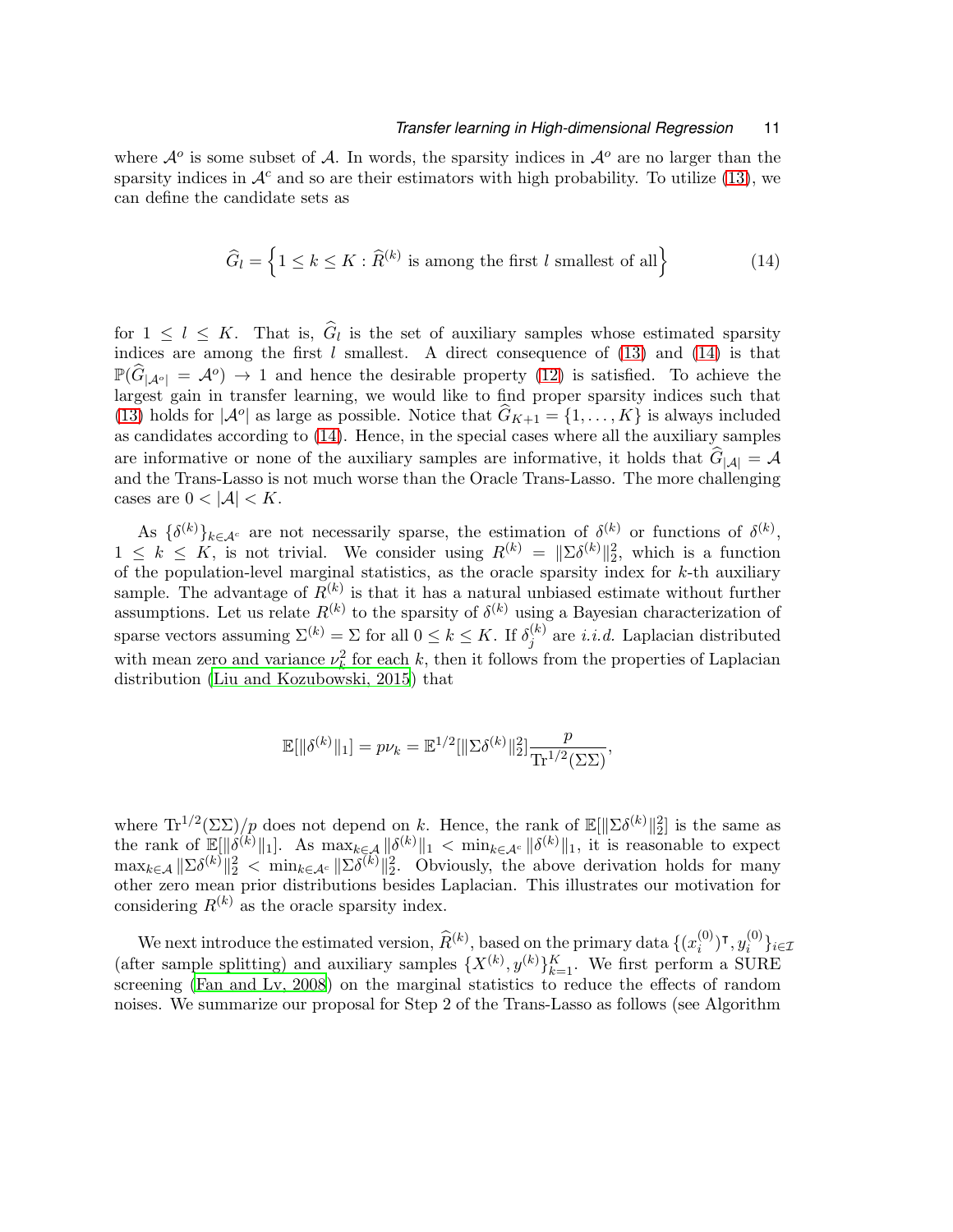[3\)](#page-11-2). Let  $n_* = \min_{0 \le k \le K} n_k$ .

| Algorithm 3: Step 2 of the Trans-Lasso Algorithm                  |  |  |
|-------------------------------------------------------------------|--|--|
| Step 2.1. For $1 \leq k \leq K$ , compute the marginal statistics |  |  |

$$
\widehat{\Delta}^{(k)} = \frac{1}{n_k} \sum_{i=1}^{n_k} x_i^{(k)} y_i^{(k)} - \frac{1}{|\mathcal{I}|} \sum_{i \in \mathcal{I}} x_i^{(0)} y_i^{(0)},\tag{15}
$$

For each  $k \in \{1, ..., K\}$ , let  $\widehat{T}_k$  be obtained by SURE screening such that

$$
\widehat{T}_k = \left\{1 \leq j \leq p: \; |\widehat{\Delta}_{j}^{(k)}| \text{ is among the first } t_* \text{ largest of all} \right\}
$$

for a fixed  $t_* = n_*^{\alpha}, 0 \leq \alpha < 1.$ 

Step 2.2. Define the estimated sparse index for the  $k$ -th auxiliary sample as

<span id="page-11-3"></span><span id="page-11-2"></span>
$$
\widehat{R}^{(k)} = \left\| \widehat{\Delta}_{\widehat{T}_k}^{(k)} \right\|_2^2.
$$
\n(16)

Step 2.3. Compute  $G_l$  as in [\(14\)](#page-10-0) for  $l = 1, \ldots, L$ .

One can see that  $\widehat{\Delta}^{(k)}$  are empirical marginal statistics such that  $\mathbb{E}[\widehat{\Delta}^{(k)}] = \Sigma \delta^{(k)}$  for  $k \in \mathcal{A}$ . The set  $\widehat{T}_k$  is the set of first  $t_*$  largest marginal statistics for the k-th sample. The purpose of screening the marginal statistics is to reduce the magnitude of noise. Notice that the un-screened version  $\|\hat{\Delta}^{(k)}\|_2^2$  is a sum of p random variables and it contains noise of order  $p/(n_k \wedge n_0)$ , which diverges fast as p is much larger than the sample sizes. By screening with  $t_*$  of order  $n_*^{\alpha}$ ,  $\alpha$  < 1, the errors induced by the random noises is under control. In practice, the auxiliary samples with very small sample sizes can be removed from the analysis as their contributions to the target problem is mild. Desirable choices of  $\widehat{T}_k$  should keep the variation of  $\Sigma \delta^{(k)}$  as much as possible. Under proper conditions, SURE screening can consistently select a set of strong marginal statistics and hence is appropriate for the current purpose. In Step 2.2, we compute  $\widehat{R}^{(k)}$  based on the marginal statistics which are selected by SURE screening. In practice, different choices of  $t_*$  may lead to different realizations of  $\hat{G}_l$ . One can compute multiple sets of  $\{R^{(k)}\}_{k=1}^K$  with different  $t_{*}$  which give multiple sets of  $\{\hat{G}_{l}\}_{l=1}^{K}$ . It will be seen from Lemma [1](#page-11-1) that a finite number of choices on  $t_*$  does not affect the rate of convergence.

### <span id="page-11-0"></span>*3.3. Theoretical Properties of Trans-Lasso*

In this subsection, we derive the theoretical guarantees for the Trans-Lasso algorithm. We first establish the model selection aggregation type of results for the Trans-Lasso estimator  $\hat{\beta}^{\hat{\theta}}.$ 

<span id="page-11-1"></span>LEMMA [1](#page-6-1) (Q-AGGREGATION FOR TRANS-LASSO). Assume that Condition 1 and Con-dition [2](#page-6-2) hold true. Let  $\hat{\theta}$  be computed with  $\lambda_{\theta} \geq 4\sigma_0^2$ . With probability at least  $1-t$ , it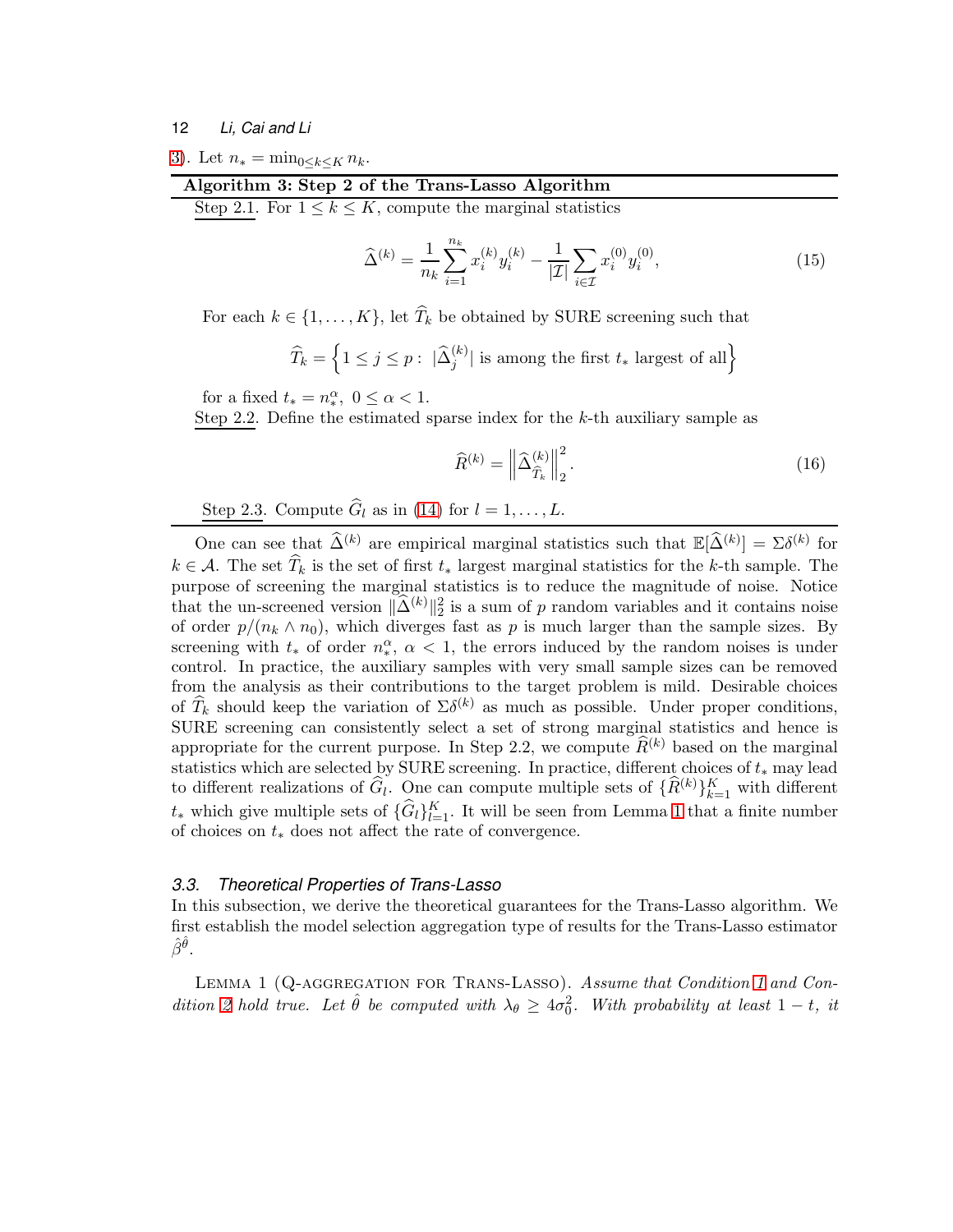holds that

<span id="page-12-0"></span>
$$
\frac{1}{|\mathcal{I}^c|} \left\| X_{\mathcal{I}^c,\cdot}^{(0)}(\hat{\beta}^{\hat{\theta}} - \beta) \right\|_2^2 \le \min_{0 \le l \le L} \frac{1}{|\mathcal{I}^c|} \left\| X_{\mathcal{I}^c,\cdot}^{(0)}(\hat{\beta}(\hat{G}_l) - \beta) \right\|_2^2 + \frac{\lambda_{\theta} \log(L/t)}{n_0}.\tag{17}
$$

If  $\|\Sigma\|_2 L \leq c_1 n_0$  for some small enough constant  $c_1$ , then

<span id="page-12-1"></span>
$$
\left\|\hat{\beta}^{\hat{\theta}} - \beta\right\|_{2}^{2} \lesssim_{\mathbb{P}} \min_{0 \leq l \leq L} \frac{1}{|\mathcal{I}^{c}|} \left\|X_{\mathcal{I}^{c},.}^{(0)}(\hat{\beta}(\hat{G}_{l}) - \beta)\right\|_{2}^{2} \vee \|\hat{\beta}(\hat{G}_{l}) - \beta\|_{2}^{2} + \frac{\log L}{n_{0}}.
$$
 (18)

<span id="page-12-2"></span>REMARK [1](#page-6-1). Assume that Conditions 1 and [2](#page-6-2) hold. Let  $\hat{\theta}$  be obtained with  $\lambda_{\theta} \ge 4\sigma_0^2$ . For any  $L \geq 1$ , it holds that

$$
\left\|\hat{\beta}^{\hat{\theta}}-\beta\right\|_{2}^{2} \lesssim_{\mathbb{P}} \min_{0 \leq l \leq L} \frac{1}{|\mathcal{I}^{c}|}\left\|X_{\mathcal{I}^{c},\cdot}^{(0)}(\hat{\beta}(\widehat{G}_{l})-\beta)\right\|_{2}^{2} \vee \|\hat{\beta}(\widehat{G}_{l})-\beta\|_{2}^{2}+\sqrt{\frac{\log L}{n_{0}}}.
$$

Lemma [1](#page-11-1) implies that the performance of  $\hat{\beta}^{\hat{\theta}}$  only depends on the best candidate regardless of the performance of other candidates under mild conditions. As commented before, this result guarantees the robustness and efficiency of Trans-Lasso, which can be formally stated as follows. As the original Lasso is always in our dictionary, [\(17\)](#page-12-0) and [\(18\)](#page-12-1) imply that  $\hat{\beta}^{\hat{\theta}}$  is not much worse than the Lasso in prediction and estimation. Formally, "not much worse" refers to the last term in [\(17\)](#page-12-0), which can be viewed as the cost of "searching" for the best candidate model within the dictionary which is of order  $\log L/n_0$ . This term is almost negligible, say, when  $L = O(K)$ , which corresponds to our constructed candidate estimators. This demonstrates the robustness of  $\hat{\beta}^{\hat{\theta}}$  to adversarial auxiliary samples. Furthermore, if [\(12\)](#page-9-1) holds, then the prediction and estimation errors of Trans-Lasso are comparable to the Oracle Trans-Lasso based on auxiliary samples in  $\mathcal{A}^o$ .

The prediction error bound in [\(17\)](#page-12-0) follows from Corollary 3.1 in [Dai et al. \(2012](#page-26-9)). However, the aggregation methods do not have theoretical guarantees in estimation error in general. Indeed, an estimator with  $\ell_2$ -error guarantee is crucial for more challenging tasks, such as out-of-sample prediction and inference. For our transfer learning task, we show in [\(18\)](#page-12-1) that the estimation error is of the same order if the cardinality of the dictionary is  $L \leq c n_0$  for some small enough c. For our constructed dictionary, it suffices to require  $K \leq cn_0$ . In many practical applications, K is relatively small compared to the sample sizes and hence this assumption is not very strict. In Remark [1,](#page-12-2) we provide an upper bound on the estimation error which holds for arbitrarily large  $L$  but is slower than  $(18)$ in general.

In the following, we provide sufficient conditions such that the desirable property [\(13\)](#page-9-2) holds with  $\hat{R}^{(k)}$  defined in [\(16\)](#page-11-3) and hence [\(12\)](#page-9-1) is satisfied. For each  $k \in \mathcal{A}^c$ , define a set

<span id="page-12-3"></span>
$$
H_k = \left\{ 1 \le j \le p : |\Sigma_{j,.}^{(k)} w^{(k)} - \Sigma_{j,.}^{(0)} \beta| > n_*^{-\kappa}, \ \kappa < \alpha/2 \right\}.
$$
\n<sup>(19)</sup>

Recall that  $\alpha$  is defined such that  $t_* = n^{\alpha}$ . In fact,  $H_k$  is the set of "strong" marginal statistics that can be consistently selected into  $\widehat{T}_k$  for each  $k \in \mathcal{A}^c$ . We see that  $\Sigma_{j,.}^{(k)}w^{(k)} - \Sigma_{j,.}^{(0)}\beta =$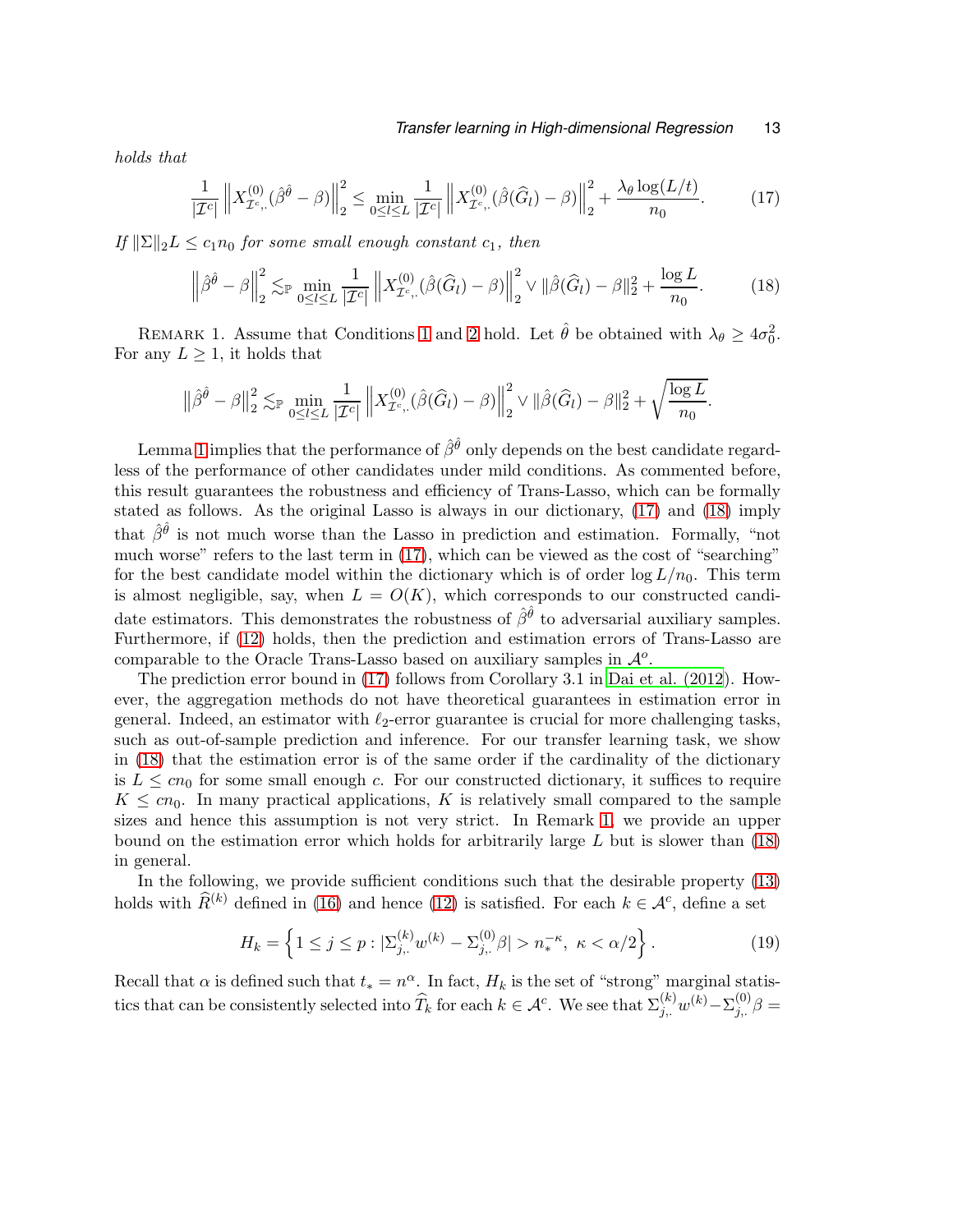$\Sigma_{j,\delta}(k)$  if  $\Sigma^{(k)} = \Sigma^{(0)}$  for  $k \in \mathcal{A}^c$ . The definition of  $\mathcal{H}_k$  in [\(19\)](#page-12-3) allows for heterogeneous designs among non-informative auxiliary samples.

CONDITION 3. (a) For each  $k \in \mathcal{A}^c$ , each row of  $X^{(k)}$  is *i.i.d.* Gaussian with mean zero and covariance matrix  $\Sigma^{(k)}$ . The largest eigenvalue of  $\Sigma^{(k)}$  is bounded away from infinity for any  $k \in \mathcal{A}^c$ . For each  $k \in \mathcal{A}^c$ , the random noises  $\epsilon_i^{(k)}$  $i^{(k)}$  are *i.i.d.* Gaussian with mean zero and variance  $\sigma_k^2$ .

(b)It holds that  $\log p \vee \log K \leq c_1 \sqrt{n_*}$  for a small enough constant  $c_1$ . Moreover,

<span id="page-13-1"></span><span id="page-13-0"></span>
$$
\min_{k \in \mathcal{A}^c} \sum_{j \in H_k} |\Sigma_{j,.}^{(k)} w^{(k)} - \Sigma_{j,.}^{(0)} \beta|^2 \ge \frac{c_1 \log p}{n_*^{1-\alpha}} \tag{20}
$$

for some large enough constant  $c_1 > 0$ .

The Gaussian assumptions in Condition [3\(](#page-13-0)a) guarantee the desirable properties of SURE screening for the non-informative auxiliary studies. In fact, the Gaussian assumption can be relaxed to be sub-Gaussian random variables according to some recent studies [\(Ahmed and Bajwa, 2019](#page-26-11)). For the conciseness of the proof, we consider Gaussian distributed random variables. Condition [3\(](#page-13-0)b) first puts constraint on the relative dimensions. It is trivial in the regime that  $p \vee K \leq n_*^{\xi}$  for any finite  $\xi > 0$ . The expression [\(20\)](#page-13-1) requires that for each  $k \in \mathcal{A}^c$ , there exists a subset of strong marginal statistics such that their squared sum is beyond some noise barrier. This condition is mild by choosing  $\alpha$  such that  $\log p \ll n_{\ast}^{1-\alpha}$  and  $\alpha = 1/2$  is an obvious choice revoking the first part of Condition [3\(](#page-13-0)b). For instance, if  $\min_{k \in \mathcal{A}^c} ||\mathbb{E}[\widehat{\Delta}^{(k)}]||_{\infty} \ge c_0 > 0$ , then [\(20\)](#page-13-1) holds with any  $\alpha \le 1/2$ . In words, a sufficient condition for  $(20)$  is that at least one marginal statistic in the k-th study is of constant order for  $k \in \mathcal{A}^c$ . We see that larger  $n_*$  makes Condition [3](#page-13-0) weaker. As mentioned before, it is helpful to remove the auxiliary samples with very small sample sizes from the analysis.

In the next theorem, we demonstrate the theoretical properties of  $\widehat{R}^{(k)}$  and provide a complete analysis of the Trans-Lasso algorithm. Let  $\mathcal{A}^o$  be a subset of  $\mathcal A$  such that

$$
\mathcal{A}^o=\left\{k\in\mathcal{A}: \|\Sigma^{(0)}\delta^{(k)}\|_2^2\leq c_1\min_{k\in\mathcal{A}^c}\sum_{j\in H_k}|\Sigma_{j,.}^{(k)}w^{(k)}-\Sigma_{j,.}^{(0)}\beta|^2\right\}
$$

for some  $c_1 < 1$  and  $H_k$  defined in [\(19\)](#page-12-3). In general, one can see that the informative auxiliary samples with sparser  $\delta^{(k)}$  are more likely to be included into  $\mathcal{A}^o$ . Specially, the fact that  $\max_{k \in \mathcal{A}} ||\Sigma^{(0)}\delta^{(k)}||_2^2 \le ||\Sigma^{(0)}||_2^2 h^2$  implies  $\mathcal{A}^o = \mathcal{A}$  when h is sufficiently small. We will show [\(13\)](#page-9-2) for such  $\mathcal{A}^o$  with  $\widehat{R}^{(k)}$  defined in [\(16\)](#page-11-3). Let  $n_{\mathcal{A}^o} = \sum_{k \in \mathcal{A}^o} n_k$ .

<span id="page-13-2"></span>Theorem 3 (Convergence Rate of the Trans-Lasso). Assume that the conditions of Theorem [1](#page-6-0) and Condition [3](#page-13-0) hold. Then

<span id="page-13-3"></span>
$$
\mathbb{P}\left(\max_{k\in\mathcal{A}^o}\widehat{R}^{(k)} < \min_{k\in\mathcal{A}^c}\widehat{R}^{(k)}\right) \to 1. \tag{21}
$$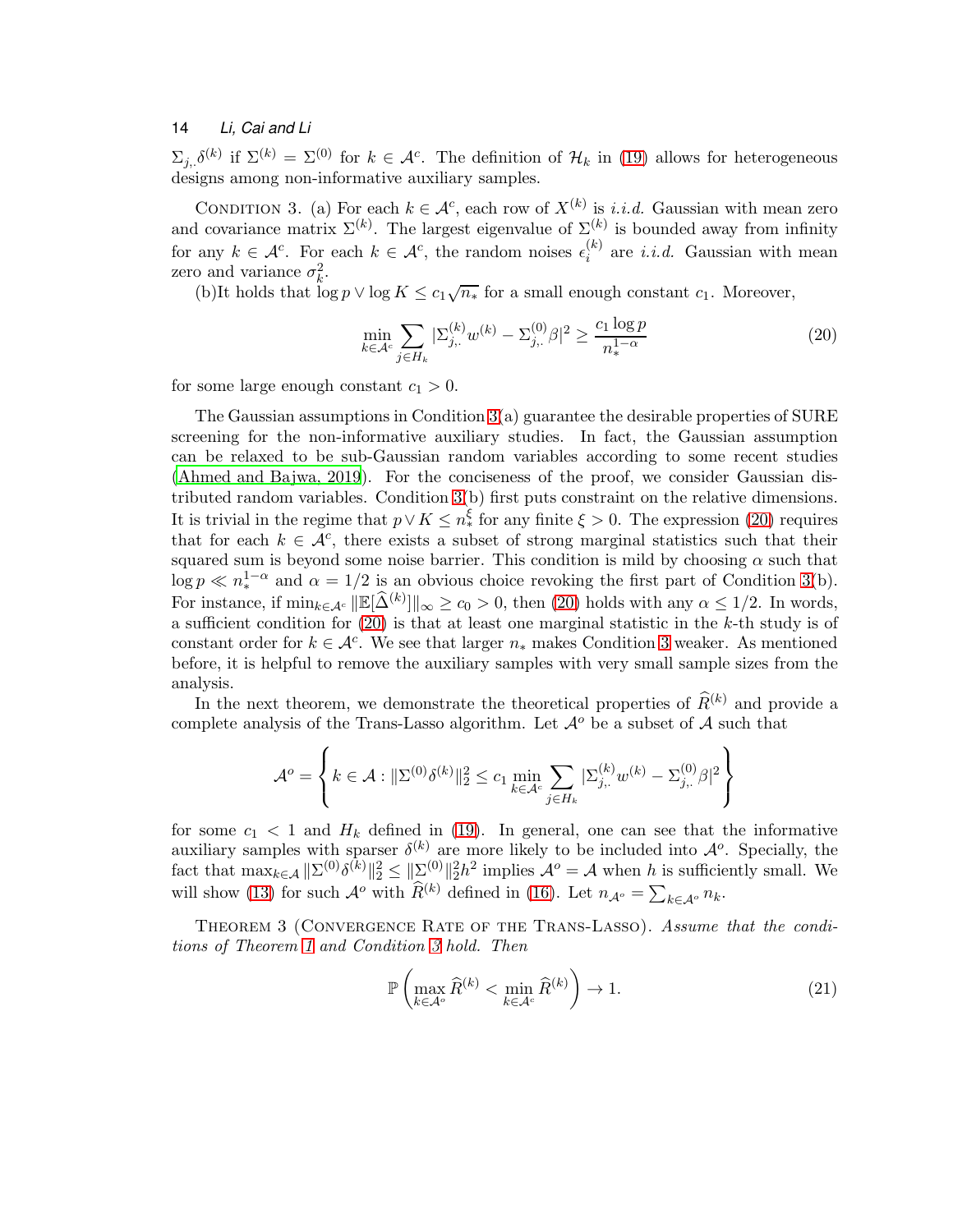Let  $\hat{\beta}^{\hat{\theta}}$  be computed using the Trans-Lasso algorithm with  $\lambda_{\theta} \geq 4\sigma_0^2$ . If  $K \leq cn_0$  for a sufficiently small constant  $c > 0$ , then

<span id="page-14-1"></span>
$$
\frac{1}{|\mathcal{I}^c|} \| X_{\mathcal{I}^c}^{(0)} (\hat{\beta}^{\hat{\theta}} - \beta) \|_2^2 \vee \| \hat{\beta}^{\hat{\theta}} - \beta \|_2^2
$$
\n
$$
= O_P \left( \frac{s \log p}{n_{\mathcal{A}^o} + n_0} + \frac{s \log p}{n_0} \wedge h \sqrt{\frac{\log p}{n_0}} \wedge h^2 + \frac{\log K}{n_0} \right). \tag{22}
$$

<span id="page-14-2"></span>Remark 2. Under the conditions of Theorem [3,](#page-13-2) if

$$
\|\Sigma^{(0)}\|_{2}^{2}h^{2} \leq \alpha \min_{k \in \mathcal{A}^{c}} \sum_{j \in H_{k}} |\Sigma_{j}^{(k)} w^{(k)} - \Sigma_{j}^{(0)}\beta|^{2}
$$
 for some  $\alpha < 1$ ,

then  $\mathbb{P}\left(\max_{k \in \mathcal{A}} \widehat{R}^{(k)} < \min_{k \in \mathcal{A}^c} \widehat{R}^{(k)}\right) \to 1$  and

$$
\label{eq:2.1} \begin{split} &\frac{1}{|\mathcal{I}^c|}\left\|X^{(0)}_{\mathcal{I}^c,.}(\hat{\beta}^{\hat{\theta}}-\beta)\right\|_2^2\vee\left\|\hat{\beta}^{\hat{\theta}}-\beta\right\|_2^2\\ &=O_P\left(\frac{s\log p}{n_{\mathcal{A}}+n_0}+\frac{s\log p}{n_0}\wedge h\sqrt{\frac{\log p}{n_0}}\wedge h^2+\frac{\log K}{n_0}\right). \end{split}
$$

The result in [\(21\)](#page-13-3) implies the estimated sparse indices in  $\mathcal{A}^o$  and in  $\mathcal{A}^c$  are separated with high probability. As illustrated before, a consequence of  $(21)$  is  $(12)$  for the candidate sets  $\hat{G}_l$  defined in [\(14\)](#page-10-0). Together with Theorem [1](#page-6-0) and Lemma [1,](#page-11-1) we arrive at [\(22\)](#page-14-1). In Remark [2,](#page-14-2) we develop a sufficient condition for  $\mathcal{A}^o = \mathcal{A}$ , which requires sufficiently small h. Under this condition, the estimation and prediction errors of the Trans-Lasso are comparable the case where  $A$  is known, i.e. the adaptation to  $A$  is achieved. Remark [2](#page-14-2) is a direct consequence of Theorem [3](#page-13-2) and the fact that  $\max_{k \in \mathcal{A}} ||\Sigma^{(0)}\delta^{(k)}||_2^2 \le ||\Sigma^{(0)}||_2^2 h^2$ .

It is worth mentioning that Condition [3](#page-13-0) is only employed to show the gain of Trans-Lasso and the robustness property of Trans-Lasso holds without any conditions on the noninformative samples (Lemma [1\)](#page-11-1). In practice, missing a few informative auxiliary samples may not be a very serious concern. One can see that when  $n_{\mathcal{A}^o}$  is large enough such that the first term on the right-hand side of [\(22\)](#page-14-1) no longer dominates, increasing the number of auxiliary samples will not improve the convergence rate. In contrast, it is more important to guarantee that the estimator is not affected by the adversarial auxiliary samples. The empirical performance of Trans-Lasso is carefully studied in Section [5.](#page-18-0)

### <span id="page-14-0"></span>**4. Extensions to Heterogeneous Designs and** ℓq**-sparse Contrasts**

In this section, we extend the algorithms and theoretical results developed in Sections [2](#page-4-0) and [3.](#page-7-0) Section [4.1](#page-15-0) considers the case where the design matrices are heterogeneous with difference covariance structures and Section [4.2](#page-16-0) generalizes the sparse contrasts from  $\ell_1$ constraint to  $\ell_q$ -constraint for  $q \in [0,1)$  and presents a rate-optimal estimator in this setting.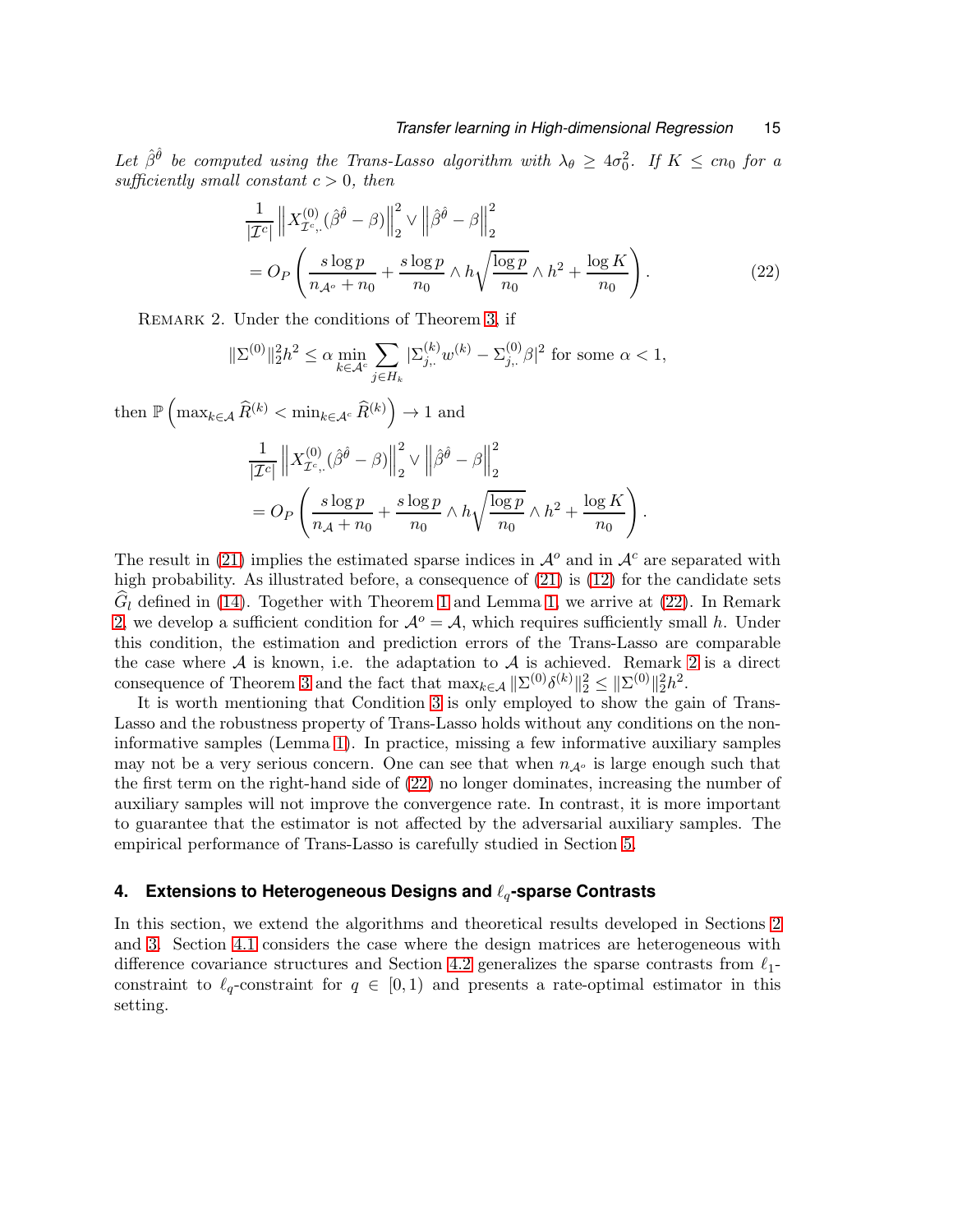# <span id="page-15-0"></span>*4.1. Heterogeneous Designs*

The Oracle Trans-Lasso algorithm proposed in Section [2](#page-4-0) can be directly applied to the setting where the design matrices are heterogeneous. To establish the theoretical guarantees in the heterogeneous case, we first introduce a relaxed version of Condition [1](#page-6-1) as follows.

CONDITION 4. For each  $k \in \mathcal{A} \cup \{0\}$ , each row of  $X^{(k)}$  is *i.i.d.* Gaussian with mean zero and covariance matrix  $\Sigma^{(k)}$ . The smallest and largest eigenvalues of  $\Sigma^{(k)}$  are bounded away from zero and infinity, respectively, for all  $k \in \mathcal{A} \cup \{0\}.$ 

Define

<span id="page-15-1"></span>
$$
C_{\Sigma} = 1 + \max_{j \le p} \max_{k \in \mathcal{A}} \left\| e_j^{\mathsf{T}} \left( \Sigma^{(k)} - \Sigma^{(0)} \right) \left( \sum_{k \in \mathcal{A} \cup \{0\}} \alpha_k \Sigma^{(k)} \right)^{-1} \right\|_1.
$$

The parameter  $C_{\Sigma}$  characterizes the differences between  $\Sigma^{(k)}$  and  $\Sigma^{(0)}$  for  $k \in \mathcal{A}$ . Notice that  $C_{\Sigma}$  is a constant if  $\max_{1 \leq j \leq p} ||e_j^{\mathsf{T}}(\Sigma^{(k)} - \Sigma^{(0)})||_0 \leq C < \infty$  for all  $k \in \mathcal{A}$ , where examples include block diagonal  $\Sigma^{(k)}$  with constant block sizes or banded  $\Sigma^{(k)}$  with constant bandwidths for  $k \in \mathcal{A}$ . The following theorem characterizes the rate of convergence of the Oracle Trans-Lasso estimator in terms of  $C_{\Sigma}$ .

<span id="page-15-2"></span>Theorem 4 (Oracle Trans-Lasso with heterogeneous designs). Assume that Condition [2](#page-6-2) and Condition [4](#page-15-1) hold true. We take  $\lambda_w = \max_{k \in \mathcal{A} \cup \{0\}} c_1$  $\sqrt{\mathbb{E}[(y_i^{(k)})]}$  $\int_{i}^{(k)}$ )<sup>2</sup>]  $\log p/(n_{\mathcal{A}}+n_0)$ and  $\lambda_{\delta} = c_2 \sigma_0 \sqrt{\log p/n_0}$  for some sufficiently large constants  $c_1$  and  $c_2$  only depending on C<sub>0</sub>. If  $s \log p/(n_{A} + n_{0}) + C_{\Sigma}h(\log p/n_{0})^{1/2} = o((\log p/n_{0})^{1/4}),$  then

$$
\frac{1}{n_0} \|X^{(0)}(\hat{\beta} - \beta)\|_2^2 \vee \|\hat{\beta} - \beta\|_2^2
$$
\n
$$
= O_P\left(\frac{s \log p}{n_A + n_0} + \frac{s \log p}{n_0} \wedge C_{\Sigma} h \sqrt{\frac{\log p}{n_0}} \wedge C_{\Sigma}^2 h^2\right). \tag{23}
$$

When A is non-empty, the right-hand side of [\(9\)](#page-6-3) is sharper than  $s \log p/n_0$  if  $n_{A_0} \gg n_0$  and  $C_{\Sigma}h\sqrt{\log p/n_0} \ll s$ . We see that small  $C_{\Sigma}$  is favorable. This implies that the informative auxiliary samples should not only have sparse contrasts but have similar Gram matrices to the primary one. When  $A$  is unknown, we consider  $\tilde{A}^o$ , a subset of  $A$  such that

$$
\tilde{\mathcal{A}}^o = \left\{ k \in \mathcal{A} : ||\Sigma^{(k)} w^{(k)} - \Sigma^{(0)} \beta||_2^2 < c_1 \min_{k \in \mathcal{A}^c} \sum_{j \in H_k} |\Sigma_{j,.}^{(k)} w^{(k)} - \Sigma_{j,.}^{(0)} \beta|^2 \right\}
$$

<span id="page-15-3"></span>for some  $c_1 < 1$  and  $H_k$  defined in [\(19\)](#page-12-3). This is a generalization of  $\mathcal{A}^o$  to the case of heterogeneous designs.

Corollary 1 (Trans-Lasso with heterogeneous designs). Assume the conditions of Theorem [4](#page-15-2) and Condition [3.](#page-13-0) Let  $\hat{\beta}^{\hat{\theta}}$  be computed via the Trans-Lasso algorithm with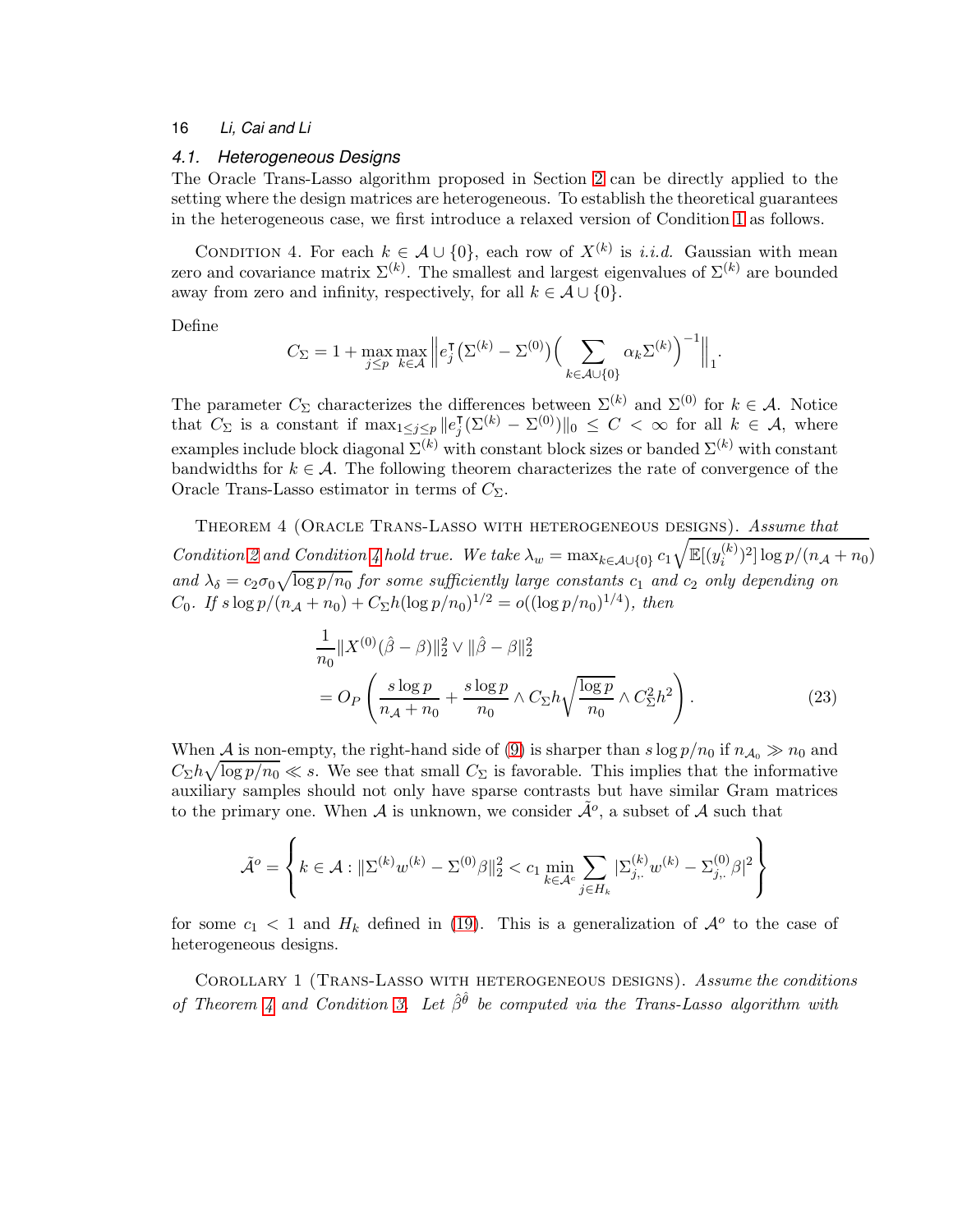$\lambda_{\theta} \ge 4\sigma_0^2$ . If  $K \le cn_0$  for a small enough constant c, then

$$
\frac{1}{|\mathcal{I}^c|} \left\| X_{\mathcal{I}^c, \cdot}^{(0)} (\hat{\beta}^{\hat{\theta}} - \beta) \right\|_2^2 \vee \|\hat{\beta}^{\hat{\theta}} - \beta\|_2^2
$$
\n
$$
= O_P\left( \frac{s \log p}{n_{\tilde{\mathcal{A}}^o} + n_0} + \frac{s \log p}{n_0} \wedge C_{\Sigma} h \sqrt{\frac{\log p}{n_0}} \wedge C_{\Sigma}^2 h^2 + \frac{\log K}{n_0} \right). \tag{24}
$$

Corollary [1](#page-15-3) provides an upper bound for the Tran-Lasso with heterogeneous designs. The numerical experiments for this setting are studied in Section [5.](#page-18-0)

#### <span id="page-16-0"></span>*4.2.* ℓq*-sparse Contrasts*

We have so far focused on the  $\ell_1$ -sparse characterization of the contrast vectors. The established framework can be extended to the settings where the contrast vectors are characterized in terms of the  $\ell_q$ -norm for  $q \in [0,1)$ . We discuss the exact sparse contrasts  $(q = 0)$  here and leave the results for  $q \in (0, 1)$  to the Appendix. We first consider the case when  $A_0$  is known and present the propopsed algorithm in Algorithm [4.](#page-16-1)

# Algorithm 4: Oracle Trans-Lasso algorithm for  $q = 0$

**Input** : Primary data  $(X^{(0)}, y^{(0)})$  and informative auxiliary samples  $\{X^{(k)}, y^{(k)}\}_{k\in\mathcal{A}_0}$ Output:  $\hat{\beta}(\mathcal{A}_0)$ Step 1. Estimate each  $\delta^{(k)}$ ,  $k \in \mathcal{A}_0$ , via  $\hat{\delta}^{(k)} = \argmin_{\delta \in \mathbb{R}^p}$  $\int$  1  $\frac{1}{2}\delta^{\intercal}\widehat{\Sigma}^{\mathcal{A}_0}\delta - \delta^{\intercal}[(X^{(k)})^{\intercal}y^{(k)}/n_k - (X^{(0)})^{\intercal}y^{(0)}/n_0] + \lambda_k\|\delta\|_1\bigg\}$ , where  $\hat{\Sigma}^{A_0} = \sum_{k \in A_0 \cup \{0\}} (X^{(k)})^{\dagger} X^{(k)} / (n_{A_0} + n_0)$  and  $\lambda_k > 0$ . Step 2. Compute  $\hat{\beta}(\mathcal{A}_0) = \argmin_{b \in \mathbb{R}^p}$  $\int$  1  $2(n_{\mathcal{A}_0}+n_0)$  $\overline{\phantom{0}}$  $k\in\mathcal{A}_0\cup\{0\}$  $||y^{(k)} - X^{(k)}\hat{\delta}^{(k)} - X^{(k)}b||_2^2 + \lambda_{\beta} ||b||_1\Big\}$ 

for some  $\lambda_{\beta} > 0$ .

In the above algorithm, we estimate each  $\delta^{(k)}$  based on the following moment equation:

<span id="page-16-1"></span>
$$
\mathbb{E}[x_i^{(k)} y_i^{(k)}] - \mathbb{E}[x_i^{(0)} y_i^{(0)}] - \Sigma \delta^{(k)} = 0, \ k \in \mathcal{A}_0,\tag{25}
$$

assuming that  $\Sigma^{(k)} = \Sigma^{(0)} = \Sigma$  for all  $k \in \mathcal{A}_0$ . In the realization of Step 1, we replace  $\mathbb{E}[x_i^{(k)}]$  $\displaystyle{ \mathop{(\rightleftarrow)}_{i}} y_i^{(k)}$  $\binom{k}{i}$  and  $\mathbb{E}[x_i^{(0)}]$  $\binom{0}{i} y_i^{(0)}$  $\binom{[0]}{i}$  by their unbiased sample versions, and the population Gram matrix  $\Sigma$  by its unbiased estimator  $\hat{\Sigma}^{A_0}$ . In Step 2, we use the "bias-corrected" samples to estimate  $\beta$ . In contrast to the Oracle Trans-Lasso proposed in Section [2.1,](#page-4-1) the contrast vectors are estimated individually in the above algorithm. This is because the  $\ell_1$ -norm has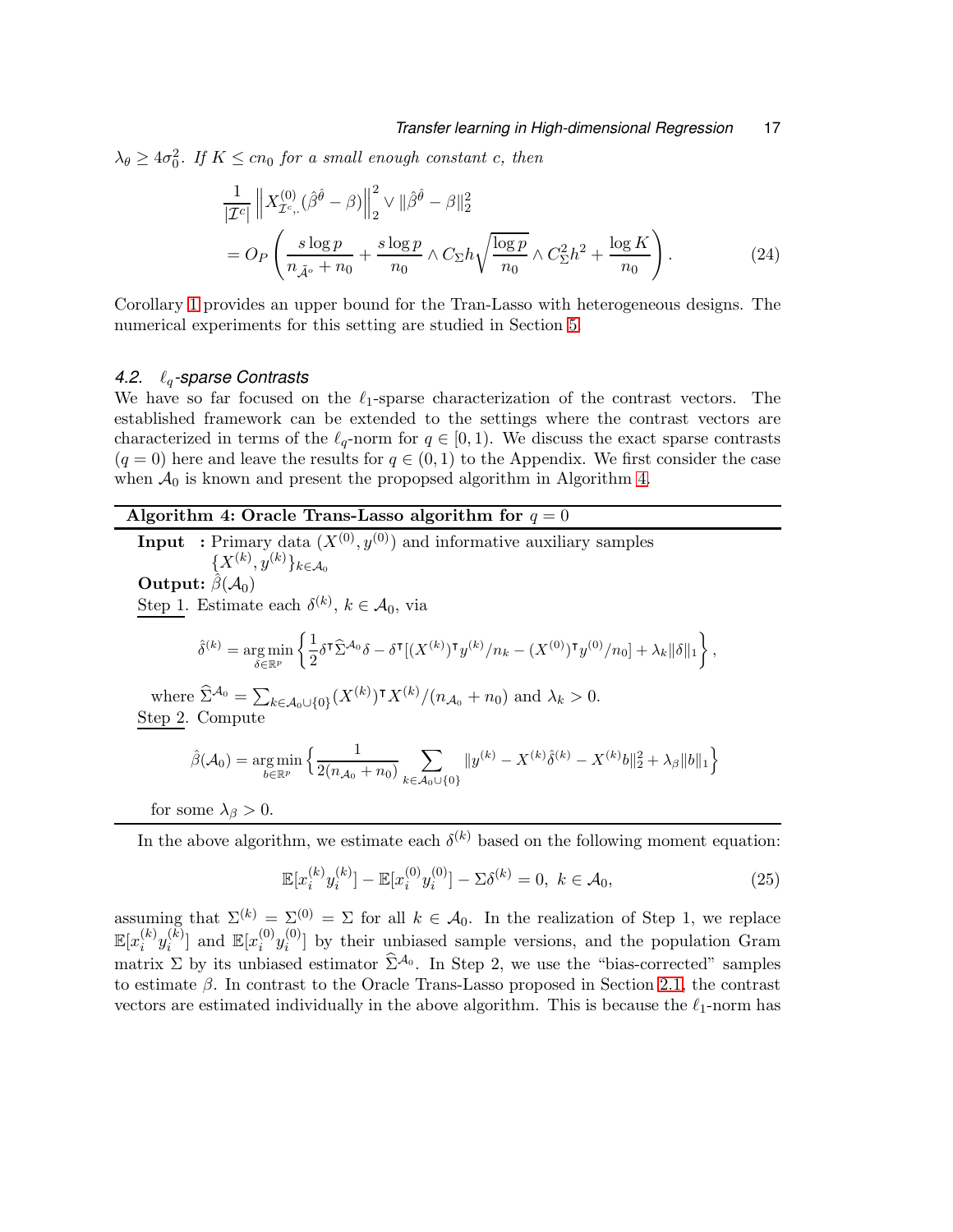the sub-additive property while  $\ell_0$ -norm does not. The computational cost in Step 1 can be relatively high if  $A_0$  is large. Moreover, Step 1 heavily relies on the homogeneous designs among informative auxiliary samples. In the next theorem, we prove the convergence rate of  $\beta(\mathcal{A}_0)$ .

<span id="page-17-3"></span>THEOREM 5 (CONVERGENCE RATE OF  $\hat{\beta}(\mathcal{A}_0)$ ). Assume that Condition [1](#page-6-1) and Condition [2](#page-6-2) hold true. Suppose that

<span id="page-17-1"></span>
$$
\frac{h \log p}{n_0} = o\Big(\big(\frac{\log p}{n_0 + n_{\mathcal{A}_0}}\big)^{1/4}\Big), \ \frac{s \log p}{n_{\mathcal{A}_0} + n_0} = o(1), \ \text{and} \ \ n_{\mathcal{A}_0} \gtrsim |\mathcal{A}_0| n_0. \tag{26}
$$

For  $\hat{\beta}(\mathcal{A}_0)$  computed with  $\lambda_k \ge c_1(||y^{(k)}||_2/n_k + ||y^{(0)}||_2/n_0)\sqrt{\log p}$  and  $\lambda_{\beta} = c_2 \sqrt{\log p/(n_0 + n_{\mathcal{A}_0})}$  for large enough constants  $c_1$  and  $c_2$  only depending on  $C_0$ ,

<span id="page-17-0"></span>
$$
\sup_{\beta \in \Theta_0(s,h)} \frac{1}{n_0 + n_{\mathcal{A}_0}} \sum_{k \in \mathcal{A}_0 \cup \{0\}} \|X^{(k)}(\hat{\beta}(\mathcal{A}_0) - \beta)\|_2^2 \vee \|\hat{\beta}(\mathcal{A}_0) - \beta\|_2^2
$$
  
= 
$$
O_P\left(\frac{s \log p}{n_{\mathcal{A}_0} + n_0} + \frac{(h \wedge s) \log p}{n_0}\right).
$$
 (27)

We see from [\(27\)](#page-17-0) that  $\beta(\mathcal{A}_0)$  has sharper convergence rate than the Lasso when  $n_{\mathcal{A}_0} \gg$  $n_0$  and  $h \ll s$ . The first two requirements in [\(26\)](#page-17-1) guarantee that the lower restricted eigenvalues of the sample Gram matrices are bounded away from zero. The last expression in [\(26\)](#page-17-1) requires the average auxiliary sample size is asymptotically no smaller than the primary sample size  $n_0$ . This is a checkable condition in practice. When  $|\mathcal{A}_0|$  is fixed, this condition can be trivially satisfied. Indeed, if the auxiliary sample sizes are too small, there would not be much improvement with transfer learning. We next establish the minimax lower bound for  $\beta \in \Theta_0(s, h)$ .

THEOREM 6 (MINIMAX LOWER BOUND FOR  $q = 0$ ). Assume Condition [1](#page-6-1) and Condi-tion [2.](#page-6-2) Suppose that  $\max\{h \log p/n_0, s \log p/(n_{\mathcal{A}_0} + n_0)\} = o(1)$ . There exists some constants  $c_1$  and  $c_2$  such that

<span id="page-17-2"></span>
$$
\mathbb{P}\left(\inf_{\hat{\beta}}\sup_{\Theta_0(s,h)}\|\hat{\beta}-\beta\|_2^2\geq c_1\frac{s\log p}{n_{\mathcal{A}_0}+n_0}+c_2\frac{(h\wedge s)\log p}{n_0}\right)\geq\frac{1}{2}.
$$

Theorem [6](#page-17-2) demonstrates the minimax optimality of  $\hat{\beta}(\mathcal{A}_0)$  in  $\Theta_0(s, h)$  under the conditions of Theorem [5.](#page-17-3) When  $A_0$  is unknown, one can consider the Trans-Lasso algorithm where the Oracle Trans-Lasso is replaced with the Oracle Trans-Lasso for  $q = 0$ . We see that Lemma [1](#page-11-1) still holds and a similar result as Theorem [3](#page-13-2) can be established with  $\mathcal A$  replaced by  $A_0$ . For the sake of conciseness, it is omitted here.

While  $\ell_0$ -sparsity is widely assumed and studied in the high-dimensional literature,  $\ell_0$ sparse contrast vectors may not be a realistic situation. First, an  $\ell_0$ -sparse  $\delta^{(k)}$  implies that  $\beta$  and  $w^{(k)}$  have the same coefficients in most coordinates which may be impractical. Second, a typical data preprocessing step is to standardize the data such that  $||y^{(k)}||_2^2 = n_k$ . While standardization does not change the  $\ell_0$ -norm of  $\beta$  or  $w^{(k)}$ , it can change the  $\ell_0$ norm of  $\delta^{(k)}$ . Hence, this work focuses on  $\ell_1$ -sparse contrasts, which is more practical in applications.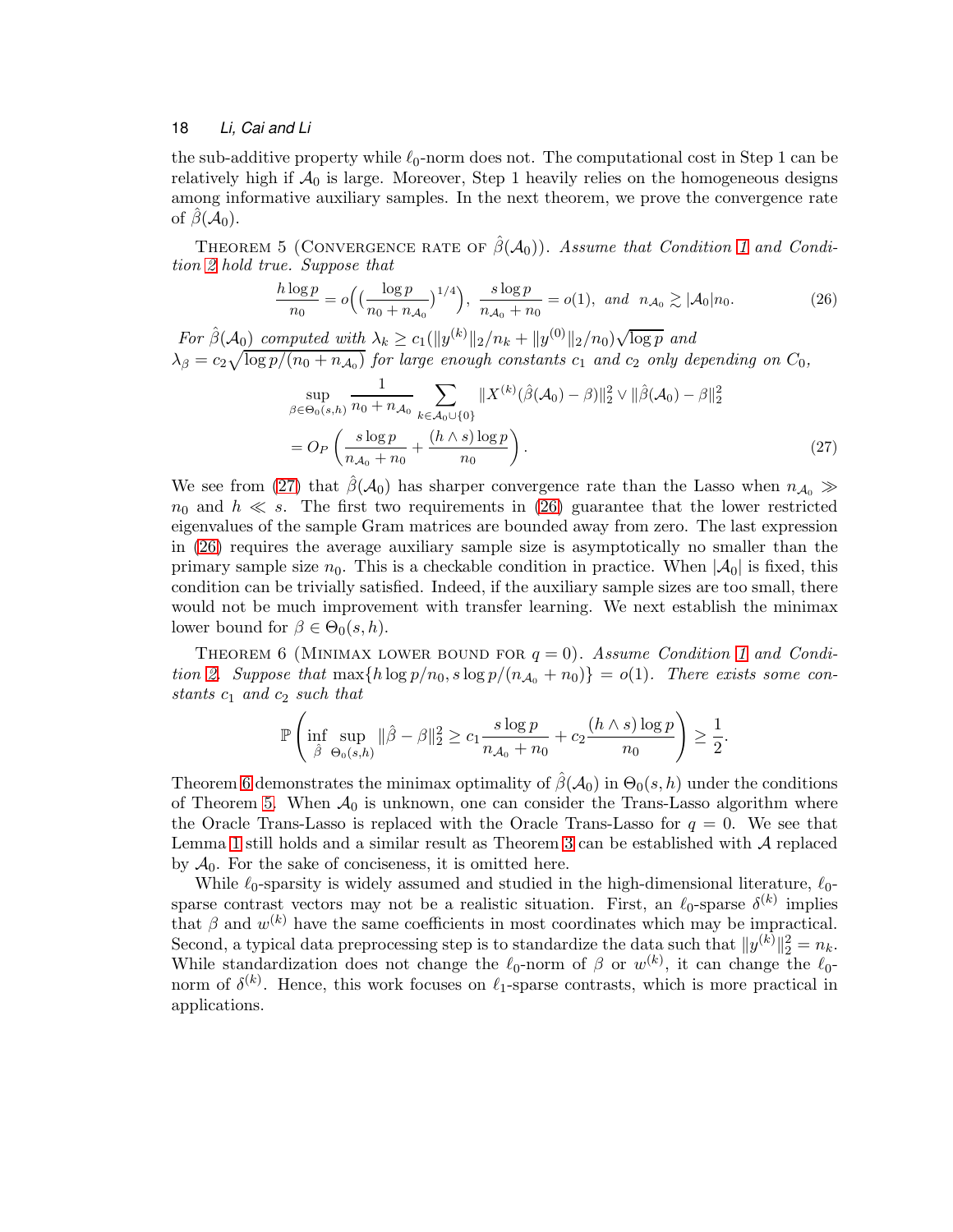### <span id="page-18-0"></span>**5. Simulation Studies**

In this section, we evaluate the empirical performance of our proposals and some other comparable methods in various numerical experiments. Specifically, we evaluate the performance of four methods: the original Lasso, the Oracle Trans-Lasso proposed in Section [2.1,](#page-4-1) the Trans-Lasso proposed in Section [3.1,](#page-8-0) and a naive Trans-Lasso method, which naively assumes  $\mathcal{A} = \{1, \ldots, K\}$  in the Oracle Trans-Lasso. The purpose of including the naive Trans-Lasso is to understand the overall informative level of the auxiliary samples. In the Appendix, we report the performance of the estimated sparse indices  $\widehat{R}^{(k)}$  in achieving [\(21\)](#page-13-3).

# <span id="page-18-1"></span>*5.1. Identity Covariance Matrix for the Designs*

We consider  $p = 500$ ,  $n_0 = 150$ , and  $n_1, \ldots, n_K = 100$  for  $K = 20$ . The covariates  $x_i^{(k)}$  $i^{(\kappa)}$  are *i.i.d.* Gaussian with mean zero and identity covariance matrix for all  $0 \leq k \leq K$  and  $\epsilon_i^{(k)}$ i are *i.i.d.* Gaussian with mean zero and variance one for all  $0 \leq k \leq K$ . For the target parameter  $\beta$ , we set  $s = 16$ ,  $\beta_j = 0.3$  for  $j \in \{1, \ldots, s\}$ , and  $\beta_j = 0$  otherwise. For the regression coefficients in auxiliary samples, we consider two configurations.

(i) Let

$$
w_j^{(k)} = \beta_j - 0.31(j \in H_k).
$$

For a given A, if  $k \in \mathcal{A}$ , we set  $H_k$  to be a random subset of  $[p]$  with  $|H_k| = h \in \{2, 6, 12\}$ and if  $k \notin \mathcal{A}$ , we set  $H_k$  to be a random subset of  $[p]$  with  $|H_k| = 50$ .

(ii) For a given A, if  $k \in A$ , let  $H_k$  be a random subset of  $[p]$  with  $|H_k| = p/2$  and let

$$
w_j^{(k)} = \beta_j + \xi_j \mathbb{1}(k \in H_k), \text{ where } \xi_j \sim_{i.i.d.} \text{Laplace}(0, 2h/p),
$$

where  $h \in \{2, 6, 12\}$  and Laplace $(a, b)$  is Laplacian distribution with mean a and dispersion b. If  $k \notin \mathcal{A}$ , we set  $H_k$  to be a random subset of  $[p]$  with  $|H_k| = p/2$  and let

$$
w_j^{(k)} = \beta_j + \xi_j \mathbb{1}(j \in H_k), \text{ where } \xi_j \sim_{i.i.d.} \text{Laplace}(0, 100/p).
$$

The setting (i) can be treated as either  $\ell_0$ - or  $\ell_1$ -sparse contrasts. In practice, the true parameters are unknown and we use  $A$  to denote the set of auxiliary samples without distinguishing  $\ell_0$ - or  $\ell_1$ -sparsity. We consider  $|\mathcal{A}| \in \{0, 4, 8, \ldots, 20\}.$ 

To avoid searching for tuning parameters, we use the raw data other than the standardized data. For the Lasso method, the tuning parameter is chosen to be  $\sqrt{2 \log p/n_0}$ . For the Oracle Trans-Lasso, we set  $\lambda_w = \sqrt{2 \log p/(n_0 + n_{\mathcal{A}})}$  and  $\lambda_{\delta} = \sqrt{2 \log p/n_0}$ . The naive Trans-Lasso is computed based on the Oracle Trans-Lasso with  $\mathcal{A} = \{1, ..., K\}$ . For the Trans-Lasso, we set  $\mathcal{I} = \{1, \ldots, n_0/2\}$  in Step 1. The sets  $G_0, \ldots, G_L$  are computed based on SURE screening with  $t_* = n_0^{3/4}$  $_{0}^{5/4}$ . For the Q-aggregation, we implement Algorithm 2 (GD-BMAX) in [Dai et al. \(2018](#page-26-10)), which solves a dual representation of the Q-aggregation. Using their notations, we set  $\omega = \sqrt{2}$ ,  $\nu = 0.5$ , and  $t_k = 1$  in GD-BMAX. We mention that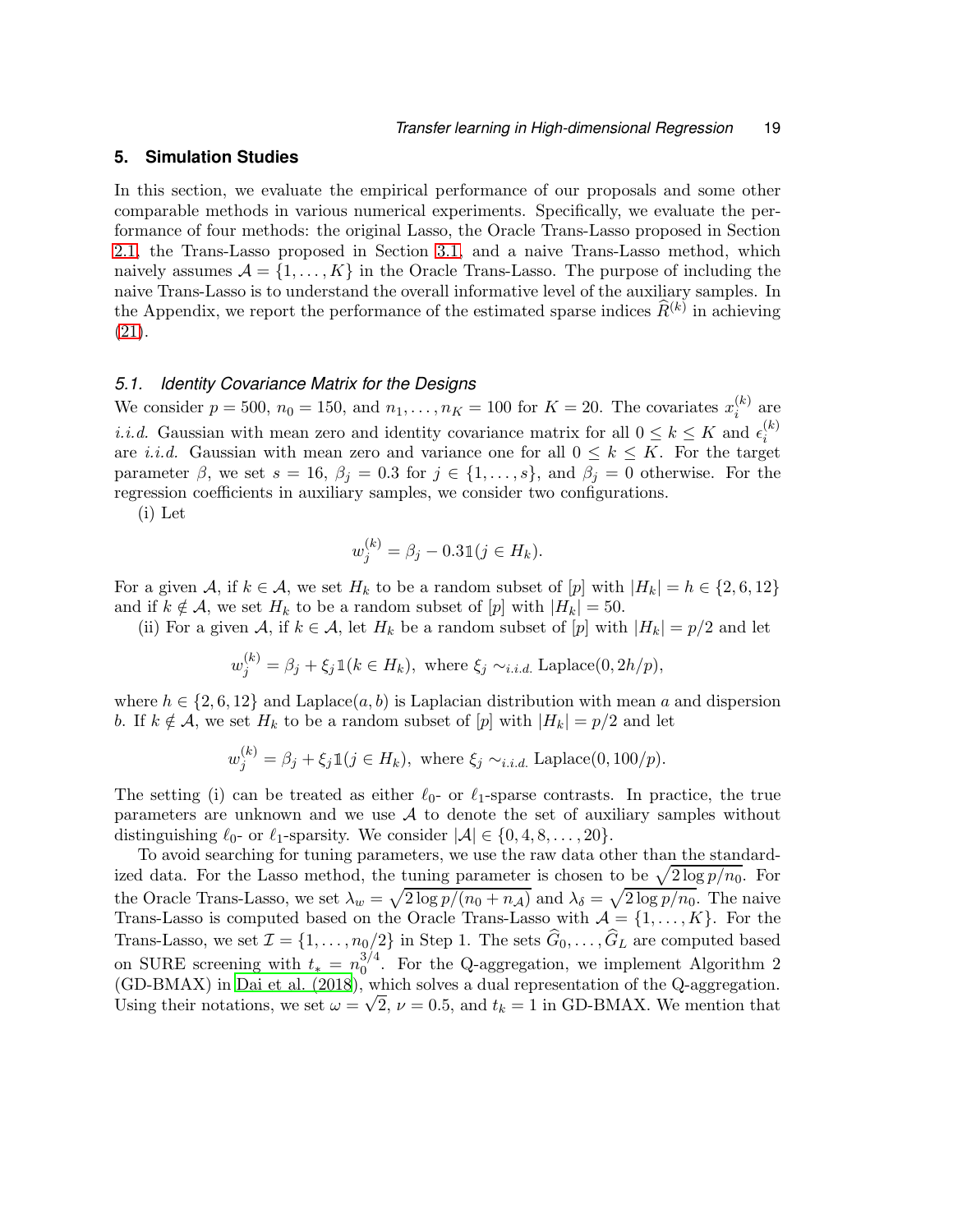as for demonstration, the tuning parameters are not deliberately chosen. We then perform a cross-fitting by using the first half of the samples for aggregation and the other half for constructing the dictionary. Our final estimator is the average of these two Trans-Lasso estimators.

The sum of squared estimation errors (SSE) are reported in Figure [1.](#page-20-0) As we expected, the performance of the Lasso does not change as  $|\mathcal{A}|$  changes. On the other hand, all three other Trans-Lasso based algorithms have estimation errors decreasing as  $|\mathcal{A}|$  increases. As h increases, the problem gets harder and the estimation errors of all three methods increase. In settings (i) and (ii), the performance of Oracle Trans-Lasso and Trans-Lasso are comparable in most occasions. When  $h = 12$  in setting (i), we see a relatively large gap between the SSEs of Trans-Lasso and Oracle Trans-Lasso. One main reason is that the proposed  $\widehat{R}^{(k)}$  does not consistently separate informative auxiliary samples from others in this case (Table [1](#page-42-0) in the Appendix). This is because, the sparsity levels of  $\delta^{(k)}$  are similar for  $k \in \mathcal{A}$  and  $k \notin \mathcal{A}$ . In other cases, the proposed  $\hat{R}^{(k)}$  can separate informative auxiliary samples from others reasonably well. On the other hand, the naive Trans-Lasso has worse performance than the Lasso when  $|\mathcal{A}|$  is relatively small. This shows that the scenarios under consideration are hard in the sense that some naive methods cannot adapt the unknown  $A$  uniformly.

# *5.2. Homogeneous Designs among* A ∪ {0}

In this subsection, we consider  $x_i^{(k)}$  $i_i^{(k)}$  as *i.i.d.* Gaussian with mean zero and a Toeplitz covariance matrix whose first row is

$$
\Sigma_{1,:}^{(k)} = (1, 0.8, \dots, 0.8^K, 0_{p-K-1})
$$

for  $k \in \mathcal{A} \cup \{0\}$ . For  $k \notin \mathcal{A} \cup \{0\}$ ,  $x_i^{(k)}$  $i_i^{(k)}$  are *i.i.d.* Gaussian with mean zero and a Toeplitz covariance matrix whose first row is

<span id="page-19-0"></span>
$$
\Sigma_{1,:}^{(k)} = (1, \underbrace{1/(k+1), \dots, 1/(k+1)}_{2k-1}, 0_{p-2k}).
$$
\n(28)

Other true parameters and the dimensions of the samples are set to be the same as in Section [5.1.](#page-18-1) From the results presented in Figure [2,](#page-21-0) we see that the Trans-Lasso and Oracle Trans-Lasso have reliable performance when  $\Sigma^{(k)} \neq \Sigma^{(k')}$  for  $k \in \mathcal{A} \cup \{0\}$  and  $k' \notin \mathcal{A} \cup \{0\}$ . In Table [1](#page-42-0) in the Appendix, we see that our proposed  $\widehat{R}^{(k)}$  can separate informative auxiliary samples from others consistently in settings (i) and (ii).

On the other hand, we can observe from Figure [2](#page-21-0) that the SSE of the Trans-Lasso can be slightly below those of the Oracle Trans-Lasso when  $0 < |\mathcal{A}| < K$ . There are two potential reasons. As a cross-fitting step is performed in the Trans-Lasso, the samples for computing the Trans-Lasso and for other methods are different empirically. Second, our definition of A may not always be the best subset of auxiliary samples that give the smallest estimation errors.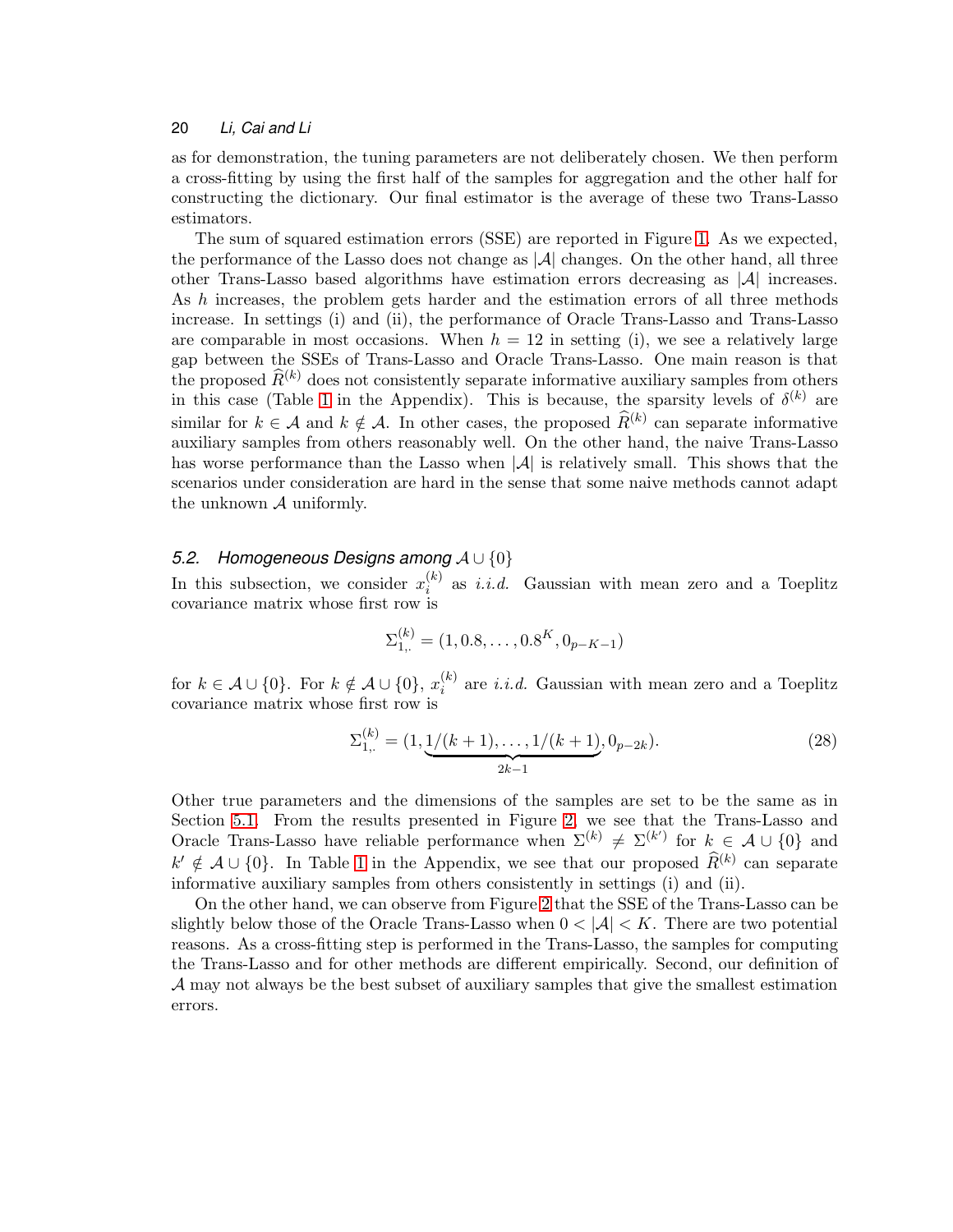

<span id="page-20-0"></span>**Figure 1.** Estimation errors of the Lasso, Naive Trans-Lasso, Oracle Trans-Lasso, and Trans-Lasso for the settings with identity covariance matrices. The two rows correspond to configurations (i) and (ii), respectively. Each point is summarized from 200 independent simulations.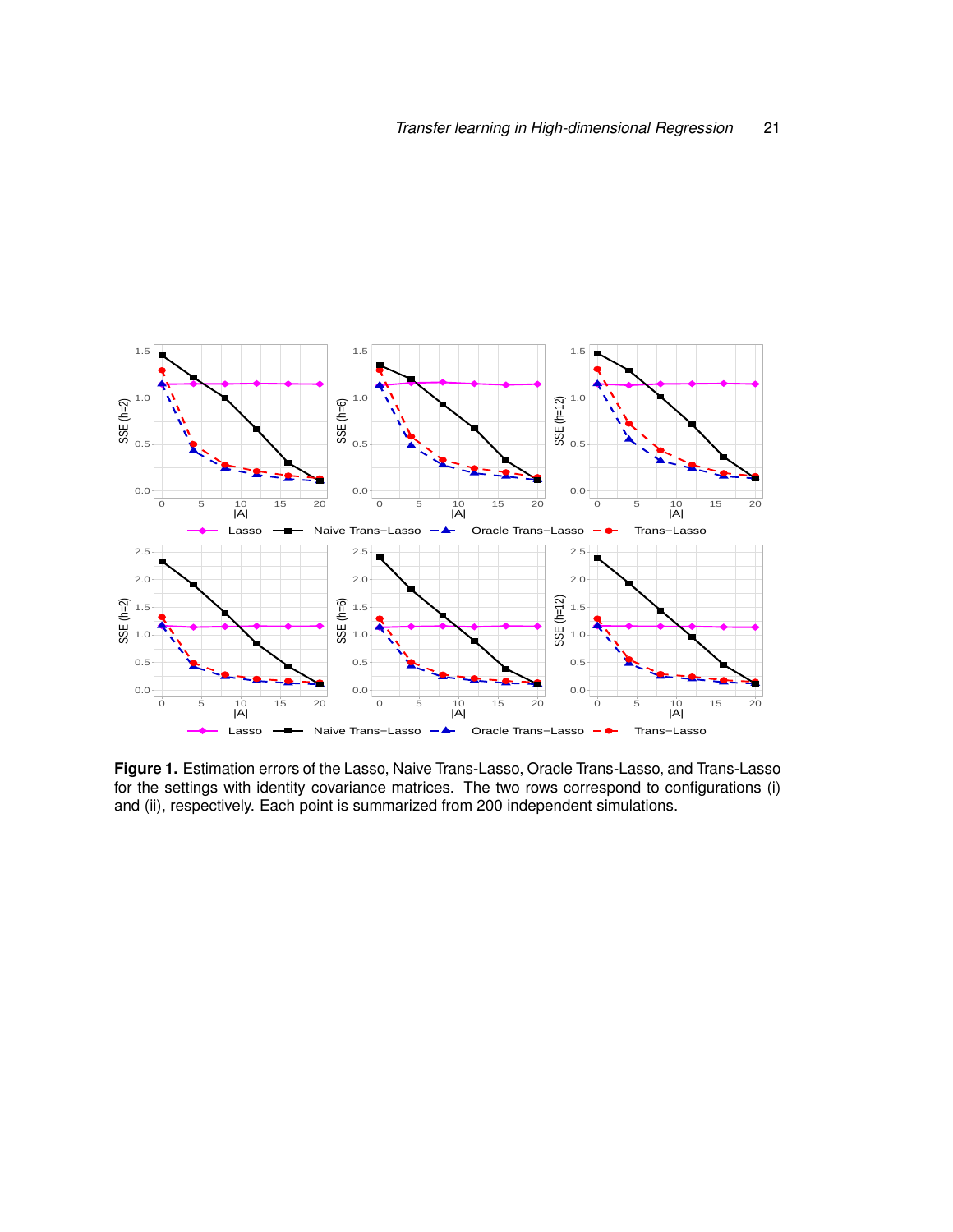

<span id="page-21-0"></span>**Figure 2.** Estimation errors of the Lasso, Naive Trans-Lasso, Oracle Trans-Lasso, and Trans-Lasso for the settings with homogeneous covariance matrices among  $k \in A \cup \{0\}$ . The two rows correspond to configurations (i) and (ii), respectively. Each point is summarized from 200 independent simulations.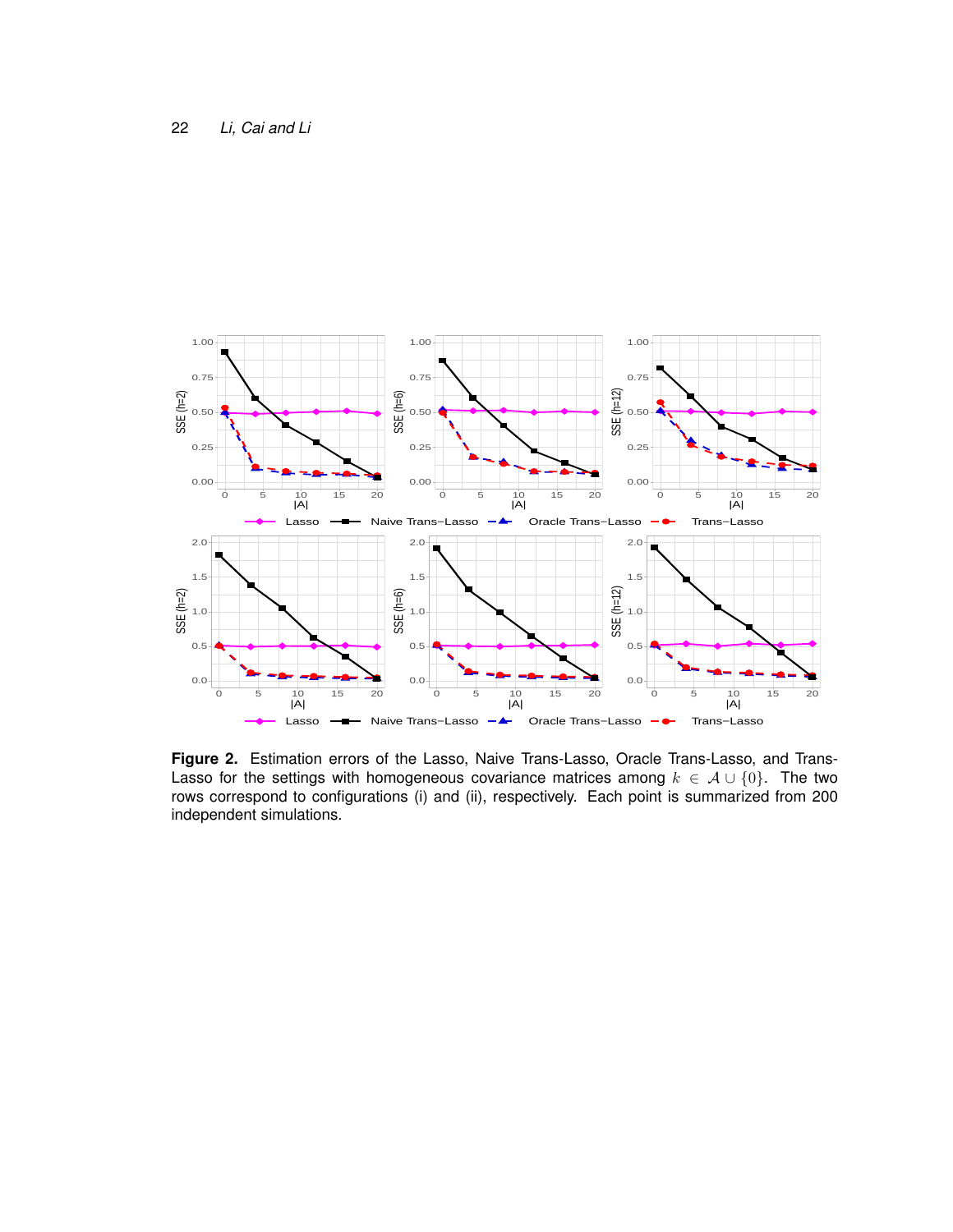

<span id="page-22-1"></span>**Figure 3.** Estimation errors of the Lasso, Naive Trans-Lasso, Oracle Trans-Lasso, and Trans-Lasso for the settings with heterogeneous covariance matrices. The two rows correspond to configurations (i) and (ii), respectively. Each point is summarized from 200 independent simulations.

# *5.3. Heterogeneous Designs*

We now consider  $x_i^{(k)}$  $i_i^{(k)}$  as *i.i.d.* Gaussian with mean zero and a Toeplitz covariance matrix whose first row is [\(28\)](#page-19-0) for  $k = 1, ..., K$ . Moreover,  $\Sigma^{(0)} = I_p$ . Other parameters and the dimensions of the samples are set to be the same as in Section [5.1.](#page-18-1) Figure [3](#page-22-1) shows that the general patterns observed in previous subsections still hold. We observe a relatively large gap between the SSEs of the Oracle Trans-Lasso and Trans-Lasso in the scenario when  $h = 12$  in setting (i). Again, this is because  $\widehat{R}^{(k)}$  can only separate a subset of A from  $\mathcal{A}^c$ . In other cases, the performance of Trans-Lasso is comparable to the Oracle Trans-Lasso.

# <span id="page-22-0"></span>**6. Application to Genotype-Tissue Expression Data**

In this section, we demonstrate the performance of our proposed transfer learning algorithm in analyzing the Genotype-Tissue Expression (GTEx) data (<https://gtexportal.org/>). Overall, the data sets measure gene expression levels from 49 tissues of 838 human donors, in total comprising 1,207,976 observations of 38,187 genes. In our analysis, we focus on genes that are related to central nervous systems, which were assembled as MODULE 137 ( [https://www.gsea-msigdb.org/gsea/msigdb/cards/MODULE\\_137.html](https://www.gsea-msigdb.org/gsea/msigdb/cards/MODULE_137.html)). This module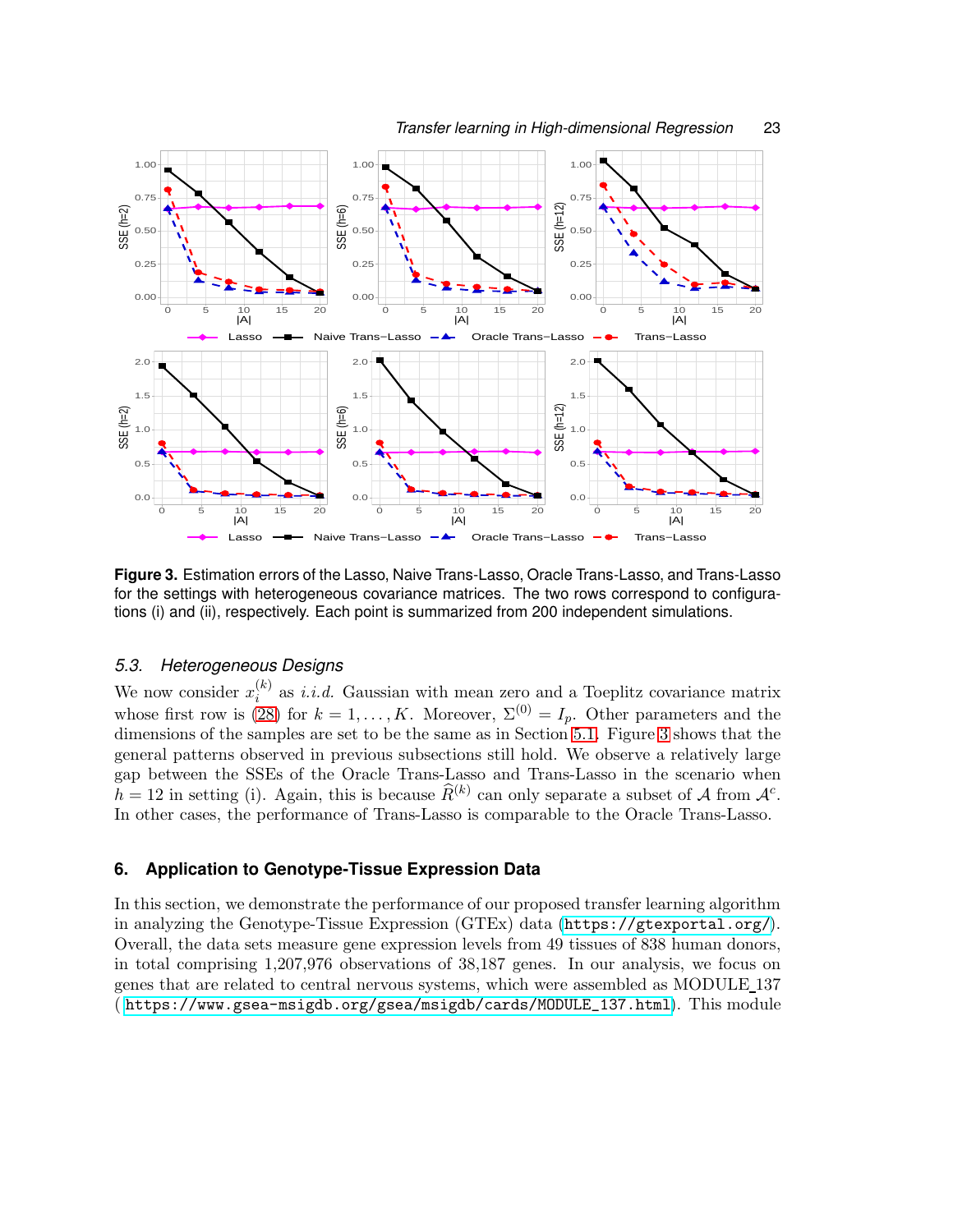includes a total of 545 genes and additional 1,632 genes that are significantly enriched in the same experiments as the genes of the module. A complete list of genes can be found at [http://robotics.stanford.edu/~erans/cancer/modules/module\\_137](http://robotics.stanford.edu/~erans/cancer/modules/module_137).

# *6.1. Data Analysis Method*

To demonstrate the replicability of our proposal, we consider multiple target genes and multiple target tissues and estimate their corresponding models one by one. For an illustration of the computation process, we consider gene JAM2 (Junctional adhesion molecule B), as the response variable, and treat other genes in this module as covariates. JAM2 is a protein coding gene on chromosome 21 interacting with a variety of immune cell types and may play a role in lymphocyte homing to secondary lymphoid organs (Johnson-Léger et al., 2002). It is of biological interest to understand how other CNS genes can predict its expression levels in different tissues/cell types.

As an example, we consider the association between JAM2 and other genes in a brain tissue as the target models and the association between JAM2 and other genes in other tissues as the auxiliary models. As there are multiple brain tissues in the dataset, we treat each of them as the target at each time. The list of target tissues can be found in Figure [4.](#page-24-0) The min, average, and max of primary sample sizes in these target tissues are 126, 177, and 237, respectively. The gene JAM2 is expressed in 49 tissues in our dataset and we use 47 tissues with more than 120 measurements on JAM2. The average number of auxiliary samples for each target model is 14,837 over all the non-target tissues. The covariates used are the genes that are in the enriched MODULE 137 and do not have missing values in all of the 47 tissues. The final covariates include a total of 1,079 genes. The data is standardized before analysis.

We compare the prediction performance of Trans-Lasso with the Lasso. To understand the overall informative level of the auxiliary samples, we also compute the Naive Trans-Lasso which treats all the auxiliary samples are informative. For evaluation, we split the target sample into 5 folds and use 4 folds to train the three algorithms and use the remaining fold to test their prediction performance. We repeat this process 5 times each with a different fold of test samples. We mention that one individual can provide expression measurements on multiple tissues and these measurements are hard to be independent. As the dependence of the samples can reduce the efficiency of the estimation algorithms, using auxiliary samples may still be beneficial. However, one need to choose proper tuning parameters. The tuning parameter for the Lasso and  $\lambda_w$  in the Naive-Trans-Lasso are chosen by 8-fold cross validation. The  $\lambda_{\delta}$  in the Naive Trans-Lasso is set to be  $\lambda_w \sqrt{\sum_{k=0}^K n_k/n_0}$ . For our proposal Trans-Lasso, we use two-thirds of the training sample to construct the dictionary and use one-third of the training sample for aggregation. The sparsity indices are computed in the same way as in our simulations. For computing each  $\hat{\beta}(\hat{G}_l)$ , the  $\lambda_w$  is chosen by 8-fold cross validation and  $\lambda_{\delta}$  is set to be the corresponding  $\lambda_w \sqrt{\sum_{k \in \widehat{G}_l} n_k/n_0}$ . The tuning parameters in aggregation are chosen as in our simulation.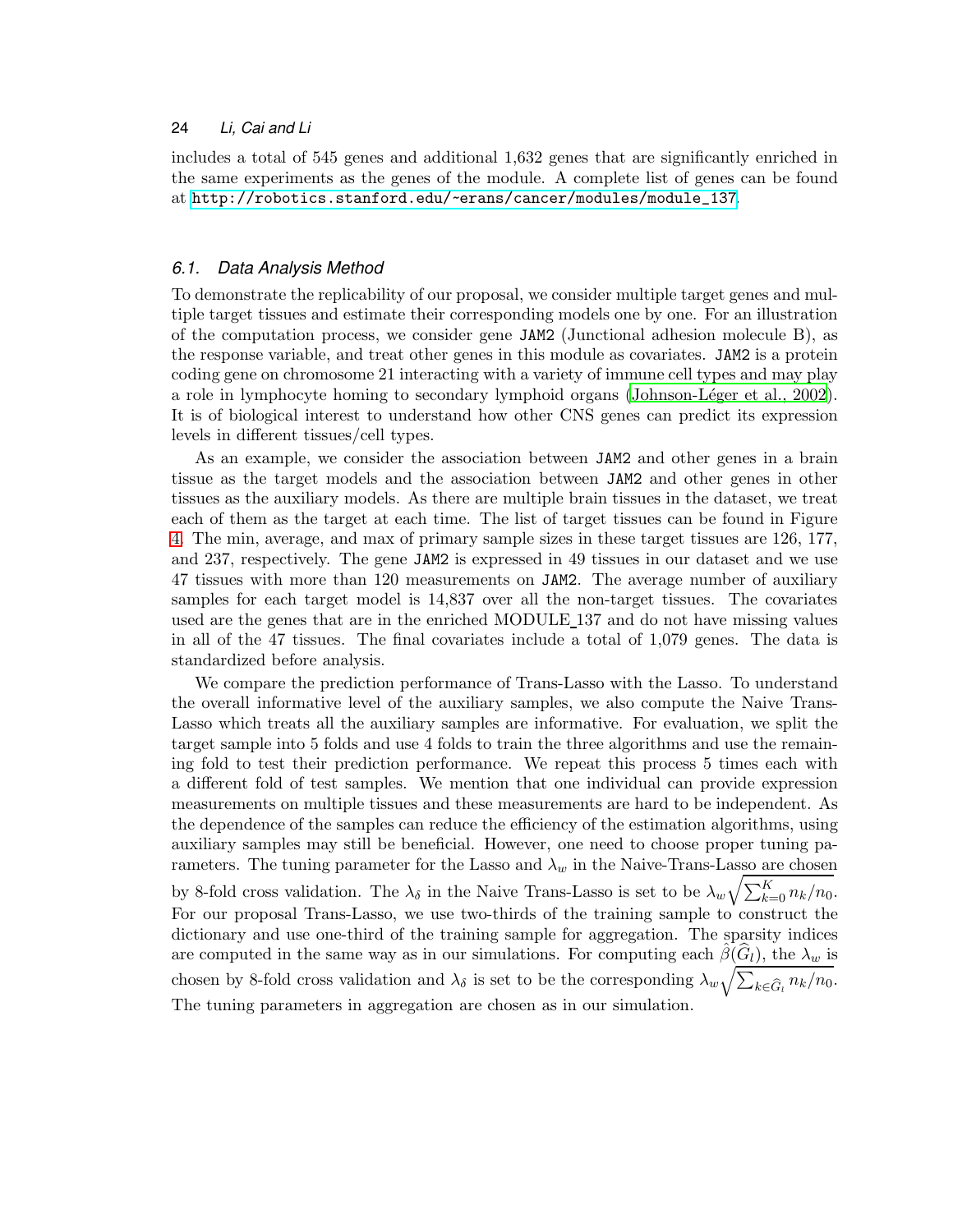#### *Transfer learning in High-dimensional Regression* 25

### *6.2. Prediction Performance of the Trans-Lasso for* JAM2 *Expression*

Figure [4](#page-24-0) demonstrates the errors of Naive Trans-Lasso, and Trans-Lasso relative to the Lasso for predicting gene expression JAM2 using other genes. The prediction errors in the raw scale are provided in the Appendix. We see that the Trans-Lasso algorithm always achieves the smallest prediction errors across different tissues. Its average gain is 17% comparing to the Lasso. This shows that our characterization of the similarity of the target model and a given auxiliary model is suitable to the current problem and our proposed sparsity index for aggregation is effective in detecting good auxiliary samples. In tissues such as Amygdala and Nucleus accumbens basal ganglia, the Trans-Lasso achieves relatively significant improvement and it has more accurate prediction than the Naive Trans-Lasso. This implies that the knowledge from the auxiliary tissues have been successfully transferred into these target tissues for modeling JAM2 even if not all the tissues are informative. In tissues such as Pituitary, the improvement of the Naive Trans-Lasso and Trans-Lasso are mild. This implies that the regression model for JAM2 in Pituitary is relatively distinct from the models in other tissues so that little knowledge can be transferred. Moreover, in tissues such as Frontal Cortex, the prediction performance of naive Trans-Lasso can be worse than the Lasso whereas the Trans-Lasso still has the smallest prediction error. This again demonstrates the robustness of our proposal.



<span id="page-24-0"></span>**Figure 4.** Prediction errors of the naive Trans-Lasso and Trans-Lasso relative to the Lasso evaluated via 5-fold cross validation for gene JAM2 in multiple tissues.

# *6.3. Prediction Performance of Other 25 Genes on Chromsome 21*

To demonstrate the replicability of our proposal, we also consider other genes on Chromosome 21 which are in Module 137 as our target genes. We report the overall prediction performance of these 25 genes in Figure [5.](#page-25-0) A complete list of these genes and some summary information can be found in the Appendix. Generally speaking, we see that the Trans-Lasso has the best overall performance among all target tissues. Specifically, the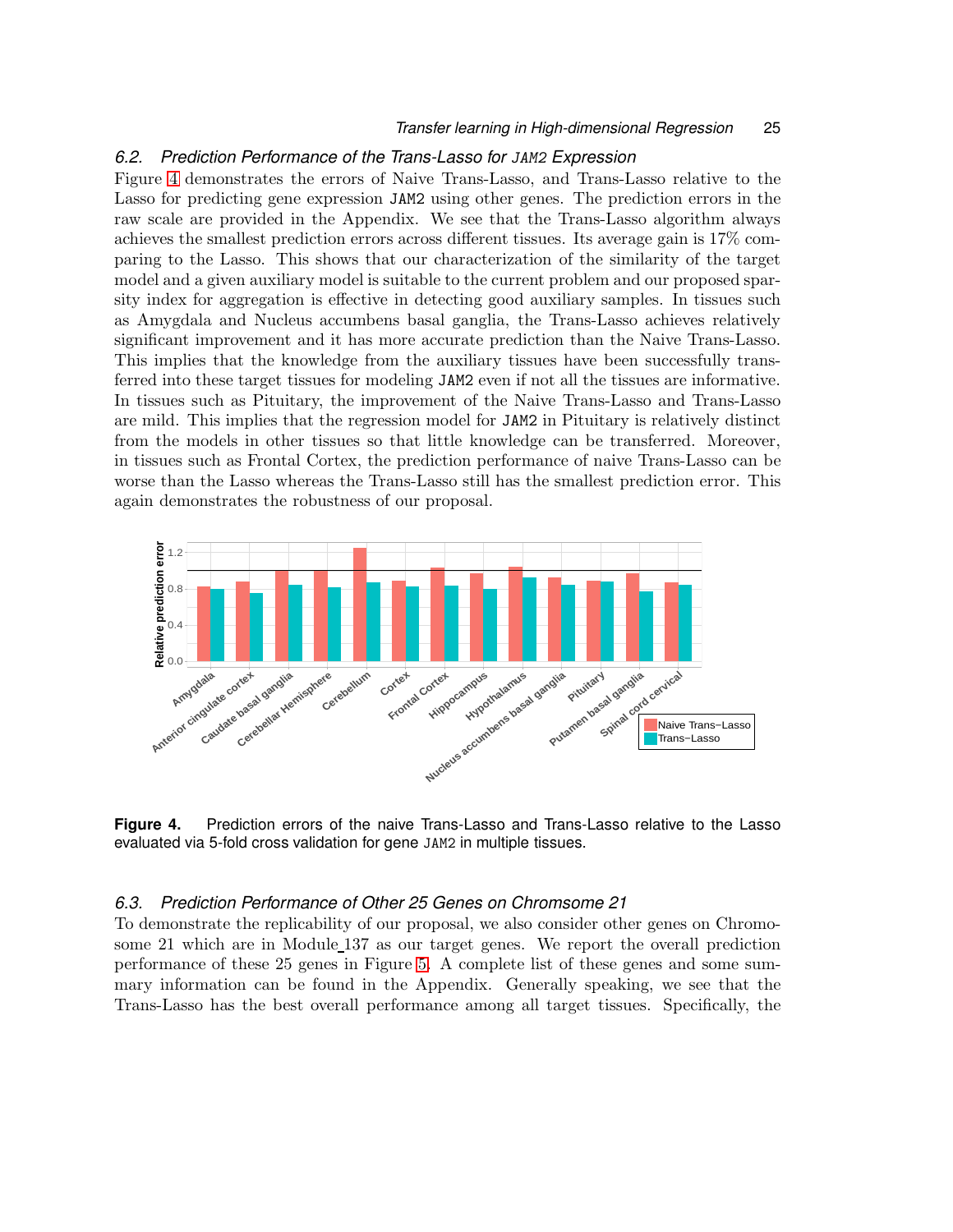

<span id="page-25-0"></span>**Figure 5.** Prediction errors of the naive Trans-Lasso and Trans-Lasso relative to the Lasso for the 25 genes on Chromosome 21 and in Module 137, in multiple target tissues.

improvement of Trans-Lasso is significant in tissues including Cerebellar Hemisphere, Cortex, and Frontal Cortex. The naive Trans-Lasso is has comparable accuracy to the Lasso in most cases, which implies that the overall similarity between the auxiliary tissues and target tissues is not very strong.

### **7. Discussion**

This paper studies high-dimensional linear regression in the presence of additional auxiliary samples, where the similarity of the target model and a given auxiliary model is characterized by the sparsity of their contrast vector. Transfer learning algorithms for estimation and prediction are developed. The results show that if the informative set is known, the proposed Oracle Trans-Lasso is minimax optimal over a range of parameter spaces and the accuracy for estimation and prediction can be improved. It has been considered in [Bastani \(2018](#page-26-5)) the setting of known informative set with one large-scale auxiliary study, which is a special case of our problem set-up. However, their upper bound analysis is not minimax rate optimal in the parameter space considered in this work. Adaptation to the unknown informative set is also considered. It is shown that adaptation can be achieved by aggregating a collection of candidate estimators. Numerical experiments and real data applications support the theoretical findings.

Transfer learning for high-dimensional linear regression is an important problem with a wide range of potential applications. However, statistical theory and methods have not been well developed in the literature. Using our similarity characterization of the auxiliary studies, it is also interesting to study statistical inference such as constructing confidence intervals and hypothesis testing for high-dimensional linear regression with auxiliary samples. In view of the results derived in this paper, one may expect weaker sample size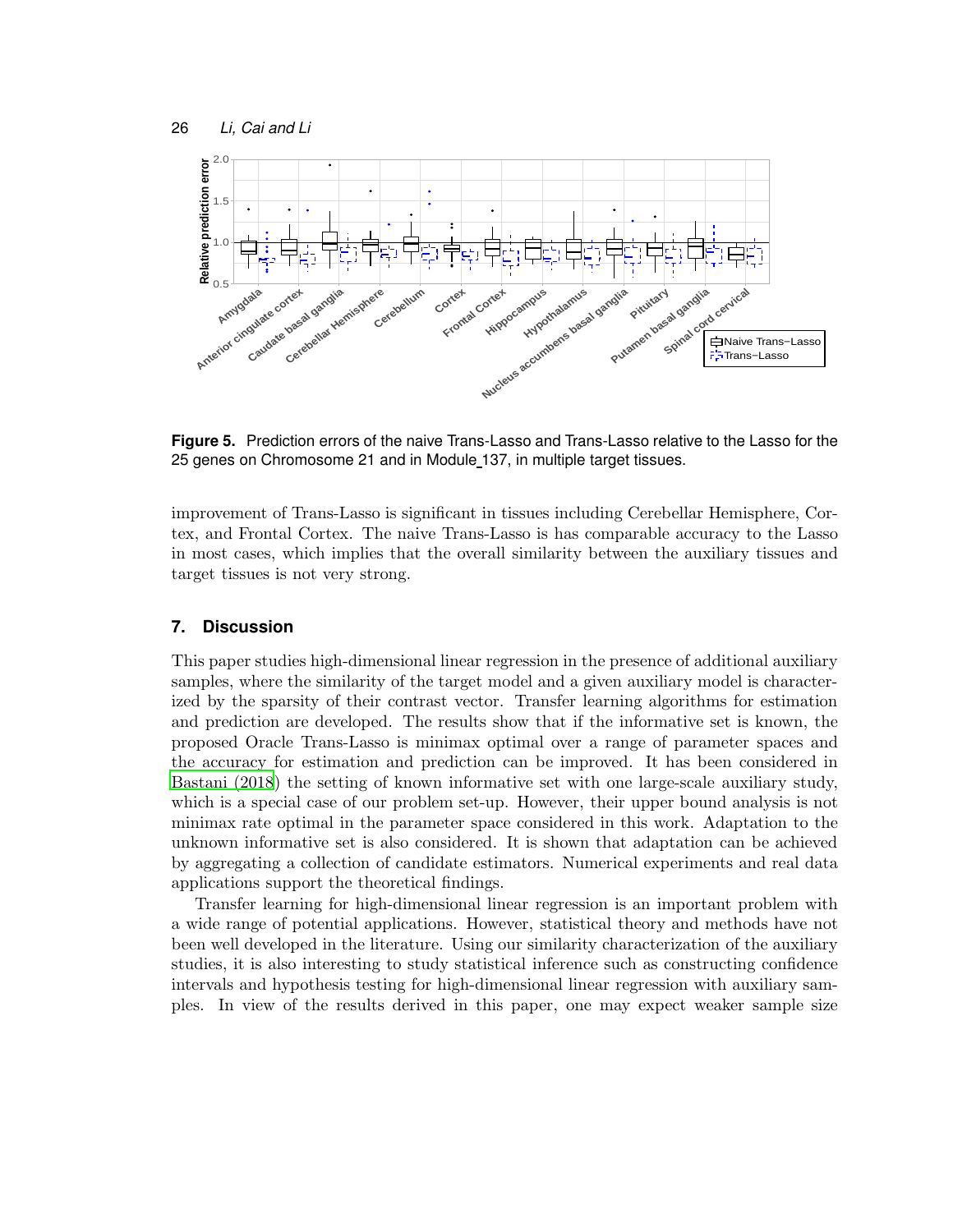conditions in the transfer learning setting than the conventional case. It is interesting to provide a precise characterization and develop a minimax optimal confidence interval in the transfer learning setting. On the other hand, different measurements of the similarity can be used when they are appropriate, which can lead to new methods and insights into the underlying structure of the transfer learning algorithm.

### **Acknowledgements**

This research was supported by NIH grants GM129781 and GM123056 and NSF Grant DMS-1712735.

### **References**

- <span id="page-26-11"></span>Ahmed, T. and W. U. Bajwa (2019). Exsis: Extended sure independence screening for ultrahigh-dimensional linear models. Signal Processing 159, 33–48.
- <span id="page-26-1"></span>Ando, R. K. and T. Zhang (2005). A framework for learning predictive structures from multiple tasks and unlabeled data. Journal of Machine Learning Research 6, 1817–1853.
- <span id="page-26-4"></span>Banerjee, T., G. Mukherjee, and W. Sun (2018). Adaptive sparse estimation with side information. arXiv:1811.11930.
- <span id="page-26-5"></span>Bastani, H. (2018). Predicting with proxies: Transfer learning in high dimension.
- <span id="page-26-8"></span>Bühlmann, P. and S. van de Geer (2015). High-dimensional inference in misspecified linear models. *Electronic Journal of Statistics 9(1)*, 1449–1473.
- <span id="page-26-3"></span>Cai, T. T., W. Sun, and W. Wang (2019). CARS: Covariate-assisted ranking and screening for large-scale two-sample inference. Journal of the Royal Statistical Society: Series B (Statistical Methodology) 81(2), 187–234.
- <span id="page-26-2"></span>Cai, T. T. and H. Wei (2019). Transfer learning for nonparametric classification: Minimax rate and adaptive classifier.  $arXiv:1906.02903$ .
- <span id="page-26-7"></span>Candes, E. and T. Tao (2007). The dantzig selector: Statistical estimation when p is much larger than n. The annals of Statistics 35(6), 2313–2351.
- <span id="page-26-10"></span>Dai, D., L. Han, T. Yang, and T. Zhang (2018). Bayesian Model Averaging with Exponentiated Least Squares Loss. IEEE Transactions on Information Theory 64(5), 3331–3345.
- <span id="page-26-9"></span>Dai, D., P. Rigollet, and T. Zhang (2012). Deviation optimal learning using greedy qaggregation. The Annals of Statistics  $40(3)$ , 1878–1905.
- <span id="page-26-0"></span>Daumé III, H. (2007). Frustratingly easy domain adaptation. In Proceedings of the 45th Annual Meeting of the Association of Computational Linguistics, pp. 256–263.
- <span id="page-26-6"></span>Fan, J. and R. Li (2001). Variable selection via nonconcave penalized likelihood and its oracle properties. Journal of the American statistical Association 96(456), 1348–1360.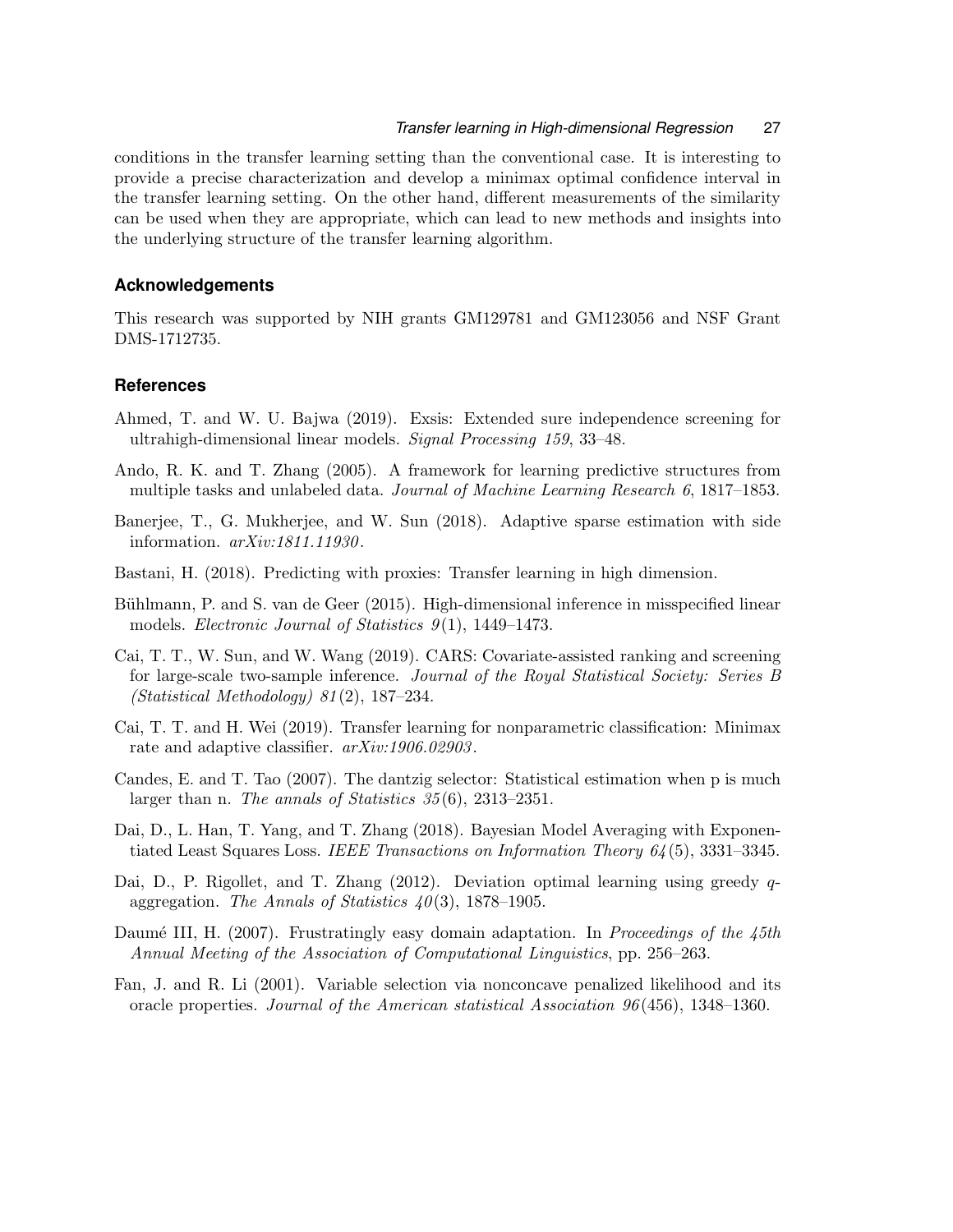- <span id="page-27-12"></span>Fan, J. and J. Lv (2008). Sure independence screening for ultrahigh dimensional feature space. Journal of the Royal Statistical Society: Series B (Statistical Methodology)  $70(5)$ , 849–911.
- <span id="page-27-3"></span>Hu, Y., M. Li, Q. Lu, et al. (2019). A statistical framework for cross-tissue transcriptomewide association analysis. Nature genetics  $51(3)$ , 568–576.
- <span id="page-27-13"></span>Johnson-Léger, C. A., M. Aurrand-Lions, N. Beltraminelli, et al. (2002). Junctional adhesion molecule-2 (jam-2) promotes lymphocyte transendothelial migration. *Blood, The* Journal of the American Society of Hematology 100(7), 2479–2486.
- <span id="page-27-11"></span>Liu, Y. and T. J. Kozubowski (2015). A folded laplace distribution. Journal of Statistical Distributions and Applications  $2(1)$ , 1–17.
- <span id="page-27-5"></span>Lounici, K., M. Pontil, and A. B. Tsybakov (2009). Taking advantage of sparsity in multitask learning.  $arXiv:0903.1468$ .
- <span id="page-27-6"></span>Mao, X., S. X. Chen, and R. K. Wong (2019). Matrix completion with covariate information. Journal of the American Statistical Association 114(525), 198–210.
- <span id="page-27-0"></span>Mei, S., W. Fei, and S. Zhou (2011). Gene ontology based transfer learning for protein subcellular localization. *BMC bioinformatics*  $12(1)$ , 44.
- <span id="page-27-4"></span>Pan, W. and Q. Yang (2013). Transfer learning in heterogeneous collaborative filtering domains. Artificial intelligence 197, 39–55.
- <span id="page-27-8"></span>Raskutti, G., M. J. Wainwright, and B. Yu (2011). Minimax rates of estimation for high-dimensional linear regression over  $\ell_q$ -balls. IEEE transactions on information theory  $57(10)$ , 6976–6994.
- <span id="page-27-10"></span>Rigollet, P. and A. Tsybakov (2011). Exponential screening and optimal rates of sparse estimation. The Annals of Statistics  $39(2)$ , 731–771.
- <span id="page-27-1"></span>Shin, H.-C., H. R. Roth, M. Gao, et al. (2016). Deep convolutional neural networks for computer-aided detection: Cnn architectures, dataset characteristics and transfer learning. IEEE transactions on medical imaging 35(5), 1285–1298.
- <span id="page-27-9"></span>Sun, T. and C.-H. Zhang (2012). Scaled sparse linear regression. Biometrika 99(4), 879– 898.
- <span id="page-27-2"></span>Sun, Y. V. and Y.-J. Hu (2016). Integrative analysis of multi-omics data for discovery and functional studies of complex human diseases. In *Advances in genetics*, Volume 93, pp. 147–190.
- <span id="page-27-7"></span>Tibshirani, R. (1996). Regression shrinkage and selection via the lasso. Journal of the Royal Statistical Society: Series B (Methodological) 58(1), 267–288.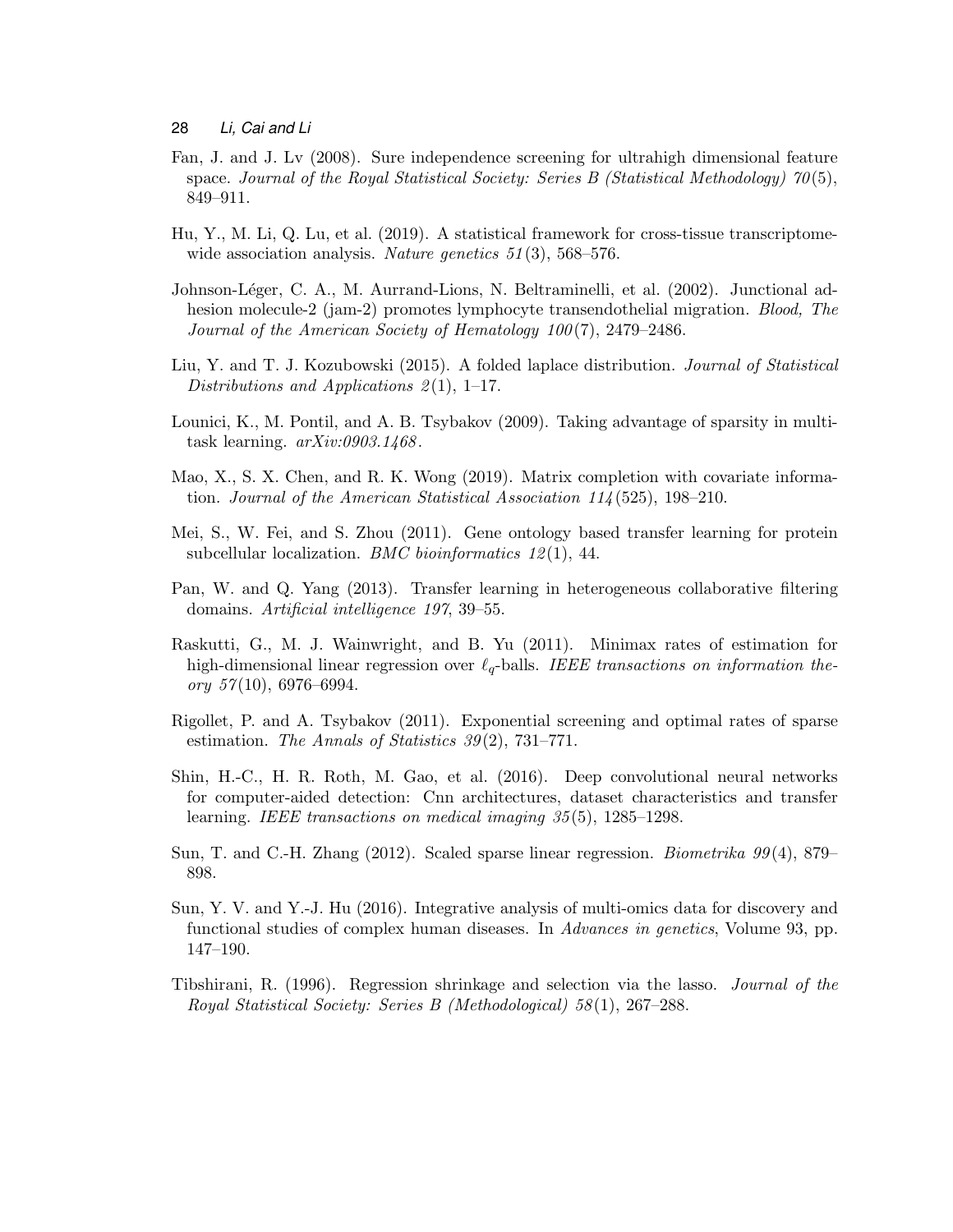- <span id="page-28-0"></span>Torrey, L. and J. Shavlik (2010). Transfer learning. In Handbook of research on machine learning applications and trends: algorithms, methods, and techniques, pp. 242–264. IGI Global.
- <span id="page-28-8"></span>Tsybakov, A. B. (2014). Aggregation and minimax optimality in high-dimensional estimation. In Proceedings of the International Congress of Mathematicians, Volume 3, pp. 225–246.
- <span id="page-28-2"></span>Turki, T., Z. Wei, and J. T. Wang (2017). Transfer learning approaches to improve drug sensitivity prediction in multiple myeloma patients. IEEE Access 5, 7381–7393.
- <span id="page-28-7"></span>Verzelen, N. (2012). Minimax risks for sparse regressions: Ultra-high dimensional phenomenons. *Electronic Journal of Statistics 6, 38–90.*
- <span id="page-28-3"></span>Wang, S., X. Shi, M. Wu, and S. Ma (2019). Horizontal and vertical integrative analysis methods for mental disorders omics data. Scientific Reports, 1–12.
- <span id="page-28-1"></span>Weiss, K., T. M. Khoshgoftaar, and D. Wang (2016). A survey of transfer learning. Journal of Big Data  $3(1)$ , 9.
- <span id="page-28-4"></span>Xia, Y., T. T. Cai, and W. Sun (2020). GAP: A general framework for information pooling in two-sample sparse inference. Journal of the American Statistical Association (to appear).
- <span id="page-28-6"></span>Zhang, C.-H. (2010). Nearly unbiased variable selection under minimax concave penalty. The Annals of statistics  $38(2)$ , 894-942.
- <span id="page-28-10"></span>Zhou, S. (2009). Restricted eigenvalue conditions on subgaussian random matrices. arXiv:0912.4045.
- <span id="page-28-5"></span>Zou, H. (2006). The adaptive lasso and its oracle properties. Journal of the American statistical association 101(476), 1418–1429.

# **A. Proofs in Section [2](#page-4-0)**

Let S denote the support of  $\beta$ . Let  $\widehat{\Sigma}^{\mathcal{A}} = \sum_{k \in \mathcal{A} \cup \{0\}} \alpha_k \widehat{\Sigma}^{(k)}$  where  $\widehat{\Sigma}^{(k)} = (X^{(k)})^{\intercal} X^{(k)}/n_k$ . As Theorem [1](#page-6-0) is a special case of Theorem [4,](#page-15-2) we only need to prove Theorem [4.](#page-15-2)

Let  $w^{\mathcal{A}} = \beta + \delta^{\mathcal{A}}$  for

$$
\delta^{\mathcal{A}} = (\sum_{k \in \mathcal{A} \cup \{0\}} \alpha_k \Sigma^{(k)})^{-1} \sum_{k \in \mathcal{A} \cup \{0\}} \alpha_k \Sigma^{(k)} \delta^{(k)}.
$$

<span id="page-28-9"></span>LEMMA 2. Under Condition [1,](#page-6-1) for some positive  $r_1$  and  $r_2$  such that  $r_1(\log p/(n_A +$  $(n_0)$ <sup>1/4</sup> =  $o(1)$  and  $r_2(\log p/n_0)^{1/4} = o(1)$ , with probability at least 1 –  $c_1 \exp(-c_2n_0)$ ,

$$
\min\left\{\inf_{0\neq u\in\mathcal{B}_1(r_1)}\frac{u^\intercal\widehat{\Sigma}^{\mathcal{A}} u}{\|u\|_2^2},\inf_{0\neq u\in\mathcal{B}_1(r_2)}\frac{u^\intercal\widehat{\Sigma}^{(0)} u}{\|u\|_2^2}\right\}\geq\phi_0
$$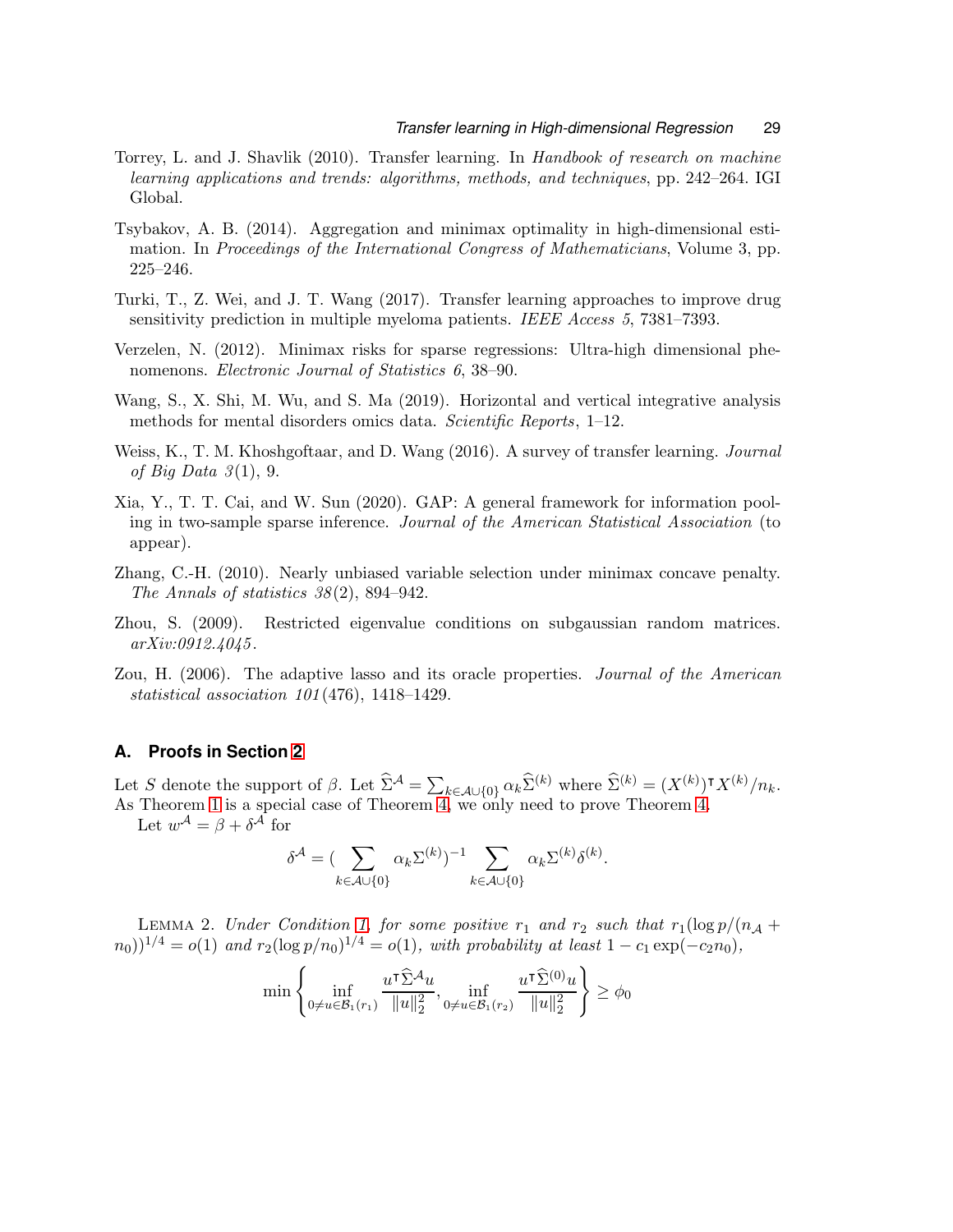for some positive constant  $\phi_0 > 0$ .

<span id="page-29-0"></span>PROOF (PROOF OF LEMMA [2\)](#page-28-9). The proof follows from Lemma 1 in [Raskutti et al. \(2011](#page-27-8)).

LEMMA 3. Under the conditions of Theorem [4,](#page-15-2) we have for  $\hat{u}^{\mathcal{A}} = \hat{w}^{\mathcal{A}} - w^{\mathcal{A}}$ ,

$$
(\hat{u}^{\mathcal{A}})^{\mathsf{T}} \hat{\Sigma}^{\mathcal{A}} \hat{u}^{\mathcal{A}} \vee ||\hat{u}^{\mathcal{A}}||_2^2 = O_P(s\lambda_w^2 + \lambda_w C_{\Sigma}h) \ \text{and} \ \ ||\hat{u}^{\mathcal{A}}||_1 = O_P(s\lambda_w + C_{\Sigma}h).
$$

PROOF (PROOF OF LEMMA [3\)](#page-29-0). In the event that

$$
E_2 = \left\{ \frac{1}{n_{\mathcal{A}} + n_0} \|\sum_{k \in \mathcal{A} \cup \{0\}} (X^{(k)})^\mathsf{T} (y^{(k)} - X^{(k)} w^{\mathcal{A}})\|_{\infty} \le \frac{\lambda_w}{2}, \right\}\inf_{0 \neq 6 \|u_s\|_1 \ge \|u_{\mathcal{S}^c}\|_1} \frac{u^\mathsf{T} \widehat{\Sigma}^{\mathcal{A}} u}{\|u_{\mathcal{S}}\|_2^2} \ge \phi_0, \inf_{u \in \mathcal{B}_1(C_{\Sigma}h)} \frac{u^\mathsf{T} \widehat{\Sigma}^{\mathcal{A}} u}{\|u\|_2^2} \ge \phi_0 \right\},
$$

we have for  $\hat{u}^{\mathcal{A}} = \hat{w}^{\mathcal{A}} - w^{\mathcal{A}},$ 

$$
\frac{1}{2}(\hat{u}^{\mathcal{A}})^{\mathsf{T}}\hat{\Sigma}^{\mathcal{A}}\hat{u}^{\mathcal{A}} \leq \lambda_w \|w^{\mathcal{A}}\|_1 - \lambda_w \|\hat{w}^{\mathcal{A}}\|_1
$$
  
+|(\hat{u}^{\mathcal{A}})^{\mathsf{T}}\sum\_{k\in\mathcal{A}} (X^{(k)})^{\mathsf{T}}(y^{(k)} - X^{(k)}\hat{\delta}^{(k)} - X^{(k)}w^{\mathcal{A}})|  

$$
\leq \lambda_w \|w^{\mathcal{A}}\|_1 - \lambda_w \|\hat{w}^{\mathcal{A}}\|_1 + \frac{\lambda_w}{2} \|\hat{u}^{\mathcal{A}}\|_1,
$$

where the last step is due to event  $E_2$ . As a result,

$$
\frac{1}{2}(\hat{u}^{\mathcal{A}})^{\mathsf{T}}\widehat{\Sigma}^{\mathcal{A}}\hat{u}^{\mathcal{A}} \leq \frac{3}{2}\lambda_w\|\hat{u}_{S}^{\mathcal{A}}\|_1 + \lambda_w\|w_{S^c}^{\mathcal{A}}\|_1 - \lambda_w\|\hat{w}_{S^c}^{\mathcal{A}}\|_1 + \frac{\lambda_w}{2}\|\hat{u}_{S^c}^{\mathcal{A}}\|_1.
$$

Using the fact that

$$
\|\hat{w}_{S^c}^{\mathcal{A}}\|_1 \ge \|\hat{u}_{S^c}^{\mathcal{A}}\|_1 - \|w_{S^c}^{\mathcal{A}}\|_1,
$$

we arrive at

$$
\frac{1}{2}(\hat{u}^{\mathcal{A}})^{\mathsf{T}}\widehat{\Sigma}^{\mathcal{A}}\hat{u}^{\mathcal{A}} \leq \frac{3}{2}\lambda_w\|\hat{u}_{S}^{\mathcal{A}}\|_1 + 2\lambda_w\|w_{S^c}^{\mathcal{A}}\|_1 - \frac{\lambda_w}{2}\|\hat{u}_{S^c}^{\mathcal{A}}\|_1.
$$

(i) If  $\frac{3}{2}\lambda_w \|\hat{u}_S^{\mathcal{A}}\|_1 \geq 2\lambda_w \|w_{S^c}^{\mathcal{A}}\|_1$ , 1  $\frac{1}{2}(\hat{u}^{\mathcal{A}})^{\mathsf{T}} \widehat{\Sigma}^{\mathcal{A}} \hat{u}^{\mathcal{A}} \leq 3\lambda_w \|\hat{u}_S^{\mathcal{A}}\|_1 \lambda_w$  $\frac{\lambda_w}{2} \|\hat{u}^{\mathcal{A}}_{S^c}\|_1.$ 

Under the restricted eigenvalue condition in  $E_2$ , for some sufficiently large constants  $C_1$ and  $C_2$ .

<span id="page-29-1"></span>
$$
\|\hat{u}^{\mathcal{A}}\|_{2}^{2} \le C_{1} \frac{s\lambda_{w}^{2}}{\phi_{0}} \text{ and } \|\hat{u}^{\mathcal{A}}\|_{1} \le C_{2} s\lambda_{w}. \tag{29}
$$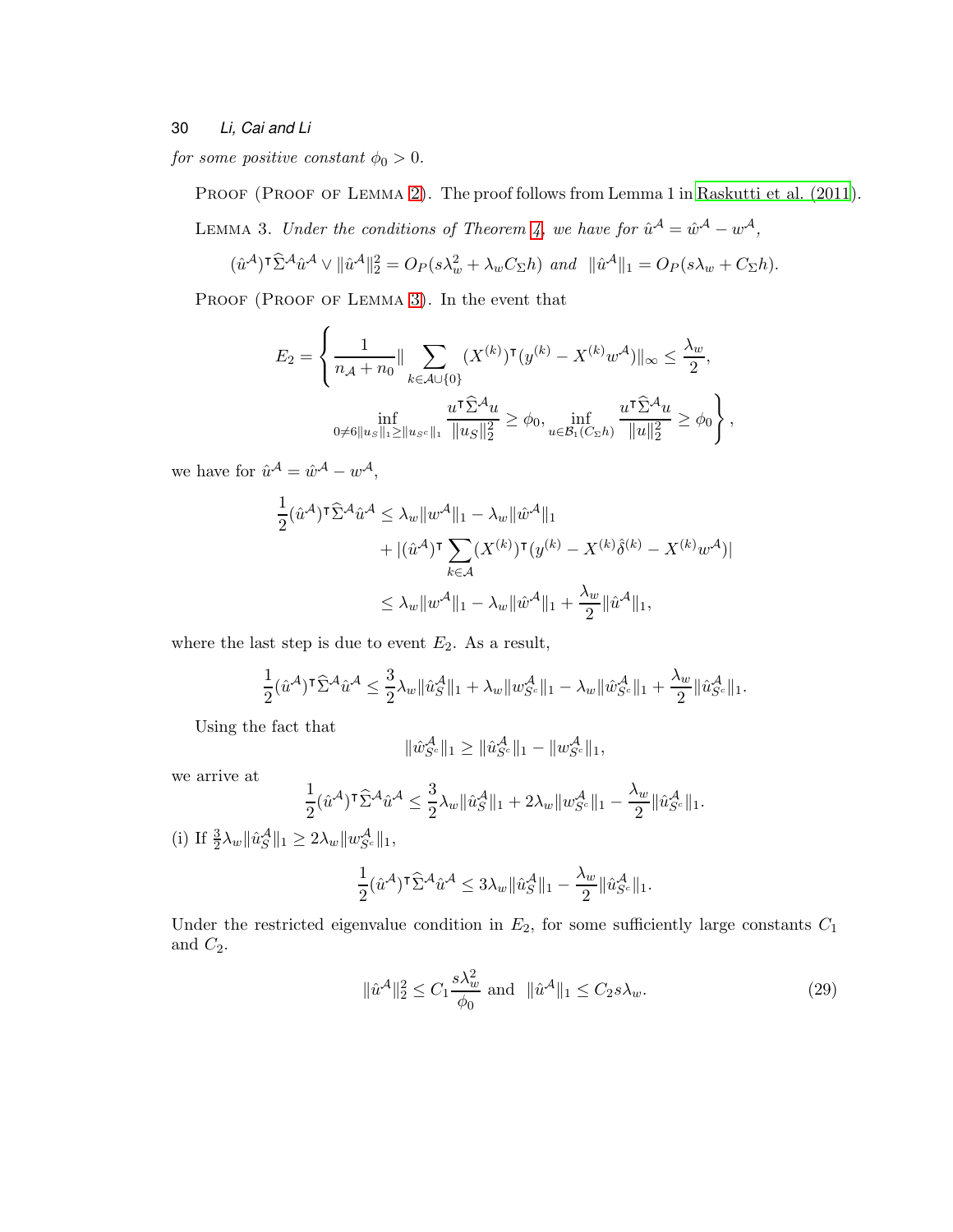(ii) If  $\frac{3}{2}\lambda_w \|\hat{u}_S^{\mathcal{A}}\|_1 \leq 2\lambda_w \|w_{S^c}^{\mathcal{A}}\|_1$ ,

$$
\frac{1}{2}(\hat{u}^{\mathcal{A}})^{\mathsf{T}}\widehat{\Sigma}^{\mathcal{A}}\hat{u}^{\mathcal{A}} \leq 2\lambda_w\|w_{S^c}^{\mathcal{A}}\|_1 - \frac{\lambda_w}{2}\|\hat{u}_{S^c}^{\mathcal{A}}\|_1.
$$

Therefore,

$$
\|\hat{u}^{\mathcal{A}}\|_{1} \leq 4\|w^{\mathcal{A}}_{S^{c}}\|_{1} + \frac{4}{3}\|w^{\mathcal{A}}_{S^{c}}\|_{1} \leq \frac{16}{3}\|\delta^{\mathcal{A}}_{S^{c}}\|_{1} \leq \frac{16}{3}C_{\Sigma}h.
$$

Under the restricted eigenvalue condition in  $E_2$ , for some sufficiently large constants  $C_1$ and  $C_2$ , together with  $(29)$ ,

$$
\|\hat{u}^{\mathcal{A}}\|_{2}^{2} \le \frac{C_{1}}{\phi_{0}}(s\lambda_{w}^{2} + \lambda_{w}C_{\Sigma}h) \text{ and } \|\hat{u}^{\mathcal{A}}\|_{1} \le C_{2}(s\lambda_{w} + C_{\Sigma}h). \tag{30}
$$

It is left to verify that  $\mathbb{P}(E_2) \to 1$ . Notice that

$$
\begin{split}\n&\frac{1}{n_{\mathcal{A}}+n_{0}}\|\sum_{k\in\mathcal{A}\cup\{0\}}(X^{(k)})\mathsf{T}(y^{(k)}-X^{(k)}w^{\mathcal{A}})\|_{\infty} \\
&=\|\frac{1}{n_{\mathcal{A}}+n_{0}}\sum_{k\in\mathcal{A}\cup\{0\}}(X^{(k)})\mathsf{T}_{\epsilon}(k)+\sum_{k\in\mathcal{A}\cup\{0\}}\alpha_{k}\hat{\Sigma}^{(k)}w^{(k)}-\hat{\Sigma}^{\mathcal{A}_{0}}w^{\mathcal{A}})\|_{\infty} \\
&\leq \|\frac{1}{n_{\mathcal{A}}+n_{0}}\sum_{k\in\mathcal{A}\cup\{0\}}(X^{(k)})\mathsf{T}_{\epsilon}(k)+\sum_{k\in\mathcal{A}\cup\{0\}}\alpha_{k}(\hat{\Sigma}^{(k)}-\Sigma^{(k)})\delta^{(k)}\|_{\infty}+\|(\hat{\Sigma}^{\mathcal{A}}-\Sigma^{\mathcal{A}})w^{\mathcal{A}}\|_{\infty}.\n\end{split}
$$

By Condition [2,](#page-6-2) we have

$$
\mathbb{P}\left(\frac{1}{n_{\mathcal{A}}+n_0}\|\sum_{k\in\mathcal{A}\cup\{0\}}(X^{(k)})^{\intercal}\epsilon^{(k)}\|_{\infty}>c_1\max_{k\in\mathcal{A}\cup\{0\}}\sigma_k\sqrt{\log p/(n_{\mathcal{A}}+n_0)}\right)\leq 2/p.
$$

Since  $x_{i,j}^{(k)}(x_i^{(k)})$  $\binom{k}{i}$ <sup>T</sup> $\delta$ <sup>(k)</sup> is sub-exponential, we have

$$
\mathbb{P}\left(\|\sum_{k\in\mathcal{A}}\alpha_k(\widehat{\Sigma}^{(k)} - \Sigma^{(k)})\delta^{(k)}\|_{\infty} \ge t\right) \n\le 2p \max_{j\le p,k\in\mathcal{A}} \exp\left\{-c_1 \min\left(\frac{(n_{\mathcal{A}} + n_0)t^2}{4\|(\Sigma^{(k)})^{1/2}\delta^{(k)}\|_2^2}, \frac{(n_{\mathcal{A}} + n_0)t}{2\|(\Sigma^{(k)})^{1/2}\delta^{(k)}\|_2}\right)\right\}
$$

for some constant  $c_1 > 0$ . For  $t \geq C \max_{j \leq p, k \in \mathcal{A}} ||(\Sigma^{(k)})^{1/2} \delta^{(k)}||_2 \sqrt{\log p/(n_{\mathcal{A}}+n_0)}$  with a large enough constant C and  $\log p = o(n_A + n_0)$ ,

$$
\mathbb{P}\left(\|\sum_{k\in \mathcal{A}\cup\{0\}}\alpha_k(\widehat{\Sigma}^{(k)}-\Sigma^{(k)})\delta^{(k)}\|_\infty\geq t\right)\leq 2/p.
$$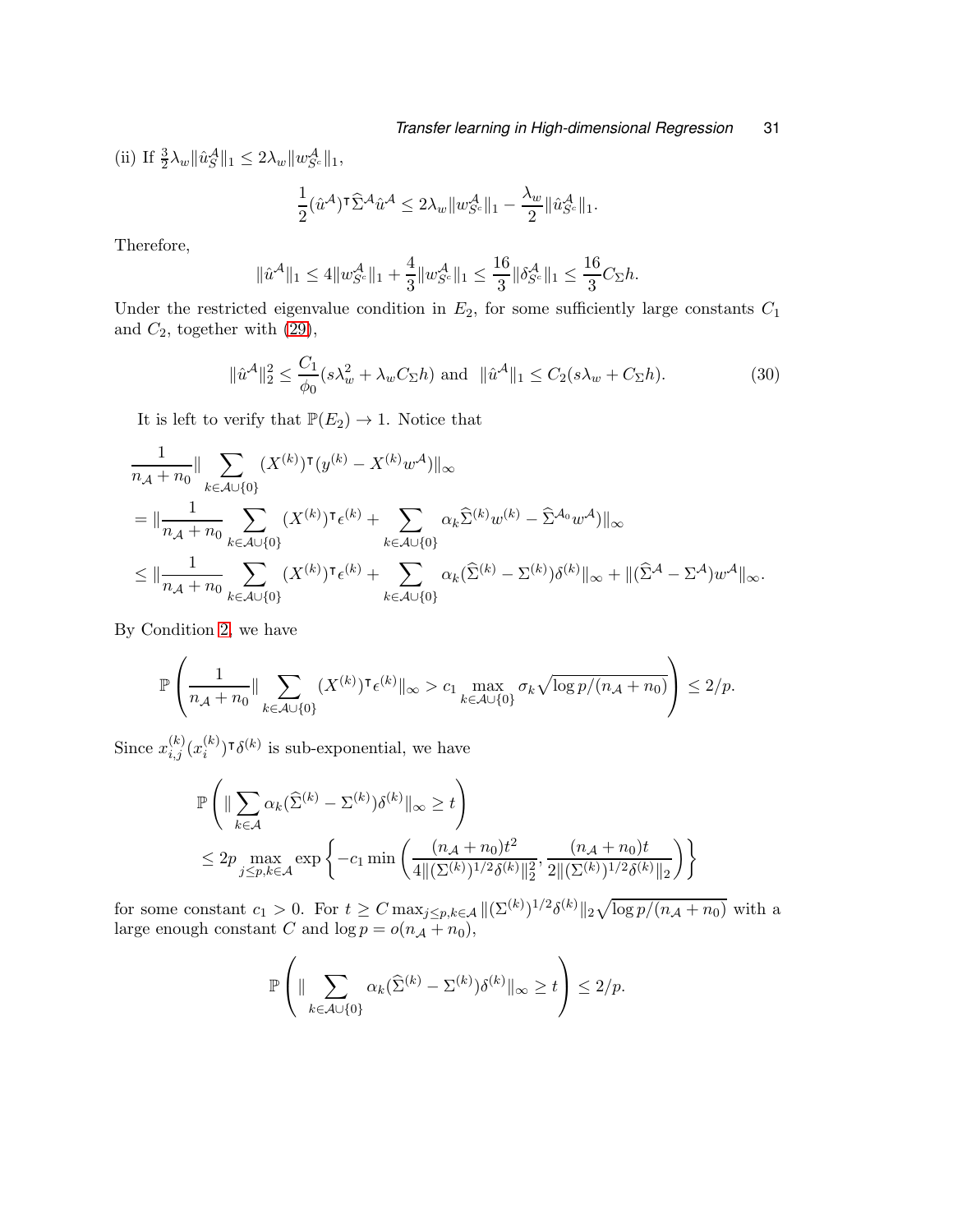We can similarly show that

$$
\mathbb{P}\left(\|(\widehat{\Sigma}^{\mathcal{A}}-\Sigma^{\mathcal{A}})w^{\mathcal{A}}\|_{\infty}\geq c\max_{k\in\mathcal{A}\cup\{0\}}\sqrt{(w^{(k)})^{\intercal}\Sigma^{(k)}w^{(k)}\log p/(n_{\mathcal{A}}+n_0)}\right)\leq 2/p
$$

for a large enough constant c. Since  $\max_{k \in \mathcal{A} \cup \{0\}} (w^{(k)})^{\intercal} \Sigma^{(k)} w^{(k)} \leq \mathbb{E}[(y_i^{(k)})^{\intercal}]$  $\binom{k}{i}^2$  and

$$
\max_{k\in\mathcal{A}\cup\{0\}}(\delta^{(k)})^\intercal \Sigma^{(k)}\delta^{(k)}\leq 2\mathbb{E}[(y_i^{(k)})^2]+2\mathbb{E}[(y_i^{(0)})^2],
$$

it suffices to take  $\lambda_w \geq c \max_{k \in \mathcal{A} \cup \{0\}}$  $\sqrt{\mathbb{E}[(y_i^{(k)})]}$  $\sum_{i}^{(k)}$ )<sup>2</sup>] log  $p/(n_{\mathcal{A}}+n_0)$  for a sufficiently large constant c.

The last two statements hold by Lemma [2](#page-28-9) and [Zhou \(2009\)](#page-28-10) under the sample size condition of Lemma [4.](#page-15-2)

PROOF (PROOF OF THEOREM [1](#page-6-0) AND THEOREM [4\)](#page-15-2). For some large enough constant c, the exists constant  $\phi_0 \geq 0$  such that

$$
E_2' = \left\{ \frac{1}{n_0} \|(X^{(0)})^{\intercal} \epsilon^{(0)}\|_{\infty} \le \frac{\lambda_{\delta}}{2}, \ \inf_{0 \ne u \in \mathcal{B}_1(6C_{\Sigma}h)} \frac{u^{\intercal} \widehat{\Sigma}^{(0)} u}{\|u\|_2^2} \ge \phi_0, \right. \n\inf_{0 \ne u \in \mathcal{B}\left(\frac{c}{\lambda_{\delta}}\left(\frac{s \log p}{n_A + n_0} + C_{\Sigma}h\sqrt{\frac{\log p}{n_A + n_0}}\right)\right)} \frac{u^{\intercal} \widehat{\Sigma}^{(0)} u}{\|u\|_2^2} \ge \phi_0 \right\} \cap E_2.
$$

The following oracle inequality holds for  $\hat{v}^{\mathcal{A}} = \hat{\delta}^{\mathcal{A}} - \delta^{\mathcal{A}}$ .

$$
\frac{1}{2n_0}||X^{(0)}\hat{v}^{\mathcal{A}}||_2^2 \leq \lambda_{\delta} ||\delta^{\mathcal{A}}||_1 - \lambda_{\delta} ||\hat{\delta}^{\mathcal{A}}||_1 + \frac{1}{n_0} |\langle X^{(0)}\hat{v}^{\mathcal{A}}, \epsilon^{(0)} - X^{(0)}\hat{u}^{\mathcal{A}}\rangle|.
$$

For the last term, it holds that , in  $E'_2$ ,

$$
\frac{1}{n_0} |\langle X^{(0)} \hat{v}^{\mathcal{A}}, \epsilon^{(0)} - X^{(0)} \hat{u}^{\mathcal{A}} \rangle| \le \frac{\lambda_{\delta}}{2} ||\hat{v}^{\mathcal{A}}||_1 + \frac{1}{n_0} ||X^{(0)} \hat{u}^{\mathcal{A}}||_2^2 + \frac{1}{4n_0} ||X^{(0)} \hat{v}^{\mathcal{A}}||_2^2,
$$

where we use the fact that  $|ab| \leq \frac{ca^2}{2} + \frac{b^2}{2c}$  $\frac{b^2}{2c}$  for every  $c > 0$ . We arrive the following oracle inequality:

$$
\frac{1}{4n_0}||X^{(0)}\hat{v}^{\mathcal{A}}||_2^2 \leq \frac{3}{2}\lambda_{\delta} ||\delta^{\mathcal{A}}||_1 - \frac{1}{2}\lambda_{\delta} ||\hat{v}^{\mathcal{A}}||_1 + \frac{1}{n_0} ||X^{(0)}\hat{u}^{\mathcal{A}}||_2^2.
$$

(i) If  $\frac{3}{2}\lambda_{\delta} \|\delta^{\mathcal{A}}\|_1 \geq \frac{1}{n_0}$  $\frac{1}{n_0} \|X^{(0)} \hat{u}^{\mathcal{A}}\|_2^2$ , then  $\|\hat{v}^{\mathcal{A}}\|_1 \leq 6 \|\delta^{\mathcal{A}}\|_1 \leq 6C_{\Sigma}h$  and

$$
\frac{1}{4n_0}||X^{(0)}\hat{v}^{\mathcal{A}}||_2^2 \le 3\lambda_\delta ||\delta^{\mathcal{A}}||_1.
$$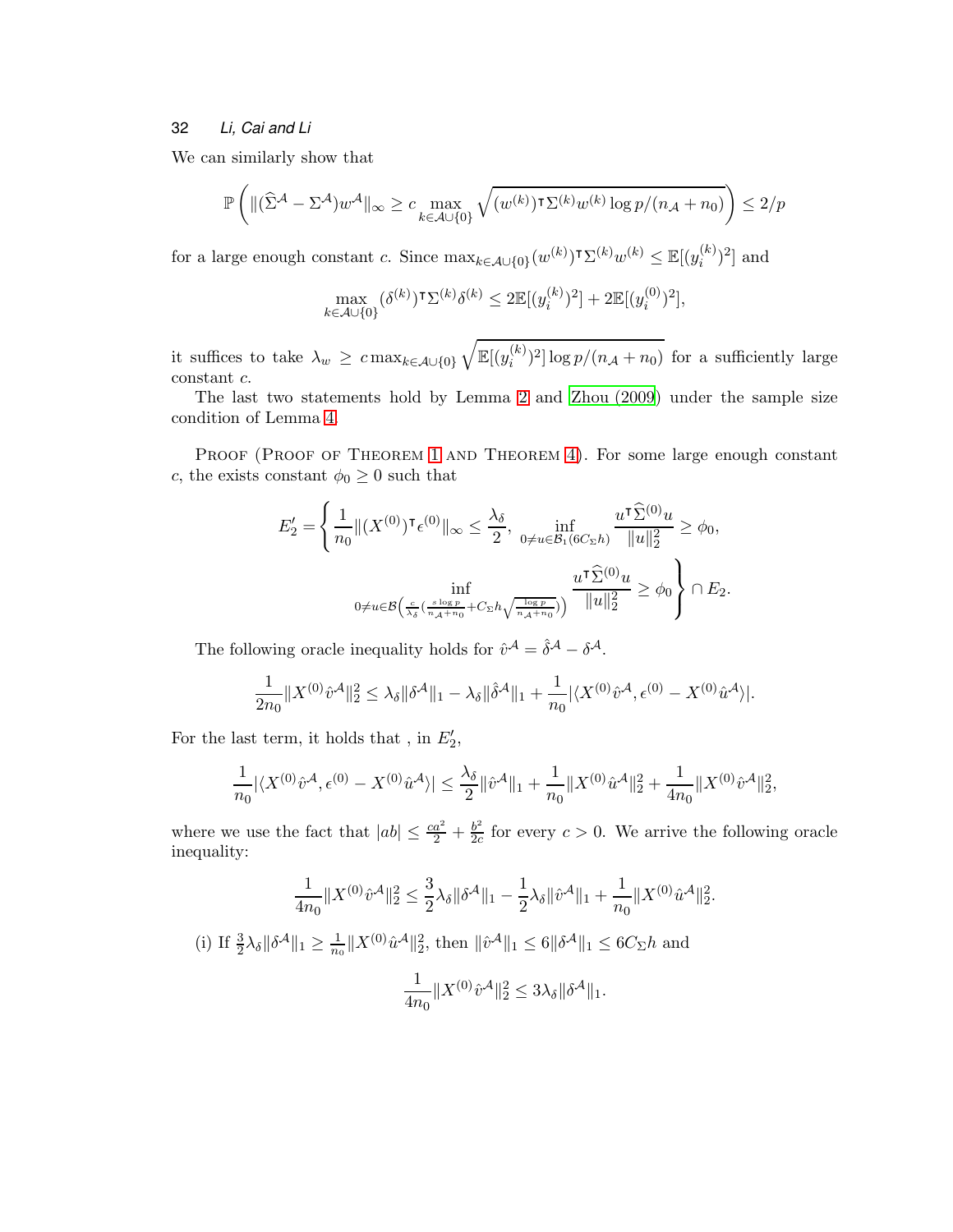#### *Transfer learning in High-dimensional Regression* 33

Under the restricted eigenvalue condition in event  $E'_{2}$ , standard arguments lead to

$$
\frac{1}{n_0} \|X^{(0)} \hat{v}^{\mathcal{A}}\|_2^2 \le 12\lambda_\delta C_\Sigma h \text{ and } \|\hat{v}^{\mathcal{A}}\|_2^2 \le \frac{c_1 C_\Sigma h \lambda_\delta}{\phi_0}
$$

for some constant  $c_1 > 0$ .

(ii) If  $\frac{3}{2}\lambda_{\delta} \|\delta^{\mathcal{A}}\|_1 \leq \frac{1}{n_0} \|X^{(0)}\hat{u}^{\mathcal{A}}\|_2^2$ , then

$$
\lambda_{\delta} \|\hat{v}^{\mathcal{A}}\|_{1} \leq \frac{4}{n_{0}} \|X^{(0)} \hat{u}^{\mathcal{A}}\|_{2}^{2} \text{ and } \frac{1}{n_{0}} \|X^{(0)} \hat{v}^{\mathcal{A}}\|_{2}^{2} \leq \frac{8}{n_{0}} \|X^{(0)} \hat{u}^{\mathcal{A}}\|_{2}^{2}.
$$

Using Lemma [3,](#page-29-0) we know that in  $E'_2$ ,

$$
\|\hat{v}^{\mathcal{A}}\|_1 \leq \frac{c}{\lambda_{\delta}}(\frac{s\log p}{n_{\mathcal{A}}+n_0}+C_{\Sigma}h\sqrt{\frac{\log p}{n_{\mathcal{A}}+n_0}}).
$$

Using the restricted eigenvalue conditions in  $E'_{2}$ , we arrive at desired results.

Next, we show that  $\mathbb{P}(E'_2) \to 1$ . Under the sample size condition in Theorem [4](#page-15-2) for  $\lambda_{\delta} = c_1 \sqrt{\log p/n_0},$ 

$$
C_{\Sigma}h(\frac{\log p}{n_0})^{1/4} = o(1) \text{ and } \frac{c}{\lambda_{\delta}}(\frac{s \log p}{n_{\mathcal{A}}+n_0} + C_{\Sigma}h\sqrt{\frac{\log p}{n_{\mathcal{A}}+n_0}})(\frac{\log p}{n_0})^{1/4} = o(1).
$$

By Lemma [2,](#page-28-9) the restricted eigenvalue conditions in  $E'_2$  hold with high probability. Together with the sub-Gaussian property of  $\epsilon^{(k)}$ , we can find

$$
\mathbb{P}\left(\frac{1}{n_0}\|(X^{(0)})^{\intercal}\epsilon^{(0)}\|_{\infty}\leq \sqrt{2\log p/n_0}\right)\geq 1-2/p.
$$

# *A.1. Minimax lower bounds for estimation and prediction*

PROOF (PROOF OF THEOREM [6\)](#page-17-2). When  $\frac{s \log p}{n_{A_0}+n_0} \geq C h \frac{\log p}{n_0}$ , we consider a special case where  $h = 0$ . That is  $y_i^{(k)} = (x_i^{(k)})$  $\binom{(k)}{i}$ ד $\beta+\epsilon^{(k)}_i$ <sup>(k)</sup> for all  $k \in A_0 \cup \{0\}$ . We also consider the case where  $\sigma_k^2 = \sigma_0^2$  for  $k \in \mathcal{A}_0 \cup \{0\}$ . In this case, [Raskutti et al. \(2011](#page-27-8)) consider a class of  $\beta$ such that  $||\beta||_0 \leq s$  and  $|\beta_j| \in \{0, C\sqrt{\log p/(n_{\mathcal{A}_0}+n_0)}\}$  and show that

$$
\mathbb{P}\left(\min_{\hat{\beta}} \max_{\Theta_q(s,0)} ||\hat{\beta} - \beta||_2^2 \ge c \frac{s \log p}{n_{\mathcal{A}_0} + n_0} \right) \ge \frac{1}{2}.
$$

When  $\frac{s \log p}{n_{\mathcal{A}_0} + n_0} \leq C h \frac{\log p}{n_0}$ , we consider  $\beta$  in  $\mathcal{B}_0(h)$  and  $w^{(k)} = 0$  for all  $1 \leq k \leq K$ . That is, all the auxiliary samples contain no information about  $\beta$ . Above results can be applied again.

PROOF (PROOF OF THEOREM [2](#page-7-1) AND THEOREM [A\)](#page-39-0). Consider a fixed  $q \in (0,1]$ . First consider  $h = 0$  and the lower bound  $s \log p/(n_{A_q} + n_0)$  follows from the first part of the proof of Theorem [6.](#page-17-2)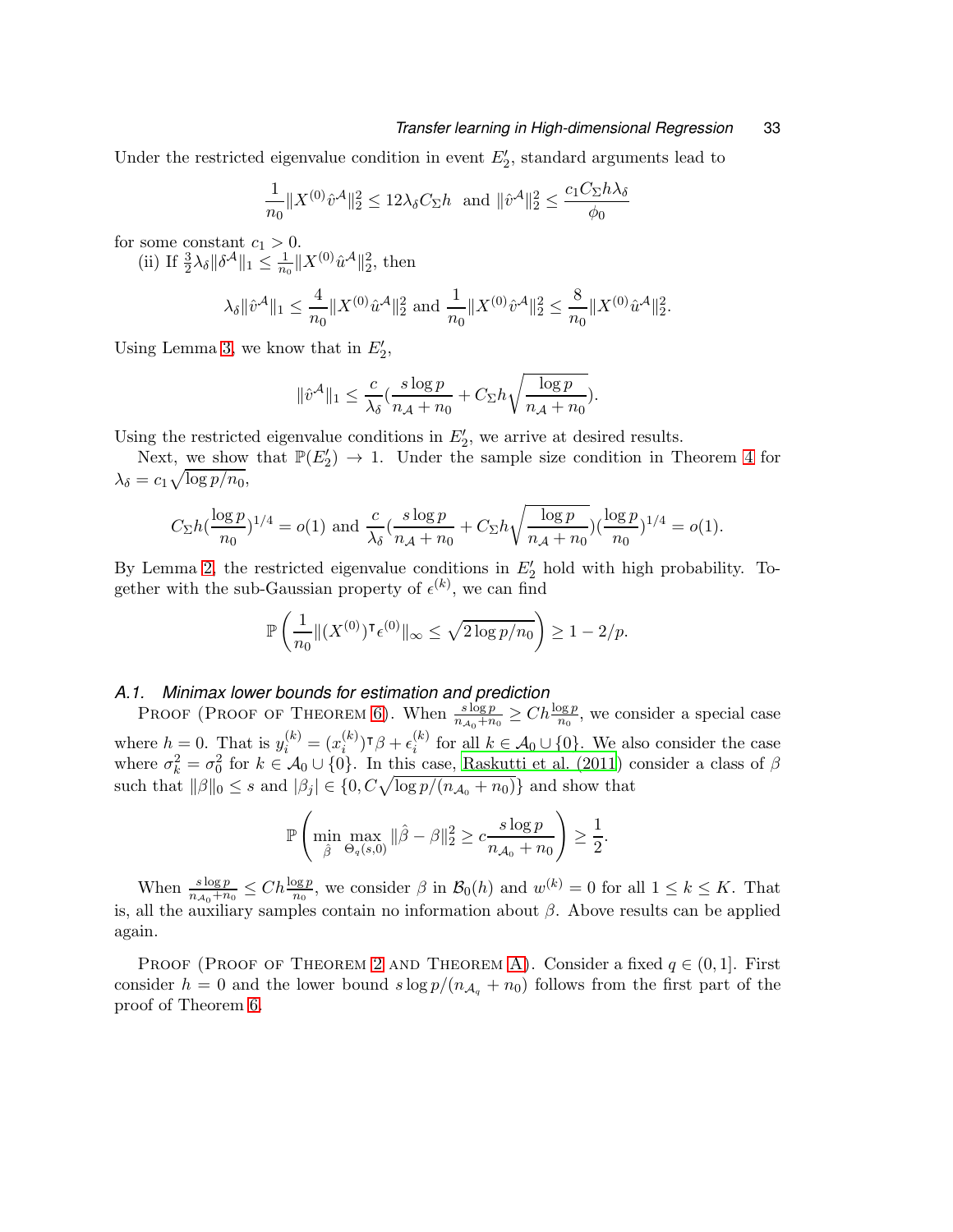Next, we consider  $\beta$  in  $\mathcal{B}_0(s) \cap \mathcal{B}_q(h)$  and  $w^{(k)} = 0$  for all  $1 \leq k \leq K$ . That is, all the auxiliary samples contain no information about  $β$ . The proof for this case follows from the construction in Theorem 5.1 of [Rigollet and Tsybakov \(2011](#page-27-10)). We layout an outline of the proof as follows. Let  $\bar{m}$  be the integer part of  $h^{q}(\log p/n_0)^{-q/2}$ .

(i) If  $\bar{m} \geq 1$  and  $\frac{s \log p}{n_0} \leq h^q \left(\frac{\log p}{n_0}\right)$  $n_0$  $\int_{1-q/2}^{1-q/2}$ , then  $h \ge (\log p/n_0)^{1/2}$  and  $h^q \ge s (\log p/n_0)^{q/2}$ . Consider the class of  $\beta$  such that  $\|\beta\|_0 \leq s$  and  $|\beta_j| \in \{0, C_2\sqrt{\log p/n_0}\}\$  for some  $s > 0$ . Notice that  $\|\beta\|_q \leq C_2 s^{1/q} (\log p/n_0)^{1/2} \leq C_2 h$  for such  $\beta$ . We can again apply the proof in [Raskutti et al. \(2011](#page-27-8)) to show that

$$
\mathbb{P}\left(\min_{\hat{\beta}} \max_{\beta \in \mathcal{B}_0(s) \cap \mathcal{B}_q(C_2 s^{1/q}(\log p/n_0))} \|\hat{\beta} - \beta\|_2^2 \geq C_3 \frac{s \log p}{n_0}\right) \geq \frac{1}{2}.
$$

(ii) If  $\bar{m} \geq 1$  and  $\frac{s \log p}{n_0} > h^q \left( \frac{\log p}{n_0} \right)$  $n_{0}$  $\int_{0}^{1-q/2}$ , i.e.  $s > \bar{m}$  and  $h \geq (\log p/n_0)^{1/2}$ , then consider the class of  $\beta$  such that  $\|\beta\|_0 \leq \bar{m}/2$  and  $|\beta_j| \in \{0, C_2\sqrt{\log p/n_0}\}\.$  Notice that  $\|\beta\|_q \leq C_2 \bar{m}^{1/q} (\log p/n_0)^{1/2}) \leq C_2 h$ . Above prove can be again used to show that

$$
\mathbb{P}\left(\min_{\hat{\beta}}\max_{\beta\in\mathcal{B}_0(\bar{m}/2)\cap\mathcal{B}_q(C_2\bar{m}^{1/q}(\log p/n_0)^{1/2})}\|\hat{\beta}-\beta\|_2^2\geq C_3\frac{\bar{m}\log p}{n_0}\right)\geq\frac{1}{2},
$$

where  $\bar{m} \log p/n_0 \geq h^q (\log p/n_0)^{1-q/2}/2$ .

(iii) If  $\bar{m} = 0$  and  $s \ge 1$ , then  $h < (\log p/n_0)^{1/2}$  and we consider the class of  $\beta$  such that  $\|\beta\|_0 = 1$  and  $|\beta_j| \in \{0, h\}$ . A similar proof will lead to

$$
\mathbb{P}\left(\min_{\hat{\beta}}\max_{\beta\in\mathcal{B}_0(1)\cap\mathcal{B}_q(h)}\|\hat{\beta}-\beta\|_2^2\geq h^2\right)\geq\frac{1}{2}.
$$

# **B. Proofs of theorems and lemmas in Section [3](#page-7-0)**

# *B.1. Proof of Lemma [1](#page-11-1) and Remark [1](#page-12-2)*

PROOF (PROOF OF LEMMA [1\)](#page-11-1). Let  $\widehat{B} \in \mathbb{R}^{p \times (L+1)}$  denotes a dictionary such that  $\widehat{B}_{.,l+1} = \widehat{B}_{j}$  $\hat{\beta}(\widehat{G}_l)$ . The prediction error follows from The proof of Corollary 3.1 in [Dai et al. \(2012](#page-26-9)). We derive the estimation error bound as follows. Let

<span id="page-33-0"></span>
$$
l^* = \underset{0 \le l \le L}{\arg \min} \frac{1}{|\mathcal{I}^c|} \| X_{\mathcal{I}^c}^{(0)}(\hat{\beta}(\widehat{G}_l) - \beta) \|_2^2
$$

and  $\theta^* = e_{l^*} \in \mathbb{R}^{L+1}$ . Using the prediction error bound, we have

$$
\frac{1}{|\mathcal{I}^c|} \|X_{\mathcal{I}^c}^{(0)}\widehat{B}(\widehat{\theta} - \theta^*)\|_2^2 \le \frac{2}{|\mathcal{I}^c|} \|X_{\mathcal{I}^c}^{(0)}(\widehat{B}\widehat{\theta} - \beta)\|_2^2 + \frac{2}{|\mathcal{I}^c|} \|X_{\mathcal{I}^c}^{(0)}(\widehat{B}\theta^* - \beta)\|_2^2
$$

$$
= O_P(\frac{1}{|\mathcal{I}^c|} \|X_{\mathcal{I}^c}^{(0)}(\widehat{B}\theta^* - \beta)\|_2^2 + \frac{\log L}{n_0}).
$$
(31)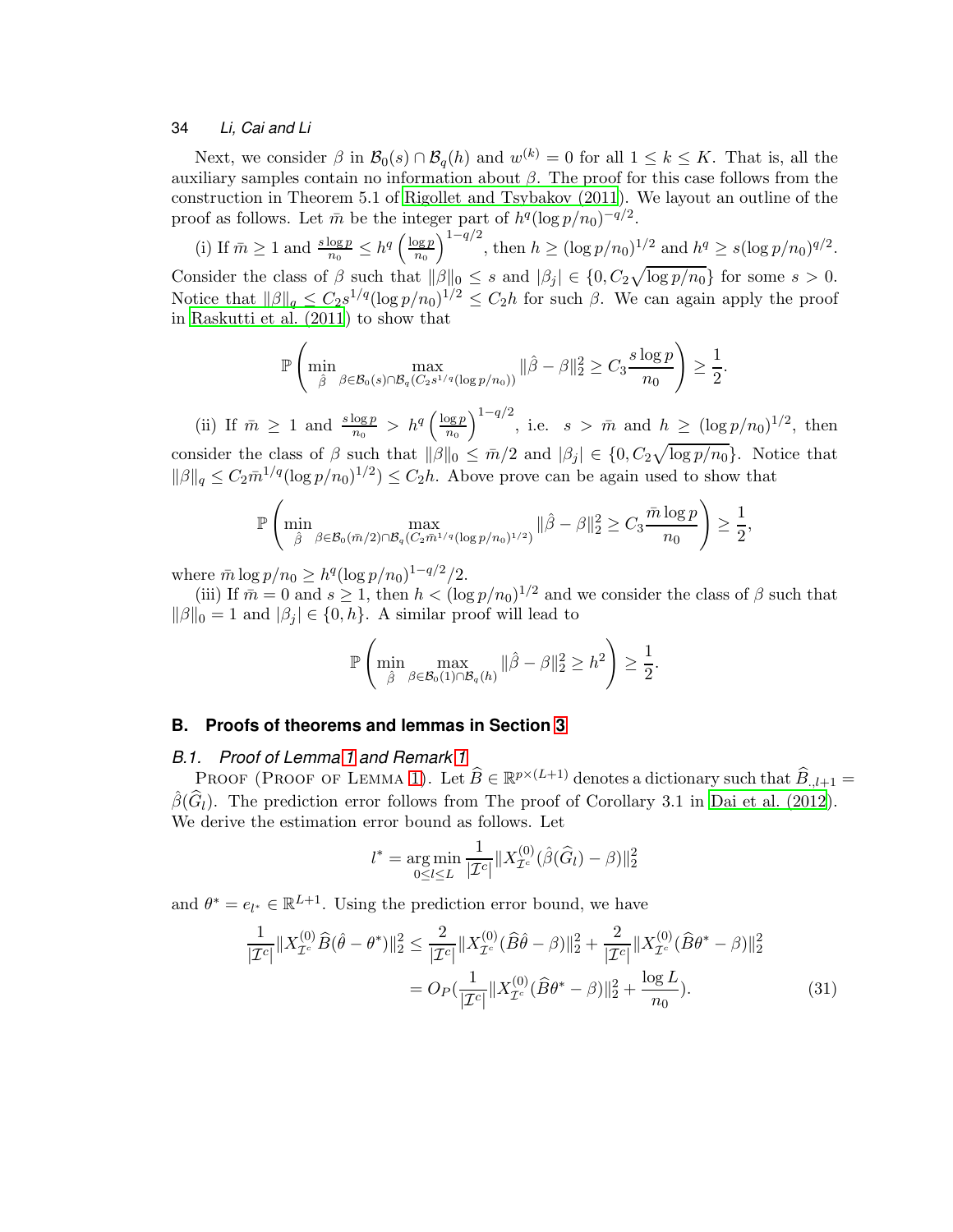We first bound  $\|\widehat{B}(\hat{\theta} - \theta^*)\|_2^2$ . Let  $\widehat{\Sigma}^{(0,c)} = \frac{1}{|\mathcal{I}|}$  $\frac{1}{|{\mathcal I}^c|} \sum_{i \in {\mathcal I}^c} x_i^{(0)}$  $i^{(0)}(x_i^{(0)}$  $i^{(0)}$ )<sup>T</sup>. We have

$$
\|\widehat{B}(\widehat{\theta}-\theta^*)\|_2^2 \le \frac{\|\Sigma^{1/2}\widehat{B}(\widehat{\theta}-\theta^*)\|_2^2}{\Lambda_{\min}(\Sigma)} \le \frac{\frac{2}{|\mathcal{I}^c|}\|X_{\mathcal{I}^c}^{(0)}\widehat{B}(\widehat{\theta}-\theta^*)\|_2^2}{\Lambda_{\min}(\Sigma)} + \frac{2}{\Lambda_{\min}(\Sigma)}\frac{\|\widehat{B}(\widehat{\theta}-\theta^*)\cdot(\widehat{\Sigma}^{(0,c)}-\Sigma)\widehat{B}(\widehat{\theta}-\theta^*))\|_2^2}{R_1},\tag{32}
$$

where  $\hat{\Sigma}^{(0,c)} = \frac{1}{|\mathcal{I}^c|} (X_{\mathcal{I}^c}^{(0)})^{\intercal} X_{\mathcal{I}^c}^{(0)}$ . For the second term, consider a singular value decomposition of  $\hat{B}$  as  $\hat{B} = U\Lambda V^{\dagger}$ , where  $\Lambda$  is a diagonal matrix containing singular values. We have

<span id="page-34-0"></span>
$$
R_1 \leq \|\Lambda V^{\mathsf{T}}(\hat{\theta}-\theta^*)\|_2^2 \|U^{\mathsf{T}}(\widehat{\Sigma}^{(0,c)}-\Sigma)U\|_2.
$$

Since U is independent of  $X_{\mathcal{I}^c}^{(0)}$  and  $X^{(0)}$  is Gaussian distributed, we have

$$
\mathbb{P}(\|U^{\mathsf{T}}(\widehat{\Sigma}^{(0,c)} - \Sigma)U\|_2 \ge c_1 \|U^{\mathsf{T}}\Sigma U\|_2 \sqrt{\frac{L}{n_0}}) \le \exp(-c_2 L).
$$

Hence,

$$
\mathbb{P}(R_1 \geq c_1 \|\widehat{B}(\widehat{\theta} - \theta^*)\|_2^2 \|\Sigma\|_2 \sqrt{\frac{L}{n_0}}) \leq \exp(-c_2 L),
$$

where we use the fact of singular value decomposition that

$$
\|\widehat{B}(\widehat{\theta}-\theta^*)\|_2^2 = \|\Lambda V^{\mathsf{T}}(\widehat{\theta}-\theta^*)\|_2^2.
$$

When  $c_1 \|\Sigma\|_2 \sqrt{\frac{L}{n_0}}$  $\frac{L}{n_0} \leq 1/2$ , invoking [\(32\)](#page-34-0), we have

$$
\|\widehat{B}(\hat{\theta}-\theta^*)\|_2^2 = O_P\left(\frac{1}{|\mathcal{I}^c|}\|X_{\mathcal{I}^c}^{(0)}\widehat{B}(\hat{\theta}-\theta^*)\|_2^2\right).
$$

Finally,

$$
\|\widehat{B}\widehat{\theta} - \beta\|_2^2 \le 2\|\widehat{B}(\widehat{\theta} - \theta^*)\|_2^2 + 2\|\widehat{B}\widehat{\theta}^* - \beta\|_2^2.
$$

Invoking [\(31\)](#page-33-0), we arrive at desired results.

PROOF (PROOF OF REMARK [1\)](#page-12-2). We use  $(32)$  again. For  $R_1$ , we consider a different error splitting

$$
R_1 \leq \|\hat{\theta} - \theta^*\|_1^2 \|\widehat{B}^\intercal (\widehat{\Sigma}^{(0,c)} - \Sigma)\widehat{B}\|_{\infty}.
$$

Notice that  $\|\hat{\theta} - \theta^*\|_1 \leq \|\hat{\theta}\|_1 + \|\theta^*\|_1 \leq 2$ . Moreover,  $\hat{B}$  is indepdent of  $\hat{\Sigma}^{(0,c)}$ . By conditioning on  $\widehat{B}$  first, the Gaussian property of  $x_i^{(0)}$  $i^{(0)}$  gives

$$
\|\widehat{B}^{\mathsf{T}}(\widehat{\Sigma}^{(0,c)} - \Sigma)\widehat{B}\|_{\infty} = O_P\left(\max_{0 \le l \le L} (\widehat{B}^{\mathsf{T}} \Sigma \widehat{B})_{l,l} \sqrt{\frac{\log L}{n_0}}\right) = O_P\left(\sqrt{\frac{\log L}{n_0}}\right)
$$

since  $\mathbb{E}[\Vert y_i^{(k)}\Vert]$  $\binom{k}{i}$  $\binom{2}{2}$  =  $O(1)$ .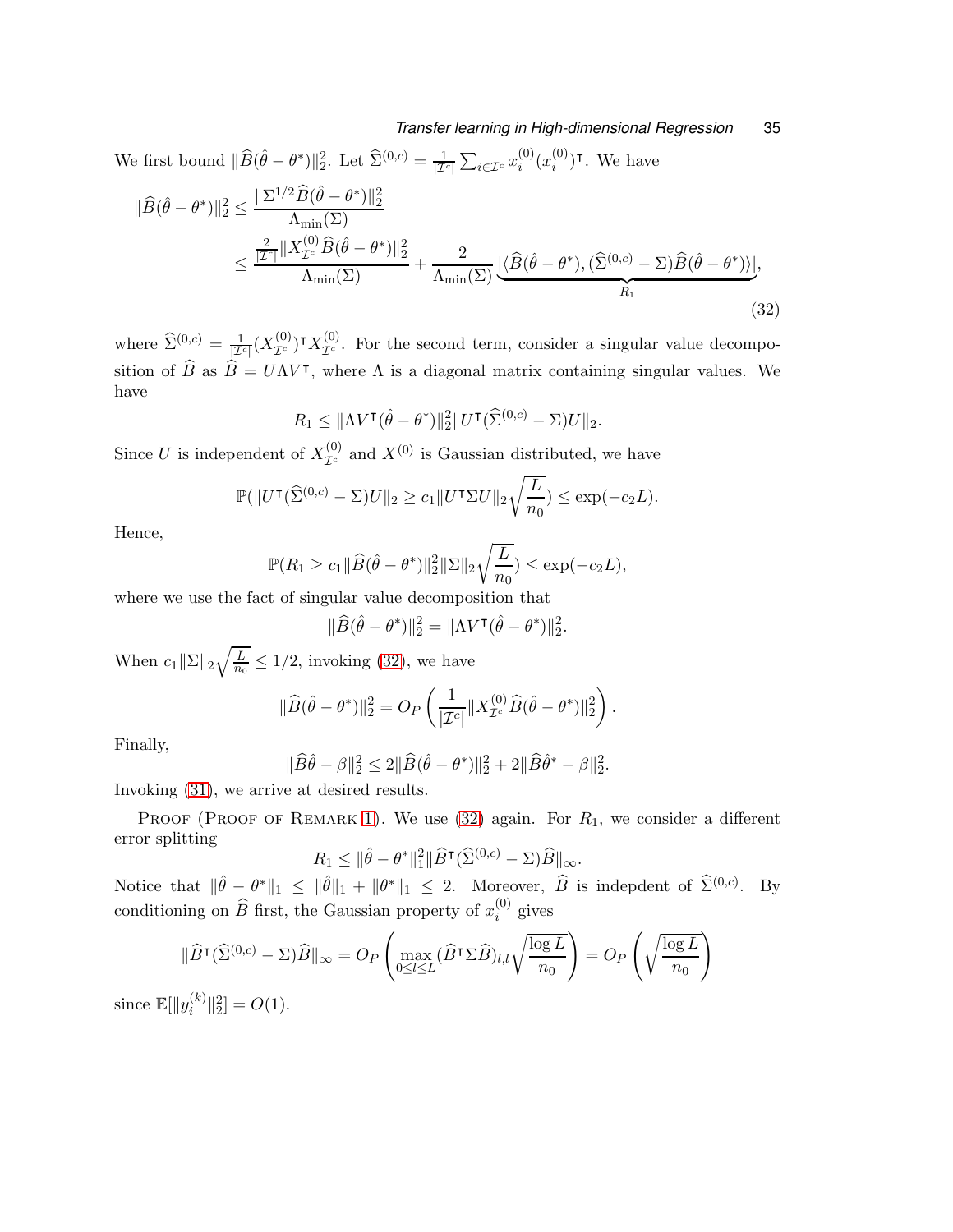# *B.2. Proof of Theorem [3](#page-13-2) and Corollary [1](#page-15-3)*

PROOF (PROOF OF THEOREM [3](#page-13-2) AND COROLLARY [1\)](#page-15-3). In view of Lemma [1](#page-11-1) and Theorem [1,](#page-6-0) it suffices to prove [\(21\)](#page-13-3).

Part (i). We first prove that under Condition [3\(](#page-13-0)a),

$$
\mathbb{P}\left(\min_{k \in \mathcal{A}^c} \|\Sigma^{(k)} w^{(k)} - \Sigma^{(0)}\beta\|_{2, \widehat{T}_k}^2 \ge \min_{k \in \mathcal{A}^c} \sum_{j \in H_k} (\Sigma_{j, \cdot}^{(k)} w^{(k)} - \Sigma_{j, \cdot}^{(0)}\beta)^2 \right) \ge 1 - O(\exp\{-c_2 n_0^{1-2\kappa} / \log(n_0)\}).
$$
\n(33)

By definition,  $|H_k| \ll t^*$ . This is because, if  $|H_k| \gtrsim t_*$ , then

<span id="page-35-0"></span>
$$
\|\Sigma^{(k)} w^{(k)} - \Sigma^{(0)} \beta\|_2^2 \ge |H_k| n^{-2\kappa} \gtrsim n^{\alpha - 2\kappa} \gg 1,
$$

which is contradictory to  $\max_k \mathbb{E}[(y_i^{(k)})]$  $\binom{(k)}{i}^2] \leq C < \infty$ . Hence,  $|H_k| \leq t_*$  for any  $t_* \lesssim n_*$ .

Since  $X^{(k)}$  and  $\epsilon^{(k)}$  are all Gaussian-distributed, it follows from the proof of Theorem 1 in [Fan and Lv \(2008](#page-27-12)) that

$$
\max_{k \in \mathcal{A}^c} \mathbb{P}\left(\min_{j \in H_k} |\widehat{\Delta}_{j,\cdot}^{(k)}| < n_*^{-\kappa} \text{ or } ||\widehat{\Delta}^{(k)}||_2^2 \geq Cp/n_*\right) \leq c_1 |H_k| \exp\{-c_2 n_*^{1-2\kappa}/\log(n_0)\}
$$

for some constants C,  $c_0$ , and  $c_2$ . Taking a uniform over  $k \in \mathcal{A}^c$ , we have

$$
\mathbb{P}\left(\min_{j\in H_k} |\hat{\Delta}_{j,.}^{(k)}| < n_*^{-\kappa} \text{ or } ||\hat{\Delta}^{(k)}||_2^2 \ge Cp/n_*, \ \forall k \in \mathcal{A}^c\right) \\
\le c_0 |H_k| |\mathcal{A}^c| \exp\{-c_2 n_*^{1-2\kappa} / \log(n_0)\}.
$$

Under Condition [3,](#page-13-0)  $\log |\mathcal{A}^c| \leq c_1 \log n_*$ . Therefore, with probability  $1-c_0 \exp\{-c_2 n_*^{1-2\kappa}/\log(n_*)+$  $c_3 \log n_*\},\$ 

$$
\#\{1\leq j\leq p: |\widehat{\Delta}^{(k)}_j|>cn_*^{-\kappa}\}\leq \frac{p}{n_*^{1-2\kappa}}\;\forall k\in\mathcal{A}^c.
$$

Define

 $\widehat{T}_k(t) = \{1 \leq j \leq p : |\widehat{\Delta}_j^{(k)}| \text{ is among the first } t \text{ largest of all}\}.$ 

Therefore, for  $\gamma n_*^{1-2\kappa} \to \infty$ , we have for large enough  $n_*$ 

<span id="page-35-1"></span>
$$
\mathbb{P}(H_k \subseteq \widehat{T}_k(\gamma p)) = 1 - O(\exp\{-c_2 n_*^{1-2\kappa}/\log(n_*)\}).
$$

Then it follows from the trimming arguments in Step 2 of the proof of Theorem 1 [\(Fan and Lv, 2008](#page-27-12)) that for  $t_* \lesssim n_*,$ 

$$
\mathbb{P}\left(H_k \subseteq \widehat{T}_k, \ \forall \ k \in \mathcal{A}^c\right) \ge 1 - O(\exp\{-c_2 n_*^{1-2\kappa} / \log(n_*)\}).\tag{34}
$$

As a result, with probability at least  $O(\exp\{-c_2 n_*^{1-2\kappa}/\log(n_*)\}),$ 

$$
\min_{k \in \mathcal{A}^c} \|\Sigma^{(k)} w^{(k)} - \Sigma^{(0)}\beta\|_{2,\widehat{T}_k}^2 \ge \min_{k \in \mathcal{A}^c} \sum_{j \in H_k} (\Sigma_{j,.}^{(k)} w^{(k)} - \Sigma_{j,.}^{(0)}\beta)^2.
$$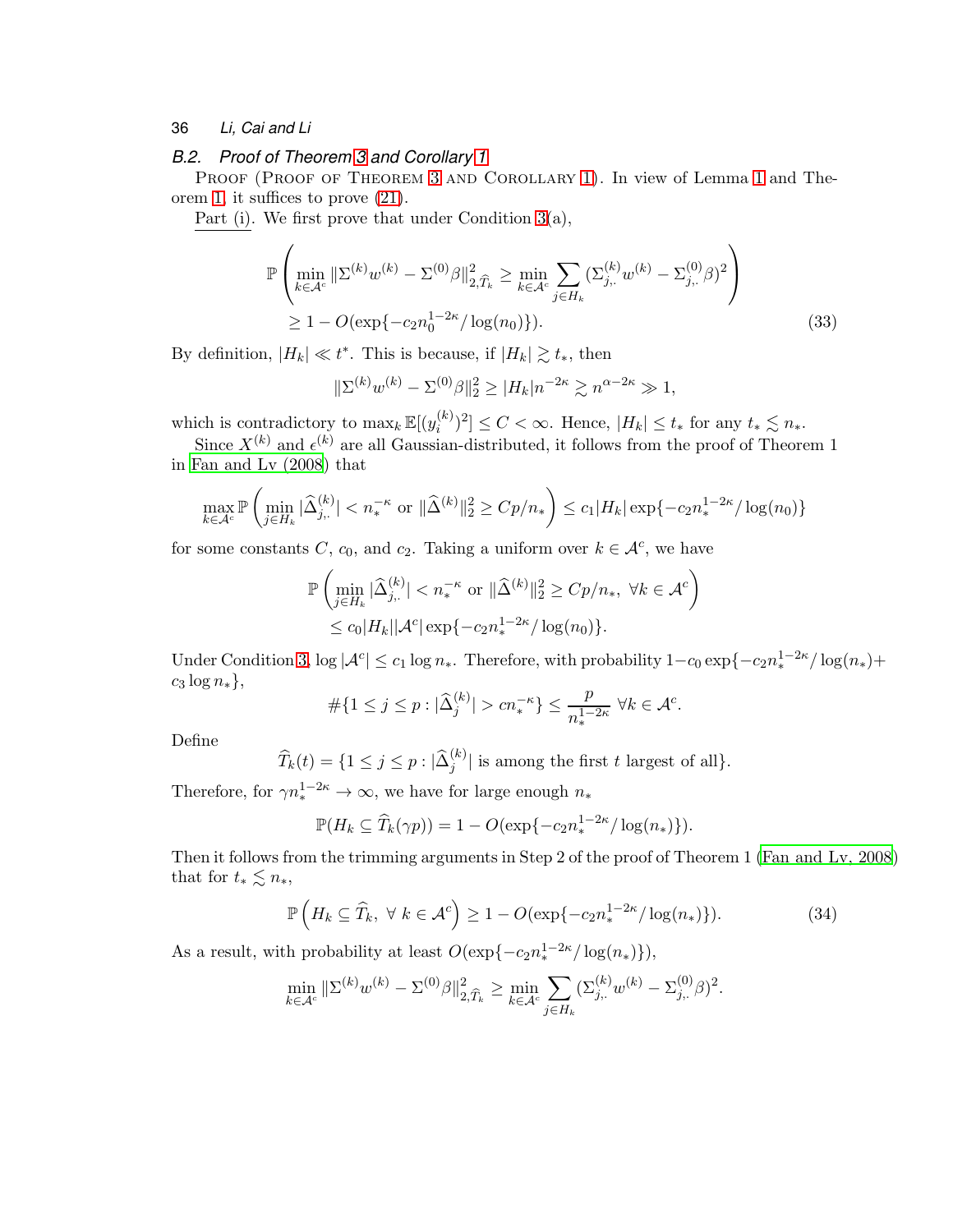Hence, [\(33\)](#page-35-0) is proved.

Part (ii). For  $\widehat{R}^{(k)}$  defined in [\(16\)](#page-11-3), we will show that

$$
\mathbb{P}\left(\max_{k\in\mathcal{A}^o}\widehat{R}_1^{(k)} < \min_{k\in\mathcal{A}^c}\widehat{R}_1^{(k)}\right) \to 1.
$$

For  $k \in \mathcal{A}^c$ , by  $(34)$ 

$$
\|\widehat{\Delta}_{\widehat{T}_k}^{(k)}\|_2^2 \ge \|\widehat{\Delta}_{H_k}^{(k)}\|_2^2.
$$

Notice that

$$
\begin{split} \widehat{\Delta}^{(k)} &= \Sigma^{(k)} w^{(k)} - \Sigma^{(0)} \beta \\ &+ \underbrace{(X^{(k)})^{\intercal} y^{(k)}/n_k - \mathbb{E}[(X^{(k)})^{\intercal} y^{(k)}/n_k]}_{E^{(k)}} - \underbrace{\{(X^{(0)})^{\intercal} y^{(0)}/n_0 - \mathbb{E}[(X^{(0)})^{\intercal} y^{(0)}/n_0] \}}_{E^{(k)}} \end{split}
$$

Then for any  $0 < \delta < 1$ ,

$$
\min_{k \in \mathcal{A}^c} \|\widehat{\Delta}_{H_k}^{(k)}\|_2^2 \ge (1 - \delta) \min_{k \in \mathcal{A}^c} \sum_{j \in H_k} \{e_j^T (\Sigma^{(k)} w^{(k)} - \Sigma^{(0)} \beta)\}^2 - \frac{(1 - \delta)}{\delta} \max_{k \in \mathcal{A}^c} \|E_{H_k}^{(k)}\|_2^2.
$$

As  $E_i^{(k)}$  $j_j^{(k)}$  is sub-exponential for  $1 \leq j \leq p$ , it is easy to show that

$$
\max_{k \in \mathcal{A}^c} \|E_{H_k}^{(k)}\|_2^2 \le \max_{k \in \mathcal{A}^c} |H_k| \max_{j \in H_k, k \in \mathcal{A}^c} |E_j^{(k)}|^2,
$$

where

$$
\mathbb{P}\left(\max_{j\in H_k, k\in \mathcal{A}^c} |E_j^{(k)}|^2 \ge x\right) \le \max_{k\in \mathcal{A}^c} |H_k|K \max_{j\in H_k, k\in \mathcal{A}^c} \mathbb{P}\left(|E_j^{(k)}| > \sqrt{x}\right)
$$
  

$$
\le 2t_*K \exp\{-c_1 \min\{\frac{n_k x}{c_2}, c_3\sqrt{x}\}\}.
$$

Hence, if  $\log(t_* K) \leq c_4 \sqrt{n_*}$  for some small enough  $c_4$ , we have

$$
\mathbb{P}\left(\max_{k\in\mathcal{A}^c} \|E_{H_k}^{(k)}\|_2^2 \ge ct_* \frac{\log(t_*K)}{n_*}\right) \le 1/(t_*K).
$$

Notice that  $\log(t_* K) \leq \log n_* + \log K = O(\log p)$ . Under Condition [3\(](#page-13-0)b), we have

$$
\max_{k \in \mathcal{A}^c} \|E_{H_k}^{(k)}\|_2^2 = o_P(1) \min_{k \in \mathcal{A}^c} \sum_{j \in H_k} \{e_j^T (\Sigma^{(k)} w^{(k)} - \Sigma^{(0)} \beta)\}^2
$$

Therefore, for any constant  $0<\delta<1,$ 

$$
\min_{k \in \mathcal{A}^c} \|\widehat{\Delta}_{\widehat{T}_k}^{(k)}\|_2^2 \ge (1 - \delta - o_P(1)) \min_{k \in \mathcal{A}^c} \sum_{j \in H_k} \{e_j^T(\Sigma^{(k)} w^{(k)} - \Sigma^{(0)} \beta)\}^2. \tag{35}
$$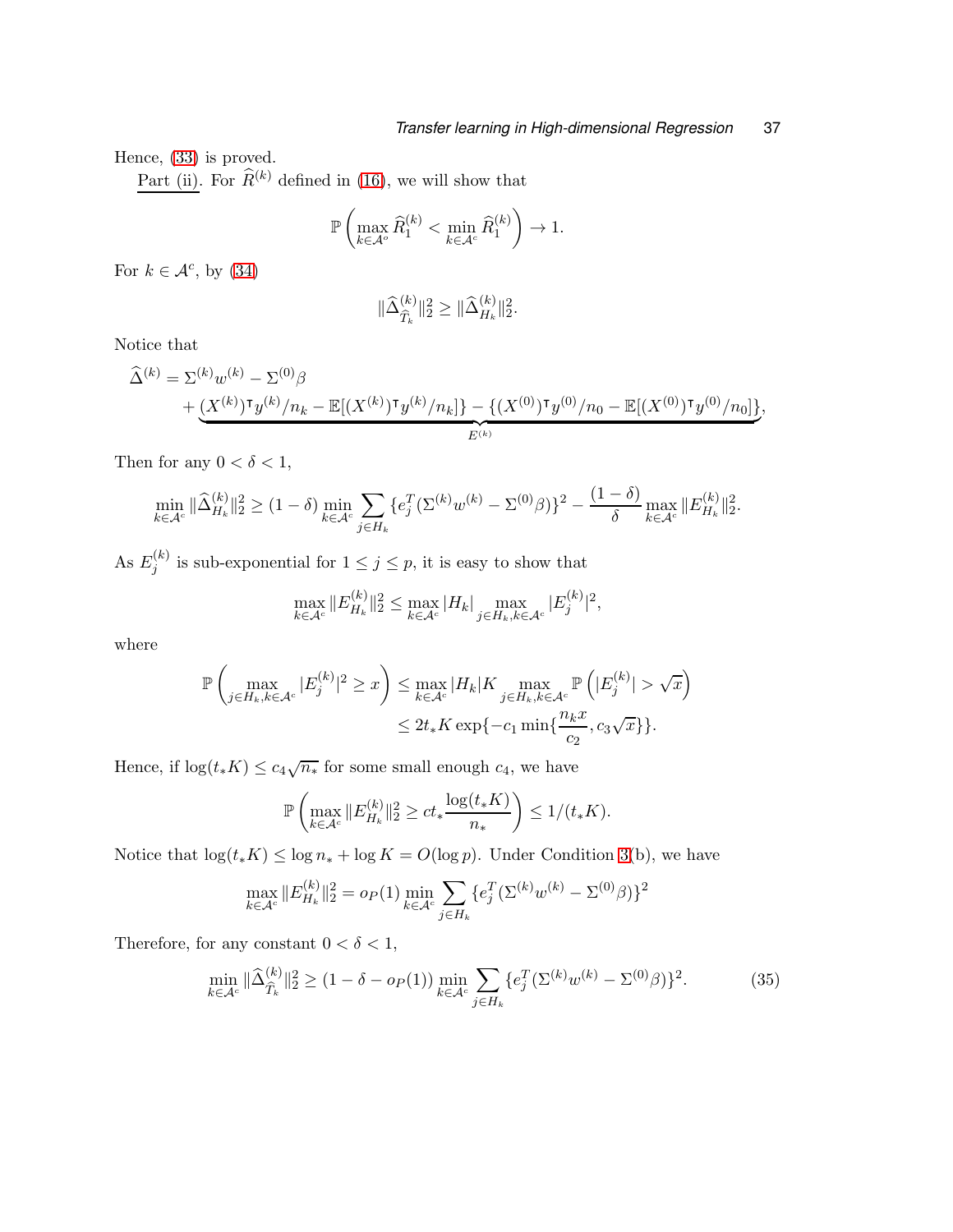For  $k \in \mathcal{A}$ , we have

$$
\max_{k \in \mathcal{A}} \|\widehat{\Delta}_{\widehat{T}_k}^{(k)}\|_2^2 \le (1+\delta) \max_{k \in \mathcal{A}} \|\Sigma^{(k)} w^{(k)} - \Sigma^{(0)}\beta\|_2^2 + \frac{(1+\delta)}{\delta} \max_{k \in \mathcal{A}} \max_{|T| = t_*} \|E_T^{(k)}\|_2^2.
$$

For the second part, we can similarly show that for some large enough constant  $c$ 

$$
\mathbb{P}\left(\max_{k\in\mathcal{A}}\max_{|T|=t_*} \|E_T^{(k)}\|_2^2 \geq c\frac{t_*\log p}{n_*}\right)\leq 1/p
$$

if  $\log p \leq c_1 \sqrt{n_*}$  for some small enough  $c_1$ . Hence, by Condition [3\(](#page-13-0)b),

$$
\max_{k \in \mathcal{A}} \|\widehat{\Delta}_{\widehat{T}_k}^{(k)}\|_2^2 \le (1+\delta) \max_{k \in \mathcal{A}} \|\Sigma^{(k)} w^{(k)} - \Sigma^{(0)}\beta\|_2^2 + o_P(1) \min_{k \in \mathcal{A}^c} \sum_{j \in H_k} \{e_j^T (\Sigma^{(k)} w^{(k)} - \Sigma^{(0)}\beta)\}^2.
$$
\n(36)

Therefore, by the definition of  $\mathcal{A}^o$ ,

$$
\mathbb{P}(\max_{k \in \mathcal{A}^o} \|\widehat{\Delta}_{\widehat{T}_k}^{(k)}\|_2^2 \ge \min_{k \in \mathcal{A}^c} \|\widehat{\Delta}_{\widehat{T}_k}^{(k)}\|_2^2)
$$
\n
$$
\le \mathbb{P}\left((1+\delta)\max_{k \in \mathcal{A}^o} \|\Sigma^{(k)}w^{(k)} - \Sigma^{(0)}\beta\|_2^2 \ge (1-\delta-o(1))\min_{k \in \mathcal{A}^c} \sum_{j \in H_k} \{e_j^T(\Sigma^{(k)}w^{(k)} - \Sigma^{(0)}\beta)\}^2\right) + o(1)
$$
\n
$$
= o(1)
$$

# **C. Proofs for theorems in Section [4](#page-14-0)**

Let  $H_k$  denote the support of  $\delta^{(k)}$  for  $k \in \mathcal{A}_0$ .

# *C.1. Proof of Theorem [5](#page-17-3)*

The upper bound  $s \log p/n_0$  the convergence rate when  $\mathcal{A}_0$  is empty. When  $\mathcal{A}_0$  is not empty,  $s \log p/n_0$  can be trivially achieved since  $\mathcal{A}_0$  is nonempty meaning that using some auxiliary samples should be no worse than only using the primary sample. We focus on proving other terms.

<span id="page-37-0"></span>LEMMA 4. Under the conditions of Theorem [5,](#page-17-3) with probability at least  $1-\exp(-c_1 \log p) \exp(-c_2n_{\mathcal{A}_0})$ , it holds that for any  $k \in \mathcal{A}_0$ , there exists a sufficiently large constant c such that

$$
\begin{aligned} \|\hat{\delta}^{(k)} - \delta^{(k)}\|_2^2 &\le ch\left(\frac{\log p}{n_0 \wedge n_k}\right) \\ \|\hat{\delta}^{(k)} - \delta^{(k)}\|_1 &\le ch\left(\frac{\log p}{n_0 \wedge n_k}\right). \end{aligned}
$$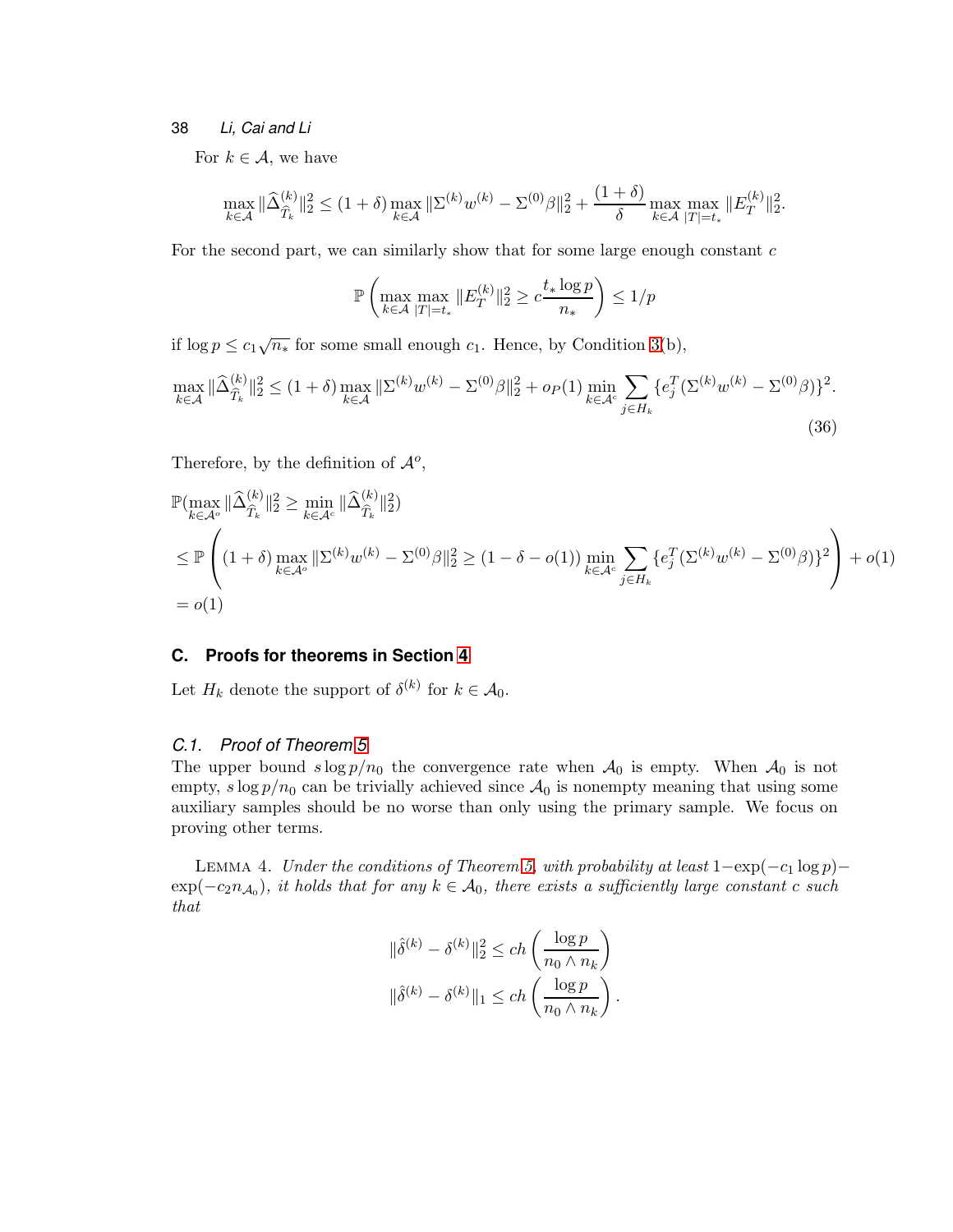PROOF (PROOF OF LEMMA [4\)](#page-37-0). In the event that

$$
E_0 = \left\{ \|\widehat{\Sigma}^{(0)}\beta - \widehat{\Sigma}^{(k)}w^k - \widehat{\Sigma}^{\mathcal{A}_0}\delta^{(k)} + (X^{(k)})^{\mathsf{T}}\epsilon^{(k)}/n_k - (X^{(0)})^{\mathsf{T}}\epsilon^{(0)}/n_0\|_{\infty} \le \frac{\lambda_k}{2}, \ \forall k \in \mathcal{A}_0 \right\}
$$
  
\n
$$
\min_{k \in \mathcal{A}_0} \inf_{0 \neq 3 \|u_{H_k}\|_1 \ge \|u_{H_k}\|_1} \frac{u^{\mathsf{T}}\widehat{\Sigma}^{\mathcal{A}_0}u}{\|u_{H_k}\|_2^2} \ge \phi_0 > 0 \right\},
$$

it is easy to show that

$$
\frac{1}{2}(\hat{\delta}^{(k)} - \delta^{(k)})^{\mathsf{T}} \widehat{\Sigma}^{\mathcal{A}_0}(\hat{\delta}^{(k)} - \delta^{(k)}) \le \lambda_k \|\delta^{(k)}\|_1 - \lambda_k \|\hat{\delta}^{(k)}\|_1 + \frac{\lambda_k}{2} \|\hat{\delta}^{(k)} - \delta^{(k)}\|_1. \tag{37}
$$

Since

$$
\|\delta_{H_k}^{(k)}\|_1 - \|\hat{\delta}_{H_k}^{(k)}\|_1 \leq \|(\hat{\delta}^{(k)} - \delta^{(k)})_{H_k}\|_1 \text{ and } \|\delta_{H_k^c}^{(k)}\|_1 - \|\hat{\delta}_{H_k^c}^{(k)}\|_1 = -\|(\hat{\delta}^{(k)} - \delta^{(k)})_{H_k^c}\|_1,
$$

we arrive at

$$
\frac{1}{2}(\hat{\delta}^{(k)} - \delta^{(k)})^{\mathsf{T}} \widehat{\Sigma}^{\mathcal{A}_0}(\hat{\delta}^{(k)} - \delta^{(k)}) \le \frac{3\lambda_k}{2} \|(\hat{\delta}^{(k)} - \delta^{(k)})_{H_k}\|_1.
$$

Standard arguments lead to

$$
\frac{1}{n_k} \|X^{(k)}(\hat{\delta}^{(k)} - \delta^{(k)})\|_2^2 \le \frac{c_1 h \lambda_k^2}{\phi_0}
$$

$$
\|\hat{\delta}^{(k)} - \delta^{(k)}\|_1 \le \frac{c_2 h \lambda_k}{\phi_0}.
$$
(38)

It is left to verify  $\mathbb{P}(E_0) \to 1$ . Since  $X^{(k)}$  are Gaussian matrices with positive definite covariance matrix, it follows from Theorem 1.6 in [Zhou \(2009\)](#page-28-10) that for  $n_{A_0}+n_0 \gg (s \log p +$  $log K$ ,

$$
\mathbb{P}\left(\min_{k\in\mathcal{A}}\inf_{0\neq 3\|u_{H_k}\|_1\geq\|u_{H_k^c}\|_1}\frac{u^\intercal \widehat{\Sigma}^{\mathcal{A}_0}u}{\|u_{H_k}\|_2^2}\geq \Lambda_{\min}(\Sigma)/2\right) \leq K \exp(-c_1(n_{\mathcal{A}_0}+n_0)) = \exp(-c_2(n_{\mathcal{A}_0}+n_0)).
$$

Using the sub-Guassian property of  $\epsilon^{(k)}$ ,  $\epsilon^{(0)}$  and the sub-exponential property of  $\hat{\Sigma}_{j}^{(k)}$  and  $\widehat{\Sigma}_{j,.}^{(0)}\beta$ , we can show that for for

$$
\lambda_k \geq c_1 \sqrt{\frac{\mathbb{E}[(y_1^{(0)})^2] \log p}{n_0}} + c_1 \sqrt{\frac{\mathbb{E}[(y_1^{(k)})^2] \log p}{n_k}} \leq c_2 \sqrt{\frac{\log p}{n_0 \wedge n_k}}
$$

with large enough  $c_2 > 0$ , it holds that

$$
\mathbb{P}(E_0) \geq 1 - \exp(-c_1 n_{\mathcal{A}_0}) - \exp(-c_2 \log p).
$$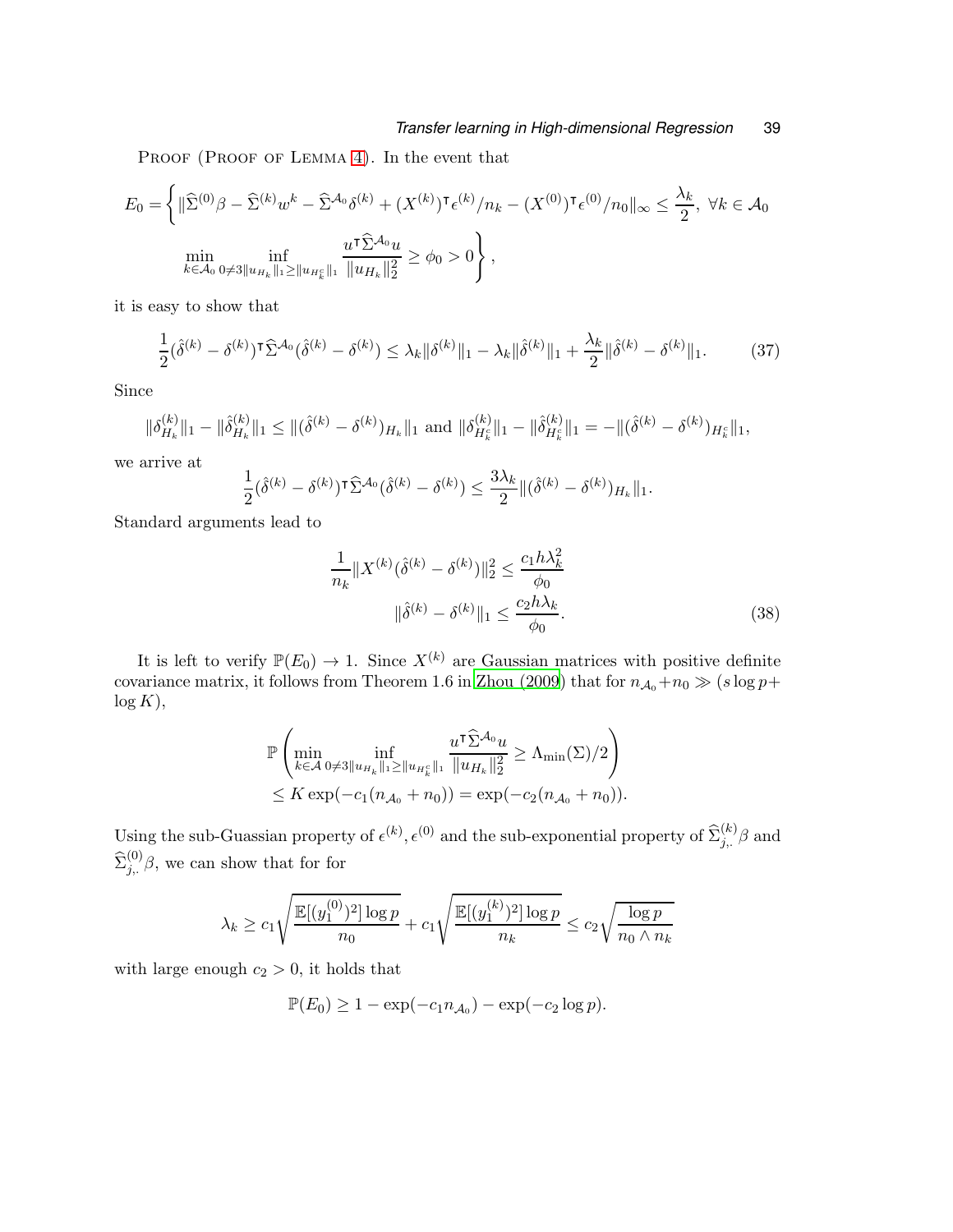PROOF (PROOF OF THEOREM [5\)](#page-17-3). Let  $\hat{u}^{\mathcal{A}_0} = \hat{\beta}(\mathcal{A}_0) - \beta$ . One can show that

$$
\frac{1}{4(n_{\mathcal{A}_0} + n_0)} \|X^{(k)} \hat{u}^{\mathcal{A}_0}\|_2^2 \le \frac{3\lambda_\beta}{2} \|\hat{u}_S^{\mathcal{A}_0}\|_1 - \frac{\lambda_\beta}{2} \|\hat{u}_{S^c}^{\mathcal{A}_0}\|_1 + \frac{1}{n_{\mathcal{A}_0} + n_0} \sum_{k \in \mathcal{A}_0} \|X^{(k)} (\hat{\delta}^{(k)} - \delta^{(k)})\|_2^2
$$
\n(39)

for  $\lambda_{\beta} \geq c_1 \sqrt{\log p/(n_{\mathcal{A}_0} + n_0)}$  with large enough constant  $c_1$ . By Lemma [4,](#page-37-0) we have

$$
\frac{1}{n_{\mathcal{A}_0} + n_0} \sum_{k \in \mathcal{A}_0} \|X^{(k)}(\hat{\delta}^{(k)} - \delta^{(k)})\|_2^2 = O_P\left(\sum_{k \in \mathcal{A}_0 : n_k \ge n_0} \frac{n_k h \log p/n_0}{n_{\mathcal{A}_0} + n_0} + \sum_{k \in \mathcal{A}_0 : n_k < n_0} \frac{h \log p}{n_{\mathcal{A}_0} + n_0}\right)
$$
\n
$$
= O_P\left(\frac{h \log p}{n_0}\right),
$$

where the last step is due to  $n_{A_0} + n_0 \gtrsim |A_0| n_0$ . By a similar proof of Theorem [1,](#page-6-0) one can show that

$$
\frac{1}{n_{\mathcal{A}_0} + n_0} \sum_{k \in \mathcal{A}_0} \| X^{(k)} (\hat{\beta}(\mathcal{A}_0) - \beta) \|_2^2 = O_P \left( \frac{s \log p}{n_{\mathcal{A}_0} + n_0} + \frac{h \log p}{n_0} \right)
$$

if  $s \log p/(n_{A_0} + n_0) = o(1)$ . For the estimation error, we layout the key steps for the proof. If  $\frac{3\lambda_{\beta}}{2} \|\hat{u}_S^{\mathcal{A}_0}\|_1 \geq \frac{1}{n_{{\mathcal{A}}_0}^{-1}}$  $\frac{1}{n_{\mathcal{A}_0}+n_0}\sum_{k\in\mathcal{A}_0}||X^{(k)}(\hat{\delta}^{(k)}-\delta^{(k)})||_2^2$ , then under the restricted values conditions, we can show

$$
\|\hat{\beta}(\mathcal{A}_0) - \beta)\|_2^2 = O_P(\frac{s \log p}{n_{\mathcal{A}_0} + n_0}).
$$

If  $\frac{3\lambda_{\beta}}{2} \|\hat{u}_S^{\mathcal{A}_0}\|_1 \leq \frac{1}{n_{\mathcal{A}_0}}$  $\frac{1}{n_{\mathcal{A}_0}+n_0}\sum_{k\in\mathcal{A}_0}||X^{(k)}(\hat{\delta}^{(k)}-\delta^{(k)})||_2^2$ , we have  $\|\hat{u}^{\mathcal{A}_0}\|_1 \in \mathcal{B}_1(h\log p/n_0/\lambda_\beta)$ . Under the sample size condition  $h \log p/n_0 = o((\log p/(n_0 + n_{\mathcal{A}_0}))^{1/4})$ , the restricted eigenvalue condition is guaranteed by Lemma [2](#page-28-9) and

<span id="page-39-0"></span>
$$
\|\hat{\beta}(\mathcal{A}_0) - \beta)\|_2^2 = O_P(h \log p/n_0).
$$

# *C.2. Minimax optimal rates for*  $q \in (0,1)$

We first prove the minimax lower bound of estimation error in  $\Theta_q(s, h)$ .

THEOREM A (MINIMAX LOWER BOUND FOR  $q \in (0,1)$ ). Assume that Condition [1](#page-6-1) and Condition [2](#page-6-2) hold true. Suppose that  $\max\{h^q(\log p/n_0)^{1/2-q/4}, s\log p/(n_{\mathcal{A}_0}+n_0)\} = o(1)$ . For any fixed  $q \in (0, 1)$ , there exist some large enough constants  $c_1$  and  $c_2$ ,

$$
\mathbb{P}\left(\inf_{\hat{\beta}}\sup_{\Theta_q(s,h)}\|\hat{\beta}-\beta\|_2^2 \geq c_1\frac{s\log p}{n_{\mathcal{A}_q}+n_0}+c_2h^2\wedge h^q\left(\frac{\log p}{n_0}\right)^{1-q/2}\wedge \frac{s\log p}{n_0}\right)\geq \frac{1}{2}.
$$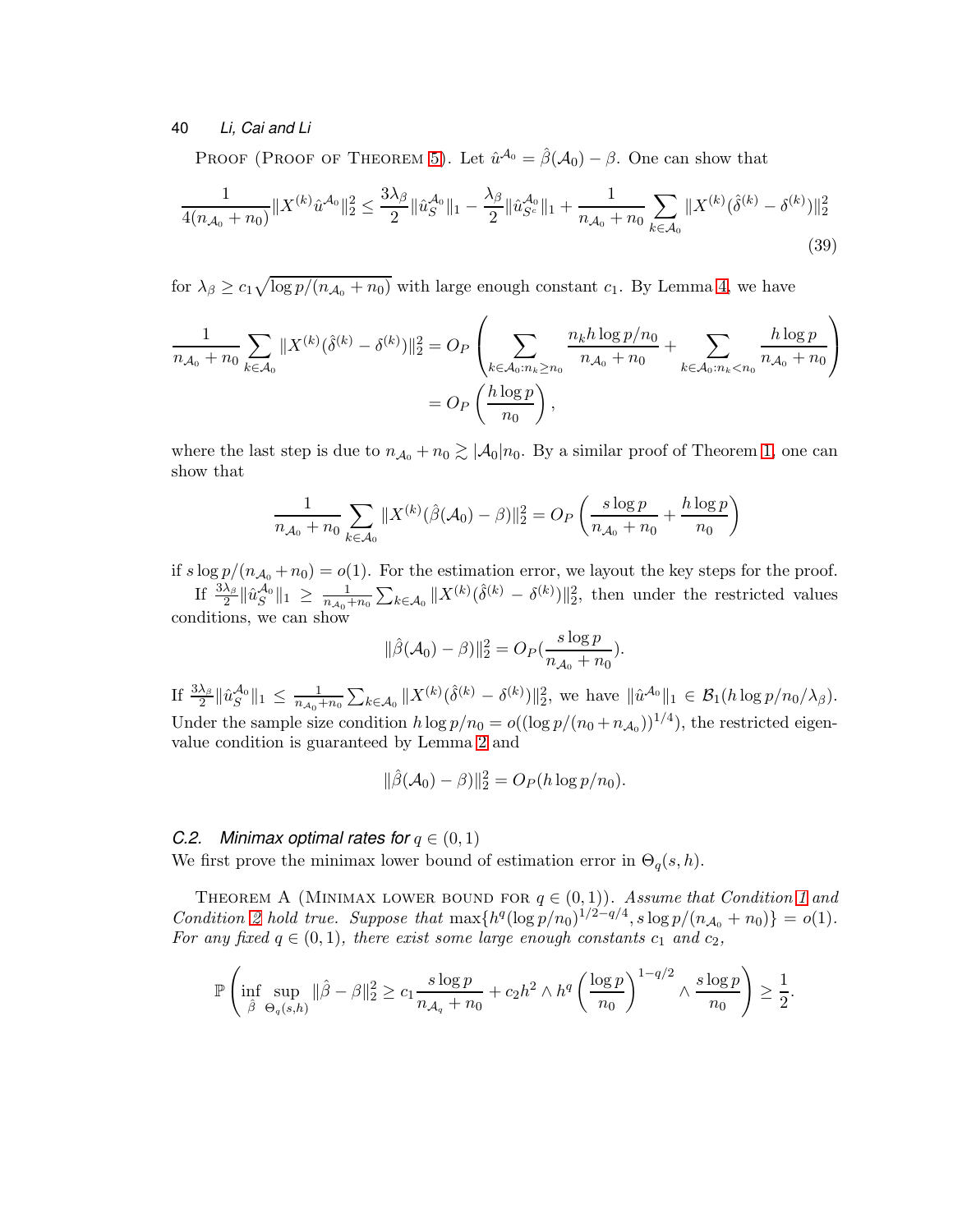For the upper bound, we consider the following algorithm.

# The Oracle Trans-Lasso algorithm $(\ell_q)$

**Input** : Primary data  $(X^{(0)}, y^{(0)})$  and informative auxiliary samples  $\{X^{(k)}, y^{(k)}\}_{k\in\mathcal{A}_q}$ 

Output:  $\hat{\beta}(\mathcal{A}_q)$ 

Step 1. Estimate each individual  $\delta^{(k)}$  via

$$
\hat{\delta}^{(k)} = \underset{\delta \in \mathbb{R}^p}{\arg \min} \left\{ \frac{1}{2} \delta^{\mathsf{T}} \widehat{\Sigma}^{\mathcal{A}_q} \delta - \delta^{\mathsf{T}} \left[ (X^{(k)})^{\mathsf{T}} y^{(k)} / n_k - (X^{(0)})^{\mathsf{T}} y^{(0)} / n_0 \right] + \lambda_k \|\delta\|_q \right\}, \tag{40}
$$

where  $\hat{\Sigma}^{\mathcal{A}_q} = \sum_{k \in \mathcal{A}_q \cup \{0\}} (X^{(k)})^{\dagger} X^{(k)} / (n_{\mathcal{A}_q} + n_0)$  and  $\lambda_k > 0$  are tuning parameters. Step 2. Compute

$$
\hat{\beta}(\mathcal{A}_q) = \underset{b \in \mathbb{R}^p}{\arg \min} \left\{ \frac{1}{2(n_{\mathcal{A}_q} + n_0)} \sum_{k \in \mathcal{A}_q \cup \{0\}} \|y^{(k)} - X^{(k)}\hat{\delta}^{(k)} - X^{(k)}b\|_2^2 + \lambda_{\beta} \|b\|_1 \right\}
$$
(41)

for  $\lambda_{\beta} = c_1 \sqrt{\log p/(n_0 + n_{\mathcal{A}_q})}$  with some constant  $c_1$ .

<span id="page-40-0"></span>THEOREM B (ACHIEVABILITY OF UPPER BOUND FOR  $q \in (0,1)$ ). Assume that Condition [1](#page-6-1) and Condition [2](#page-6-2) hold true. Suppose that

$$
h(\log p/n_0)^{1/q/2} = o\left(\left(\frac{\log p}{n_0 + n_{\mathcal{A}_q}}\right)^{1/4}\right), \frac{s \log p}{n_{\mathcal{A}_q} + n_0} = o(1), \text{ and } n_{\mathcal{A}_q} \gtrsim |\mathcal{A}_q| n_0.
$$

We take  $\lambda_k \geq c_1(||y^{(k)}||_2/n_k + ||y^{(0)}||_2/n_0) \sqrt{\log p}$  and  $\lambda_\beta = c_2 \sqrt{\log p/(n_0 + n_{\mathcal{A}_0})}$  for sufficiently large constants  $c_1$  and  $c_2$ . Then

$$
\sup_{\beta \in \Theta_q(s,h)} \frac{\sum\limits_{k \in \mathcal{A}_q \cup \{0\}} \|X^{(k)}(\hat{\beta}(\mathcal{A}_q) - \beta)\|_2^2}{n_0 + n_{\mathcal{A}_q}} \vee \|\hat{\beta}(\mathcal{A}_q) - \beta\|_2^2
$$

$$
= O_P\left(\frac{s \log p}{n_{\mathcal{A}_q}} + h^2 \wedge h^q \left(\frac{\log p}{n_0}\right)^{1-q/2} \wedge \frac{s \log p}{n_0}\right).
$$

PROOF (PROOF OF THEOREM [B\)](#page-40-0). Let  $\hat{v}^{(k)} = \hat{\delta}^{(k)} - \delta^{(k)}$ . Consider the event

$$
E_q = \left\{ \|\widehat{\Sigma}^{(0)}\beta - \widehat{\Sigma}^{(k)}w^k - \widehat{\Sigma}^{\mathcal{A}_q}\delta^{(k)} + (X^{(k)})^{\mathsf{T}}\epsilon^{(k)}/n_k - (X^{(0)})^{\mathsf{T}}\epsilon^{(0)}/n_0\|_{\infty} \le \frac{\lambda_k}{2}, \ \forall k \in \mathcal{A}_q \right\}
$$
  
\n
$$
\min_{k \in \mathcal{A}} \inf_{0 \ne u \in \mathcal{B}_q(3h)} \frac{u^{\mathsf{T}}\widehat{\Sigma}^{\mathcal{A}_q}u}{\|u\|_2^2} \ge \phi_0 > 0 \right\},
$$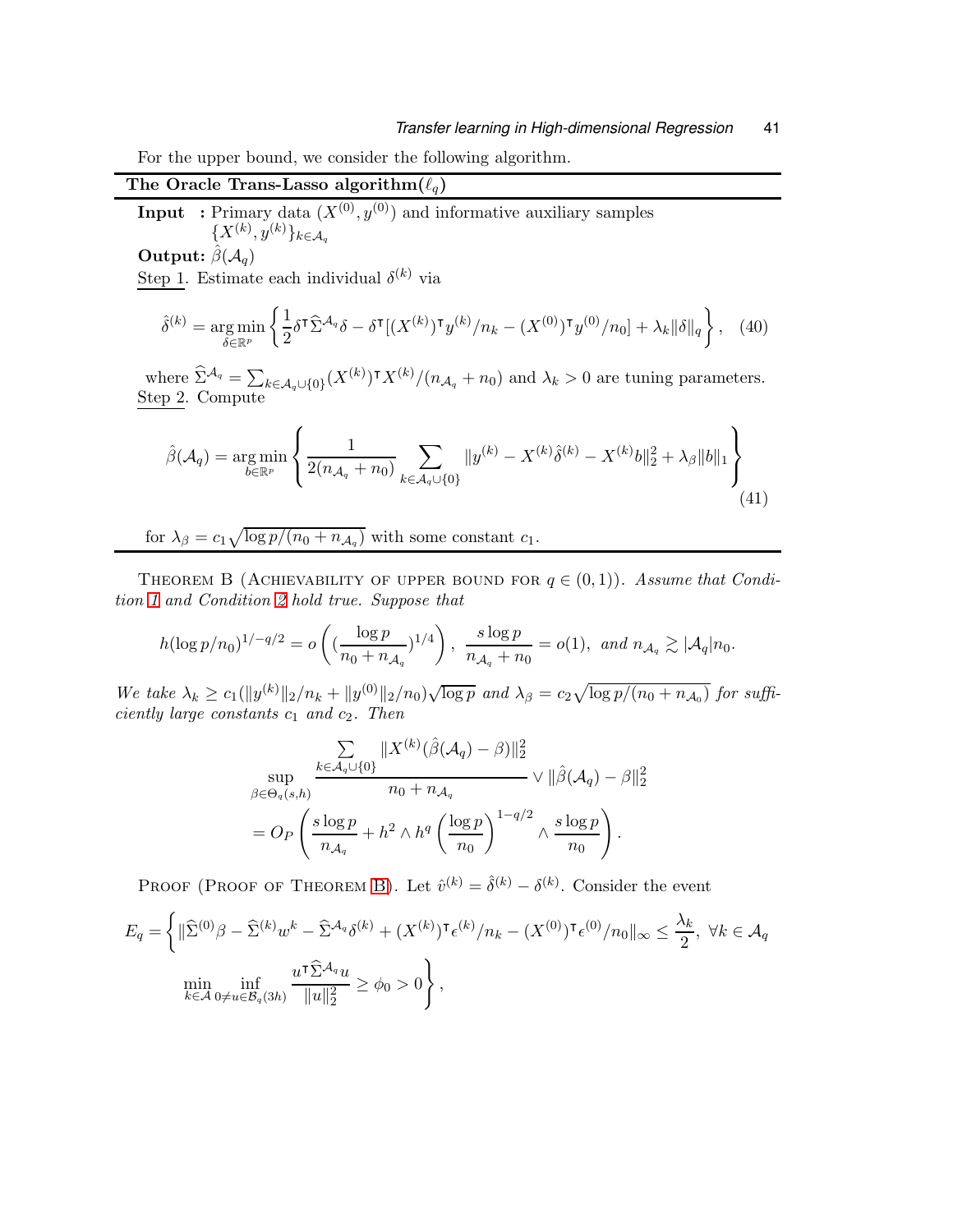We have

$$
\frac{1}{2}(\hat{v}^{(k)})^{\mathsf{T}}\widehat{\Sigma}^{A_0}\hat{v}^{(k)} \le \frac{\lambda_k}{2} \|\hat{v}^{(k)}\|_1 + \lambda_k \|\delta^{(k)}\|_q - \lambda_k \|\hat{\delta}^{(k)}\|_q.
$$

Since  $\|\hat{\delta}^{(k)}\|_q \geq \|\hat{v}^{(k)}\|_q - \|\delta^{(k)}\|_q$ , we have  $\hat{v}^{(k)} \in B_q(3h)$  and

$$
\|\hat{v}^{(k)}\|_2^2 \leq \phi_0(\hat{v}^{(k)})^\intercal \hat{\Sigma}^{\mathcal{A}_q} \hat{v}^{(k)} \leq 2\lambda_k \|\hat{v}^{(k)}\|_1.
$$

First,  $\|\hat{v}^{(k)}\|_2 \leq \|\hat{v}^{(k)}\|_q \leq 3h$  for any  $q \in (0,1)$ . By Lemma 5 of [Raskutti et al. \(2011](#page-27-8)) (Notice that  $B_q(R_q)$  in [Raskutti et al. \(2011\)](#page-27-8) is defined such that  $||v||_q^q \leq R_q$ ), we know that for any  $\tau > 0$ ,

$$
\|\hat{v}^{(k)}\|_1 \le \sqrt{2h^q}\tau^{-q/2} \|\hat{v}^{(k)}\|_2 + 2h^q\tau^{1-q}.
$$

Let  $\tau = 2\lambda_k/\phi_0$ , we obtain

$$
\|\hat{v}^{(k)}\|_2^2 \leq \sqrt{2h^q}\tau^{1-q/2}\|\hat{v}^{(k)}\|_2 + 2h\tau^{2-q},
$$

which is a quadratic constraint on  $\|\hat{v}^{(k)}\|_2$ . We can solve and find the positive root, which gives

$$
\begin{aligned} \|\hat{v}^{(k)}\|_2^2 &\le 8h^q \tau^{2-q} \le 8h^q (2\lambda_k/\phi_0)^{2-q} \quad = Ch^q \left( \frac{\mathbb{E}[(y_1^{(0)})^2] \log p}{n_0 \phi_0^2} + \frac{\mathbb{E}[(y_1^{(k)})^2] \log p}{n_k \phi_0^2} \right)^{1-q/2} \\ &\le h^q \left( \frac{\log p}{n_0 \wedge n_k} \right)^{1-q/2} .\end{aligned}
$$

As a result,

$$
\begin{aligned} &\|\hat{v}^{(k)}\|_{1} \leq Ch^{q} \left( \frac{\mathbb{E}[(y_{1}^{(0)})^{2}] \log p}{n_{0} \phi_{0}^{2}} + \frac{\mathbb{E}[(y_{1}^{(k)})^{2}] \log p}{n_{k} \phi_{0}^{2}} \right)^{1/2 - q/2} \\ &\leq Ch^{q} \left( \frac{\log p}{n_{0} \wedge n_{k}} \right)^{1/2 - q/2} \wedge h^{2} .\end{aligned}
$$

The rest of the proof follows from the proof of Theorem [5.](#page-17-3)

# **D. More results on simulation**

We report the numerical results on the estimated sparse indices  $(21)$ . Specifically, we report  $\widehat{C}$ , which is the empirical probability of occurring  $\{R^{(k)}\}$  is among the first  $|\mathcal{A}|$  smallest,  $k \in \mathbb{R}$ A}. If  $\hat{C} = 1$ , then  $\max_{k \in \mathcal{A}} \hat{R}^{(k)} \le \min_{k \in \mathcal{A}^c} \hat{R}^{(k)}$ . Hence,  $\hat{C}$  close to 1 is favorable. We note that the case where  $\mathcal{A} = \emptyset$  or  $\mathcal{A} = \{1, ..., K\}$  are trivial. Hence, we only consider other cases in Table [1.](#page-42-0)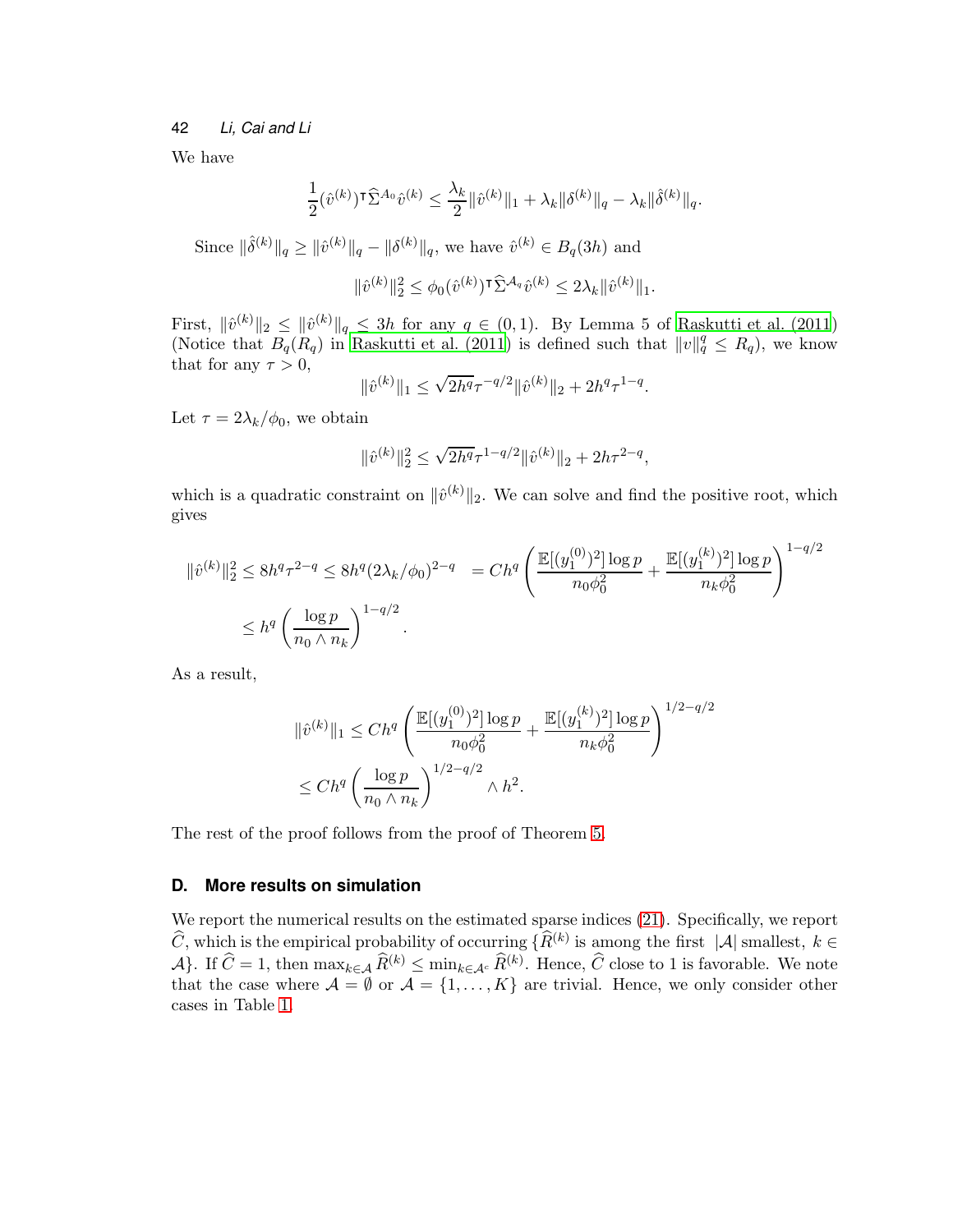| $\max_{k \in \mathcal{A}^c} R^{\langle k \rangle}$ in all the settings considered in Section 5. |                 |          |           |              |      |               |      |
|-------------------------------------------------------------------------------------------------|-----------------|----------|-----------|--------------|------|---------------|------|
| h                                                                                               | $ \mathcal{A} $ | Identity |           | Homogeneous  |      | Heterogeneous |      |
|                                                                                                 |                 | i        | $\rm ii)$ | $\mathbf{1}$ | 'ii) | [i]           | ίï   |
| $\overline{2}$                                                                                  | 4               | 1.00     | 1.00      | 0.99         | 0.98 | 0.88          | 1.00 |
|                                                                                                 | 8               | 1.00     | 1.00      | 0.99         | 0.98 | 0.91          | 1.00 |
|                                                                                                 | 12              | 1.00     | 1.00      | 1.00         | 0.99 | 0.98          | 1.00 |
|                                                                                                 | 16              | 1.00     | 1.00      | 1.00         | 0.99 | 0.99          | 1.00 |
| 6                                                                                               | 4               | 0.92     | 1.00      | 0.98         | 0.98 | 0.94          | 1.00 |
|                                                                                                 | 8               | 0.90     | 1.00      | 0.97         | 0.97 | 0.95          | 1.00 |
|                                                                                                 | 12              | 0.95     | 1.00      | 0.98         | 0.99 | 0.96          | 1.00 |
|                                                                                                 | 16              | 0.93     | 1.00      | 0.99         | 0.99 | 1.00          | 1.00 |
| 12                                                                                              | 4               | 0.84     | 1.00      | 0.93         | 0.98 | 0.50          | 1.00 |
|                                                                                                 | 8               | 0.87     | 1.00      | 0.99         | 0.98 | 0.74          | 1.00 |
|                                                                                                 | 12              | 0.88     | 1.00      | 0.94         | 0.98 | 0.94          | 1.00 |
|                                                                                                 | 16              | 1.00     | 1.00      | 0.98         | 0.99 | 0.89          | 1.00 |

<span id="page-42-0"></span>**Table 1.** The proportion of the occurring  $\max_{k \in A} \widehat{R}^{(k)} \leq$  $\max_{k \in \mathcal{A}^c} \widehat{R}^{(k)}$  in all the settings considered in Section [5.](#page-18-0)

**Table 2.** The list of genes analyzed in Section [6](#page-22-0) and the number of auxiliary samples (Aux. studies), the average primary sample sizes (Avg. pri. ss), and the average size of all auxiliary samples (Avg. aux. ss).

|                | Target genes    | Aux. studies | Avg. pri. ss | Avg. aux. ss |
|----------------|-----------------|--------------|--------------|--------------|
| 1              | ENSG00000155304 | 47           | 177          | 14837        |
| $\overline{2}$ | ENSG00000154721 | 47           | 177          | 14837        |
| 3              | ENSG00000154734 | 47           | 177          | 14837        |
| $\overline{4}$ | ENSG00000171189 | 45           | 177          | 14146        |
| $\overline{5}$ | ENSG00000156299 | 47           | 177          | 14837        |
| 6              | ENSG00000159228 | 47           | 177          | 14837        |
| $\overline{7}$ | ENSG00000142197 | 47           | 177          | 14837        |
| $8\,$          | ENSG00000159261 | 23           | 182          | 8094         |
| 9              | ENSG00000157557 | 47           | 177          | 14837        |
| 10             | ENSG00000182093 | 47           | 177          | 14837        |
| 11             | ENSG00000185437 | 47           | 177          | 14837        |
| 12             | ENSG00000183036 | 47           | 177          | 14837        |
| 13             | ENSG00000157601 | 47           | 177          | 14837        |
| 14             | ENSG00000160180 | 47           | 177          | 14837        |
| 15             | ENSG00000160181 | 23           | 237          | 6939         |
| 16             | ENSG00000160226 | 47           | 177          | 14837        |
| 17             | ENSG00000142185 | 46           | 177          | 14354        |
| 18             | ENSG00000197381 | 47           | 177          | 14837        |
| 19             | ENSG00000182871 | 47           | 177          | 14837        |
| 20             | ENSG00000142173 | 47           | 177          | 14837        |
| 21             | ENSG00000160299 | 47           | 177          | 14837        |
| 22             | ENSG00000160307 | 47           | 177          | 14837        |
| 23             | ENSG00000160182 | 20           | 237          | 5543         |
| 24             | ENSG00000157542 | 19           | 177          | 4009         |
| 25             | ENSG00000156284 | 14           | 237          | 4775         |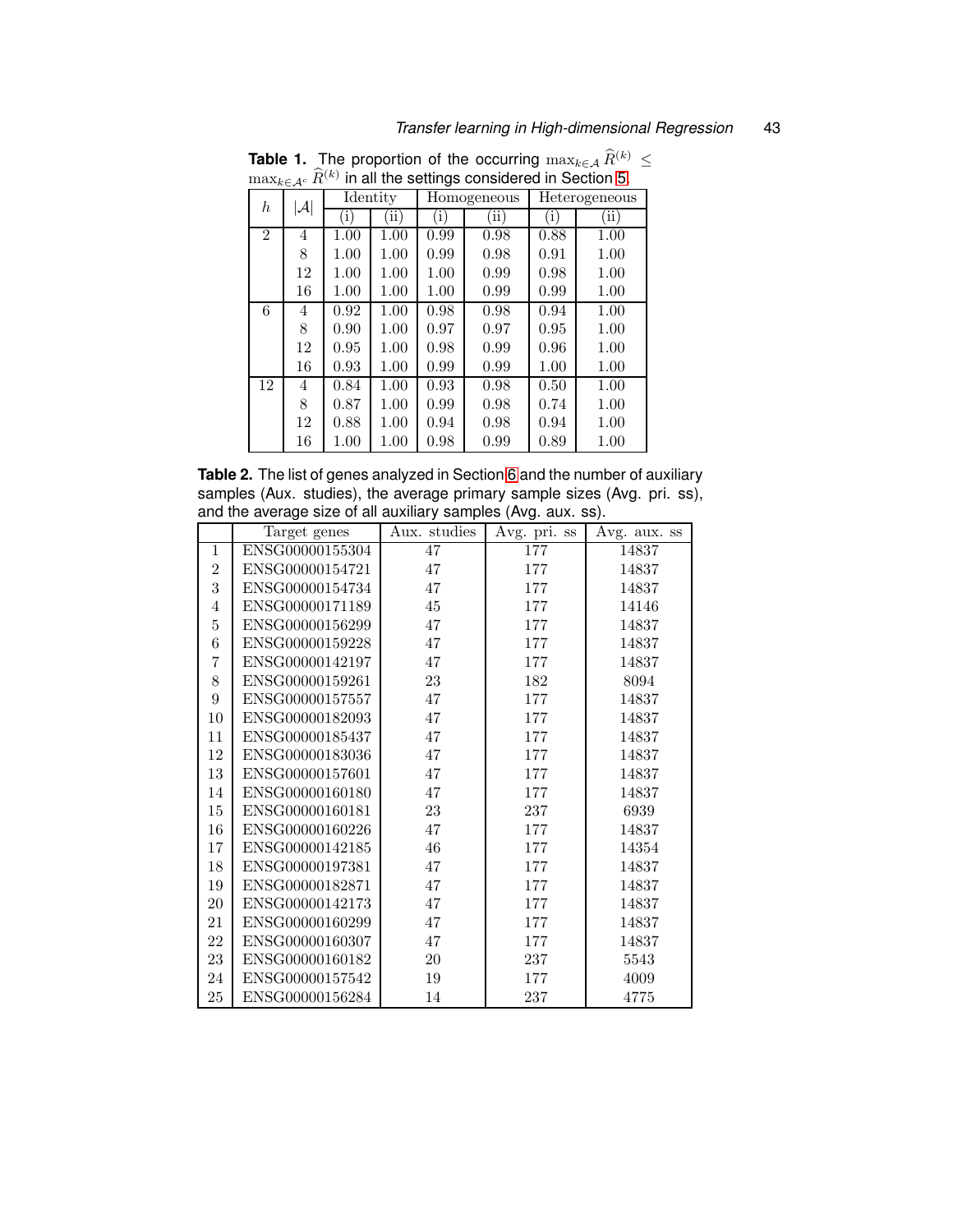- 44 *Li, Cai and Li*
- **E. More results on data application**

We report the list of genes analyzed in Section [6](#page-22-0) and some basic summary statistics.



**Figure 6.** Average prediction error of the Lasso, Naive-Trans-Lasso and Trans-Lasso via 5-fold cross validation for gene JAM2 in multiple tissues.